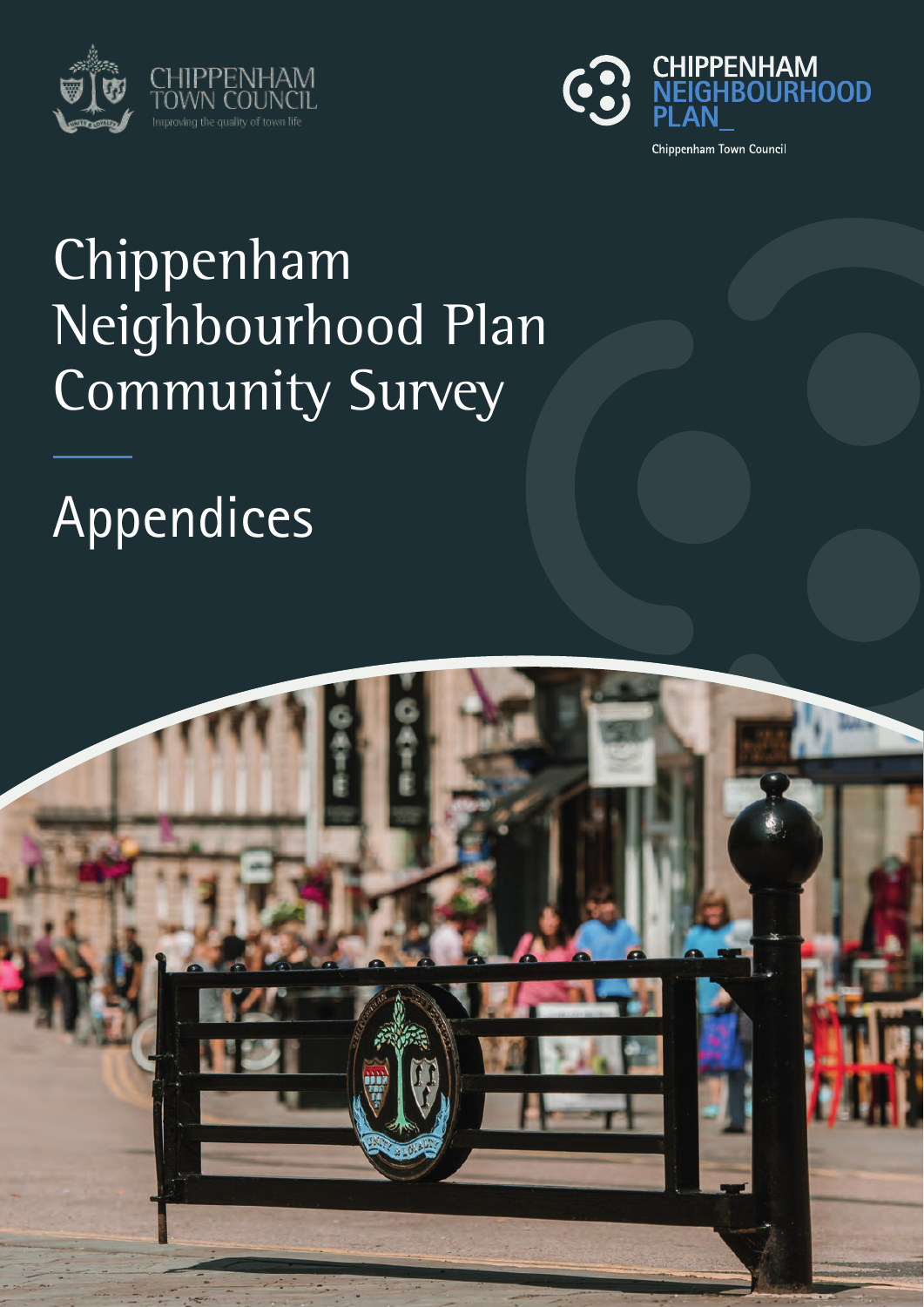



# **Appendices**

## Contents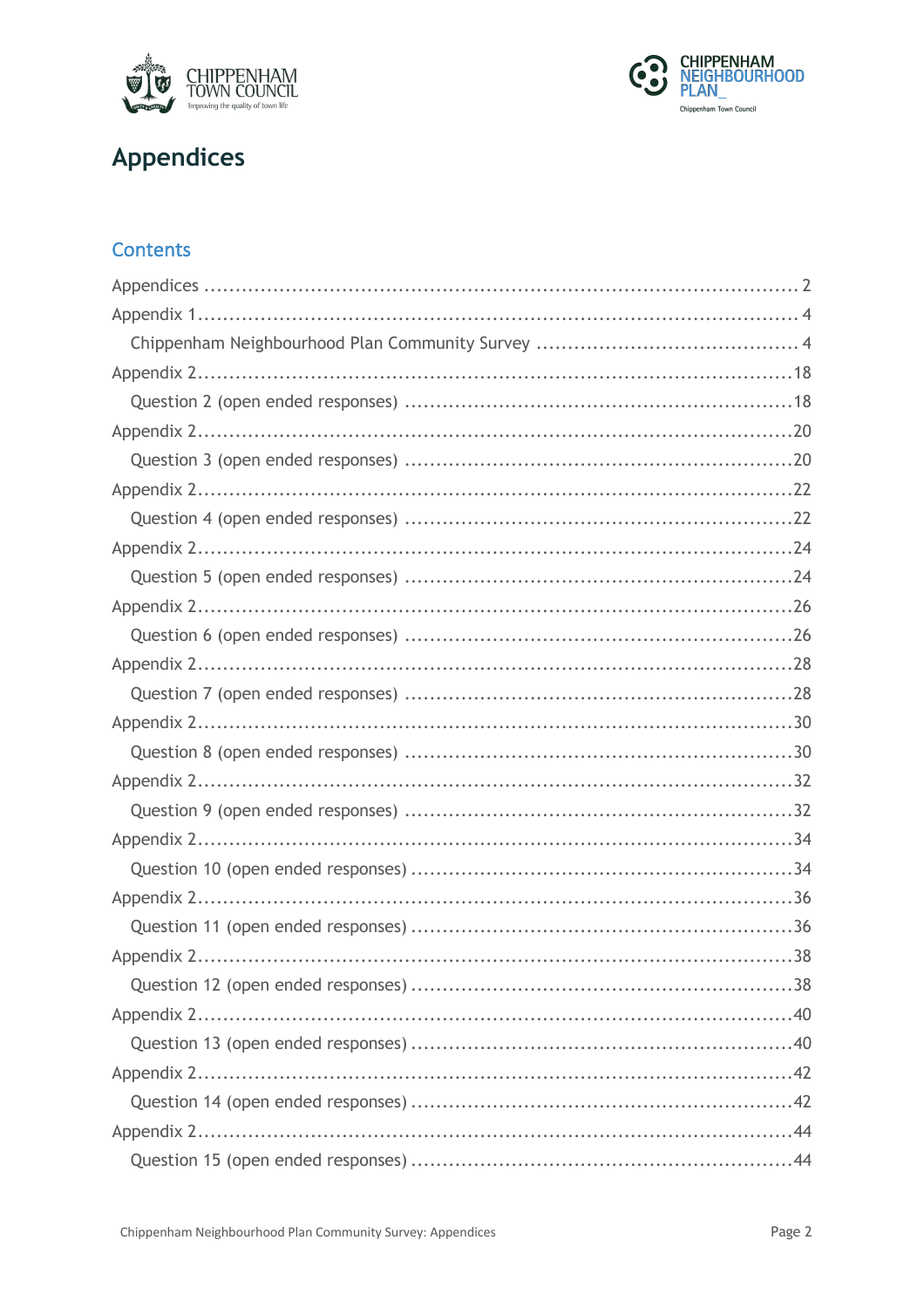



| Question 18 (open ended responses - 'Other' answer option) 59 |  |
|---------------------------------------------------------------|--|
|                                                               |  |
|                                                               |  |
|                                                               |  |
|                                                               |  |
|                                                               |  |
|                                                               |  |
|                                                               |  |
|                                                               |  |
|                                                               |  |
|                                                               |  |
|                                                               |  |
|                                                               |  |
|                                                               |  |
|                                                               |  |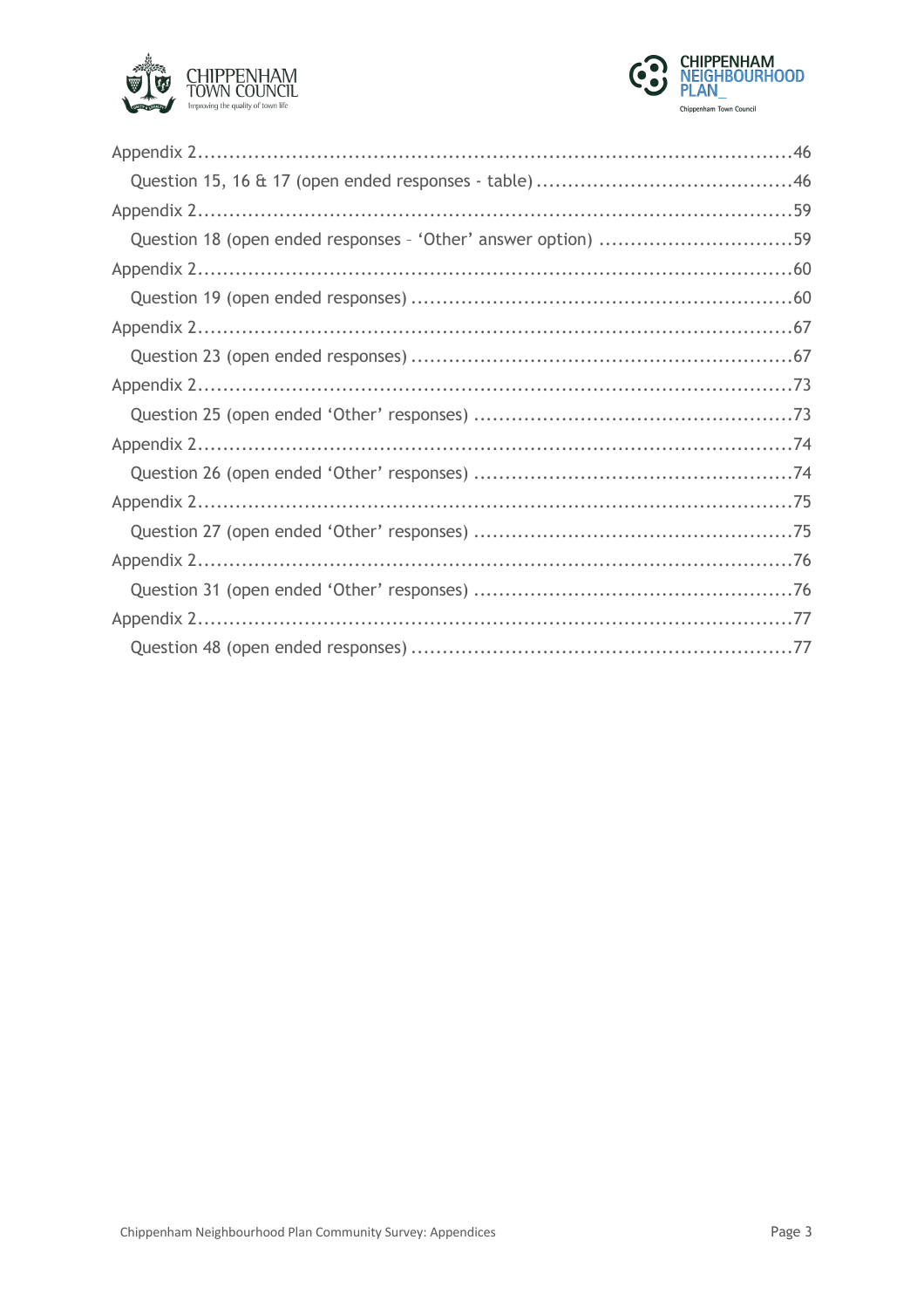



# **Appendix 1** Chippenham Neighbourhood Plan Community Survey

Survey Key

• Radio button Tick box (multiple choice) 1. Ranking item

### Welcome to our survey

Thank you for participating in our survey. Your feedback is important!

Neighbourhood Plans must reflect the needs and views of the community. This survey is an important way for us to understand what you want the plan to contain.

When you answer the questions in this survey, please respond for yourself and not others (unless specified). It should take you around 20 minutes to complete the survey.

Find out more about Chippenham Neighbourhood Plan on our website: www.chippenhamneighbourhoodplan.org.uk

## Community Infrastructure

The term "Community Infrastructure" means all the buildings, public spaces and locations where we, as a community, meet to come together. It is a broad term that covers parks and gardens, museums, public meeting rooms, Scout huts and village halls, and places of worship. These questions are seeking to evaluate what Chippenham already has and what we might need in the future.

How many times a month would you estimate that you participated in one of the following types of activities in Chippenham?

|                                                                                                            | Never/once a<br>month | 2-4 times a<br>month | More than 4<br>times a month |
|------------------------------------------------------------------------------------------------------------|-----------------------|----------------------|------------------------------|
| Entertainment, arts and culture (theatre,<br>cinema, museums, live music, etc)                             |                       |                      |                              |
| Children's activities (play groups, art<br>clubs, play, etc.)                                              |                       |                      |                              |
| Climate change prevention and<br>environmental improvement (meetings,<br>rallies, volunteer working)       |                       |                      |                              |
| Healthy lifestyles such as heathy eating or<br>exercise (dieting clubs, gym, organised<br>sporting events) |                       |                      |                              |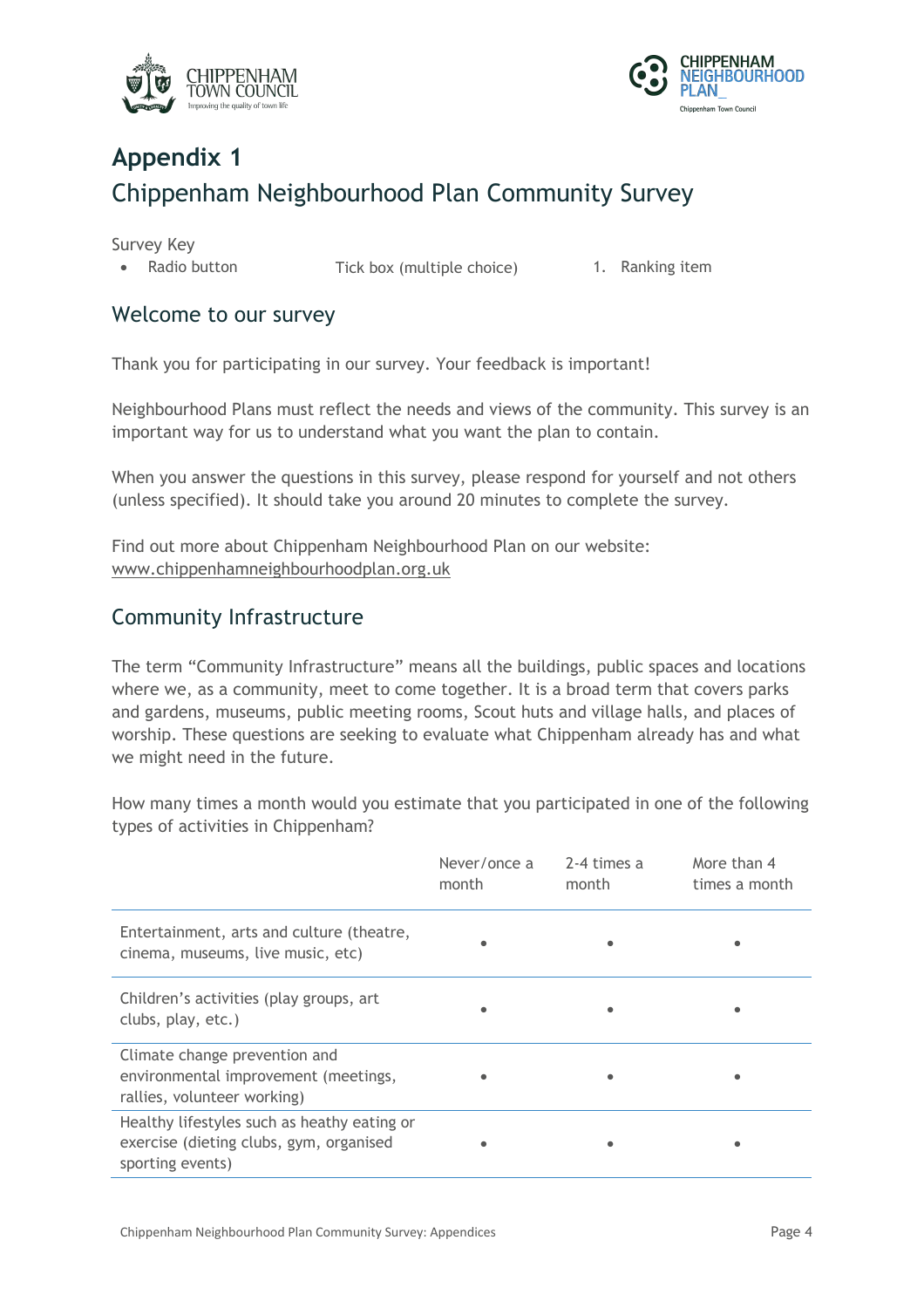



| Visited a park, playground or garden                                          |  |  |
|-------------------------------------------------------------------------------|--|--|
| Religious or secular celebration                                              |  |  |
| After school clubs and school-based<br>activities                             |  |  |
| Youth Club                                                                    |  |  |
| Individual sporting activity (tennis,<br>running, walking, cycling)           |  |  |
| Organised group sporting activity<br>Community run café                       |  |  |
| Community or Civic Group meeting (Civic<br>Society, Scouts, Rotary Club, etc) |  |  |

Please name your favourite venues or locations for the following activities:

What is your favourite entertainment, arts and culture venue or location in Chippenham?

What is your favourite children's activity venue or location in Chippenham?

What is your favourite climate change prevention/environmental venue or location in Chippenham?

What is your favourite healthy lifestyles venue or location in Chippenham?

What is your favourite park, playground or garden in Chippenham?

What is your favourite venue or location for religious or secular celebration?

What is your favourite after school club or school-based activity in Chippenham?

What is your favourite youth club in Chippenham?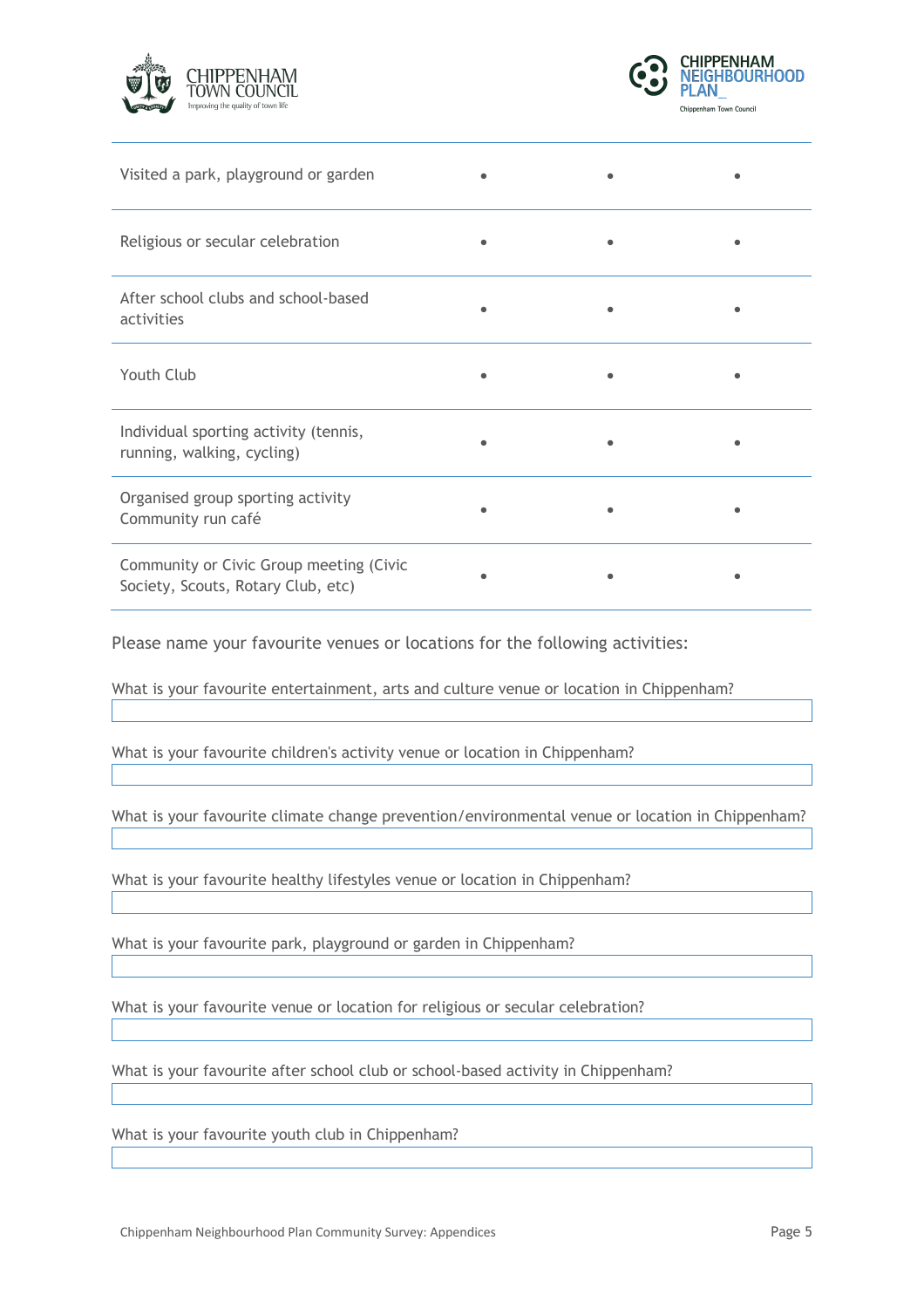



What is your favourite individual sporting activity venue or location in Chippenham?

What is your favourite organised group sporting activity in Chippenham?

What is your favourite community run cafe in Chippenham?

What is your favourite community or civic group meeting venue or location in Chippenham?

Do you have any other favourite venues or locations in Chippenham that you have not mentioned above?

Overall, what is your favourite venue or location in Chippenham?

Why do you like this venue or location?

What improvements would you like to see to this venue or location?

If you were in charge of community infrastructure in Chippenham and you had £1,000,000 to invest, what would you put the money towards? Pick your favourite from this list:

- Entertainment, arts and culture
- Children's activities
- Climate change prevention and environmental improvement
- Healthy lifestyles
- A park, playground or garden
- Religious or secular building or space
- After school club or school-based activity
- Community run café
- Community or civic group meeting space
- Other (Please specify)

Is there any community infrastructure that you think is missing in Chippenham?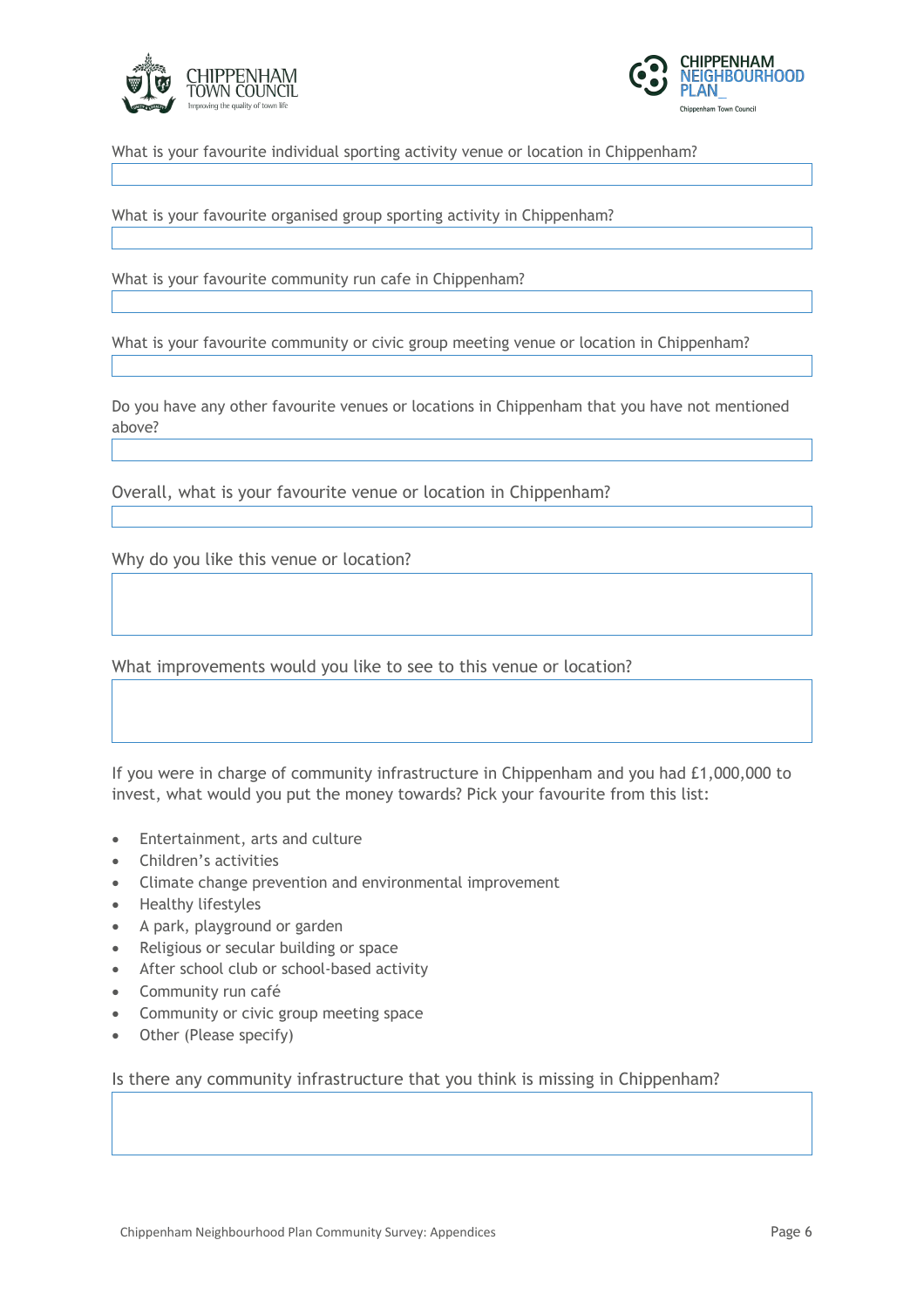



## **Green Infrastructure**

The term 'Green Infrastructure' refers to our natural and open spaces, our parks and gardens, our rivers and streams and even our back gardens. Green infrastructure is used by people for recreation, contemplation and visual enjoyment, and by creatures who use it as their habitat. These questions seek to understand how you use our Green Infrastructure and what improvements might be beneficial.

Which of the following purposes for green space do you think are most important to you? Please rank them in order of importance, where '1' is most important and '7' is least important.

- 1. Recreation and Play
- 2. Wildlife and biodiversity
- 3. Combatting climate change/storing carbon
- 4. Preventing flooding
- 5. Mental health and wellbeing
- 6. Physical health and wellbeing
- 7. Active travel cycling, walking etc

How do you rate the provision of green space in Chippenham for a range of uses including recreation, wildlife and biodiversity, flood prevention etc?

- **Fxcellent**
- Good
- Average
- Poor
- Very Poor

How do you rate your access to green space?

- **Excellent**
- Good
- Average
- Poor
- Very Poor

Name one improvement to Chippenham's 'Green Infrastructure' that you would like to see.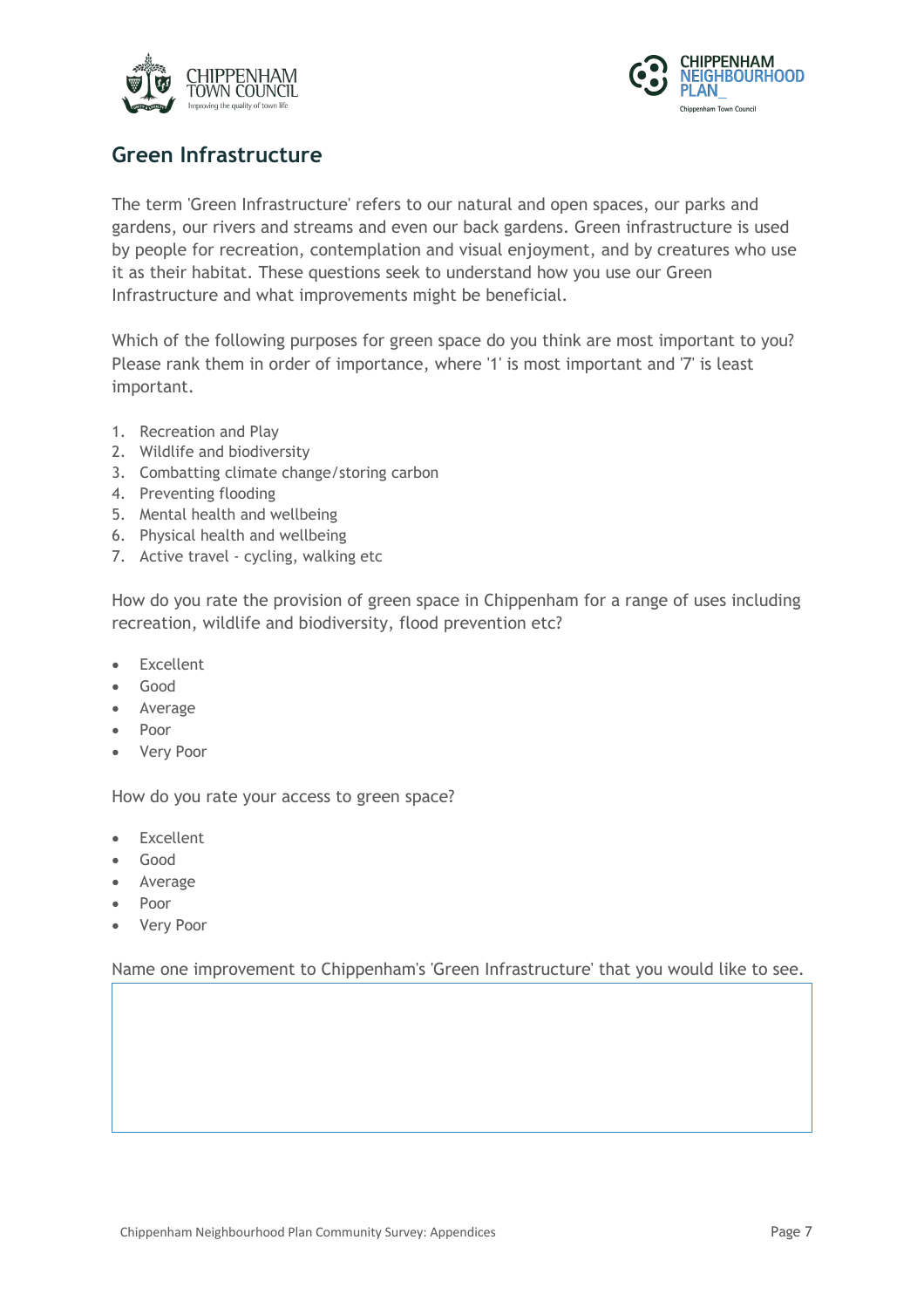



## **Transport**

The Neighbourhood Plan can only have a limited impact on highways planning, but it can ensure that new development makes provision for sustainable modes of travel such as walking and cycling.

What form of transport do you use most frequently for access to the Town Centre?

- Car
- Bus
- Walk
- Cycle
- Taxi
- Motorbike
- Mobility vehicle
- Other (Please specify)

What would encourage you to cycle or walk more frequently into the Town Centre? Tick as many as apply to you.

 More cycle storage Better quality cycle storage Better cycle/pedestrian routes Safer cycle/pedestrian routes Segregated cycle paths Cleaner air Cycle to work scheme Education about health benefits of cycling/walking Other (Please specify)

What would encourage you to use buses (or use them more) to get to the Town Centre or to other local destinations? Tick as many as apply to you.

 Cheaper fares More frequent buses Earlier/later buses Better quality bus stops (e.g. with shelters) New routes that better meet your travel needs Other (Please specify)

## **Economy**

Chippenham is a place where many people commute out during the day to go to work. We would like to help provide more jobs locally and understand how you get to work.

What forms of transport do you use most frequently to access your main place of work? Tick as many as apply.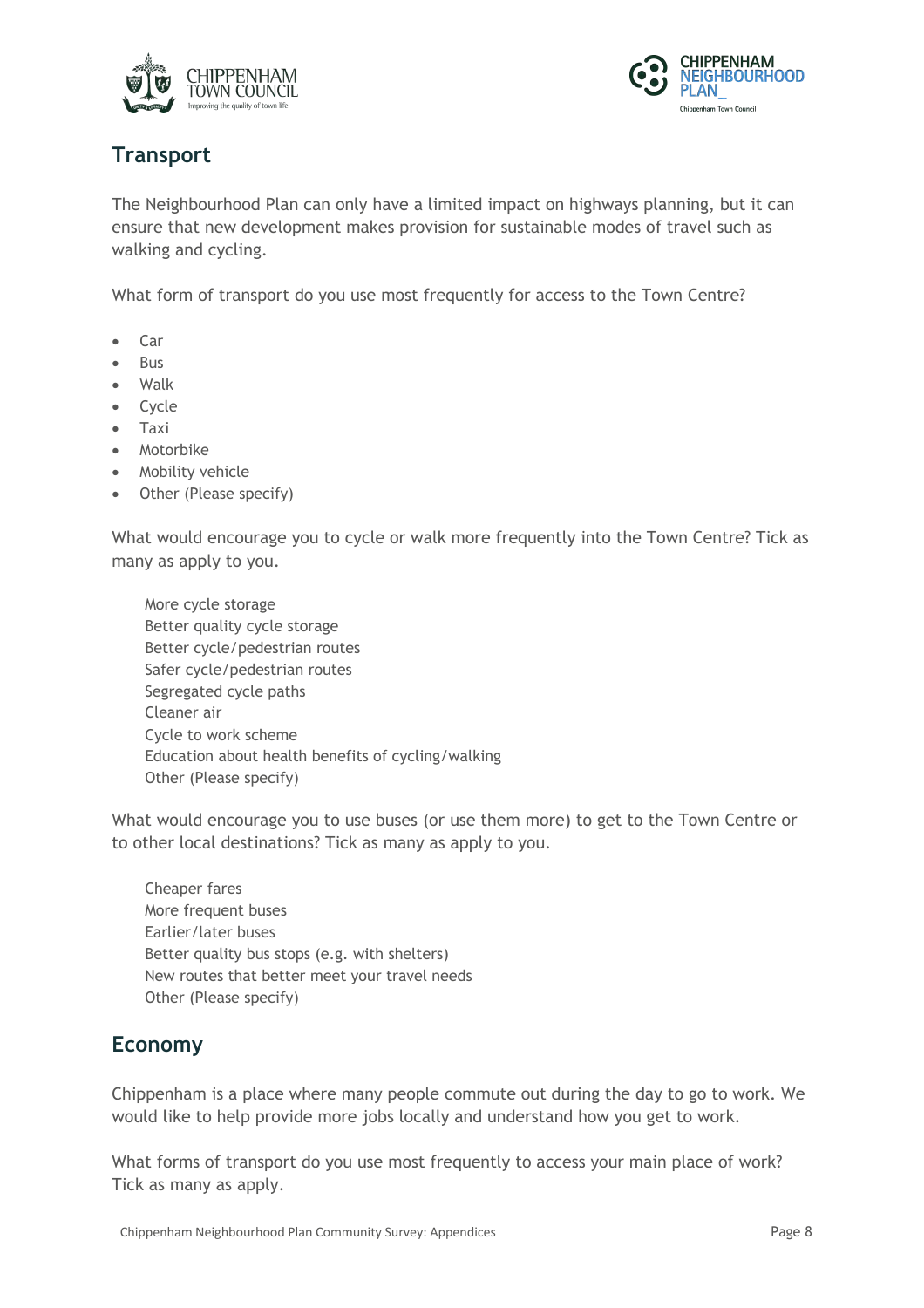



 Car Train Bus Walk Cycle Taxi Motorbike Mobility Vehicle I mainly work from home I don't currently work Other (Please specify)

If you travel to work, where is your main place of work?

- Chippenham
- 5-9 miles from Chippenham
- 10-14 miles from Chippenham
- 15-19 miles from Chippenham
- 20-24 miles from Chippenham
- 25+ miles from Chippenham

## **Housing Need**

Chippenham has had a lot of new housing recently and more will be built in the future. We want to ensure that those houses are what people want and need. When we speak of 'housing need' we are trying to identify which types of housing are needed for different sectors of our community such as:

- First-time buyers
- Older people thinking about downsizing
- People struggling to afford rent or mortgage costs
- People who cannot afford to buy a home at open-market prices
- People who need housing at an affordable rent
- People with social housing needs

Until now you have been asked to complete the survey for yourself. For this section only, please complete the survey for your household.

Who owns the home you live in now?

- Self (with or without mortgage)
- Shared ownership
- Parents or relatives
- Private rented
- Social rented
- Employer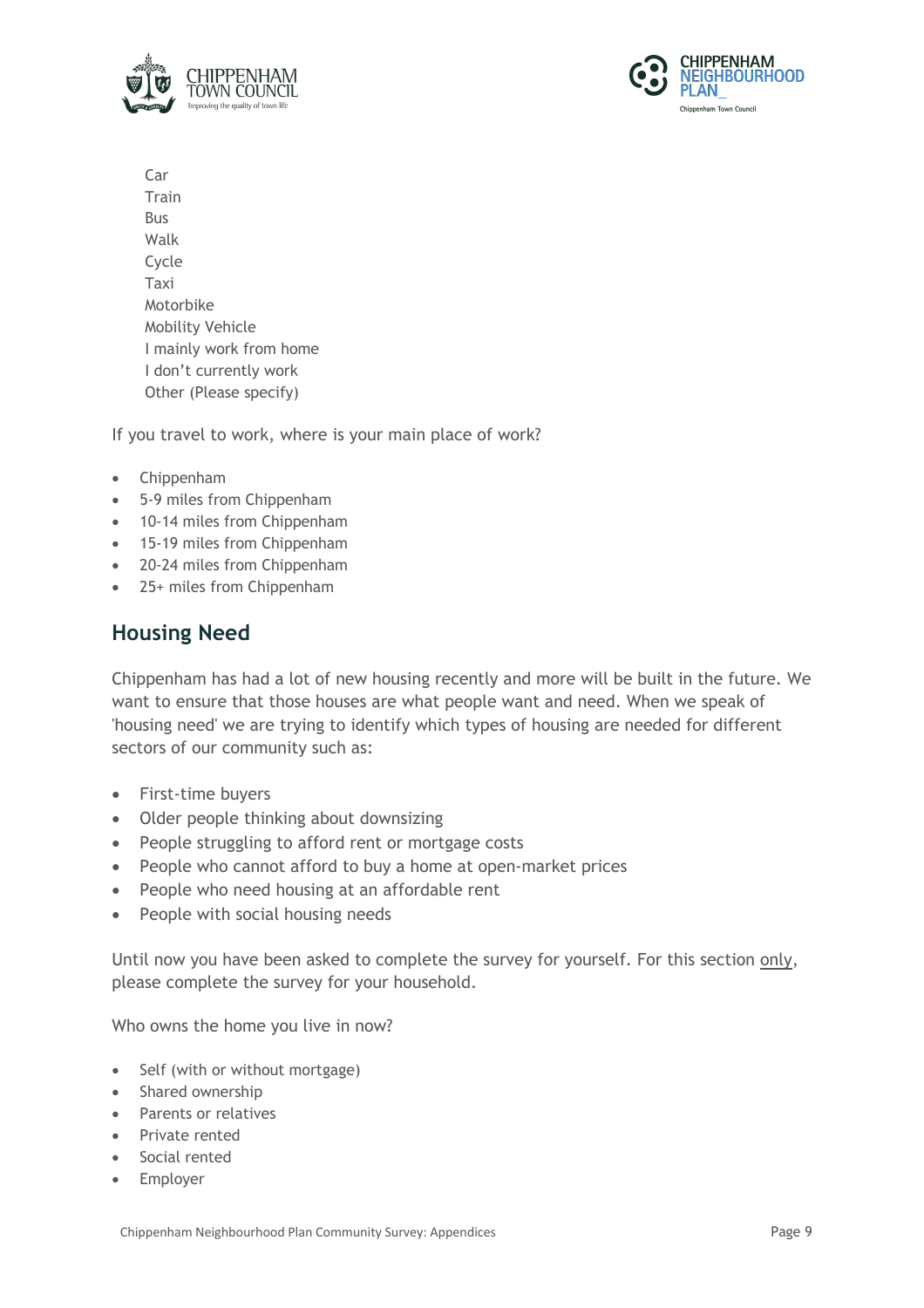



• Other (Please specify)

Is anybody in your household looking for a new home in Chippenham?

- Yes (now or in the next 5 years)
- Maybe (now or in the next 5 years)
- No

If you answered 'yes' or 'maybe' to the previous questions, why does your household need a new home?

 Want to start first home Want to buy a new home but can't afford it Want to rent a new home but can't afford it Can't afford current rent Can't afford current mortgage Need a bigger home Need a smaller home Special needs Tenure insecure Job insecure To be near family To give or receive family support Retiring Want to build own home Other (Please specify)

What type of home would best suit your needs?

- Detached house
- Terraced house
- Bungalow
- Semi-detached house
- Flat

Does anyone in your household have a specialist housing need? If so, what type do they require?

- No
- Yes, ground floor accommodation
- Yes, sheltered housing
- Yes, extra-care housing
- Yes, residential care
- Yes, supported living for an adult with learning disabilities who wants to live independently in a home of their own
- Other (Please specify)

What tenure does your household need if you were to move?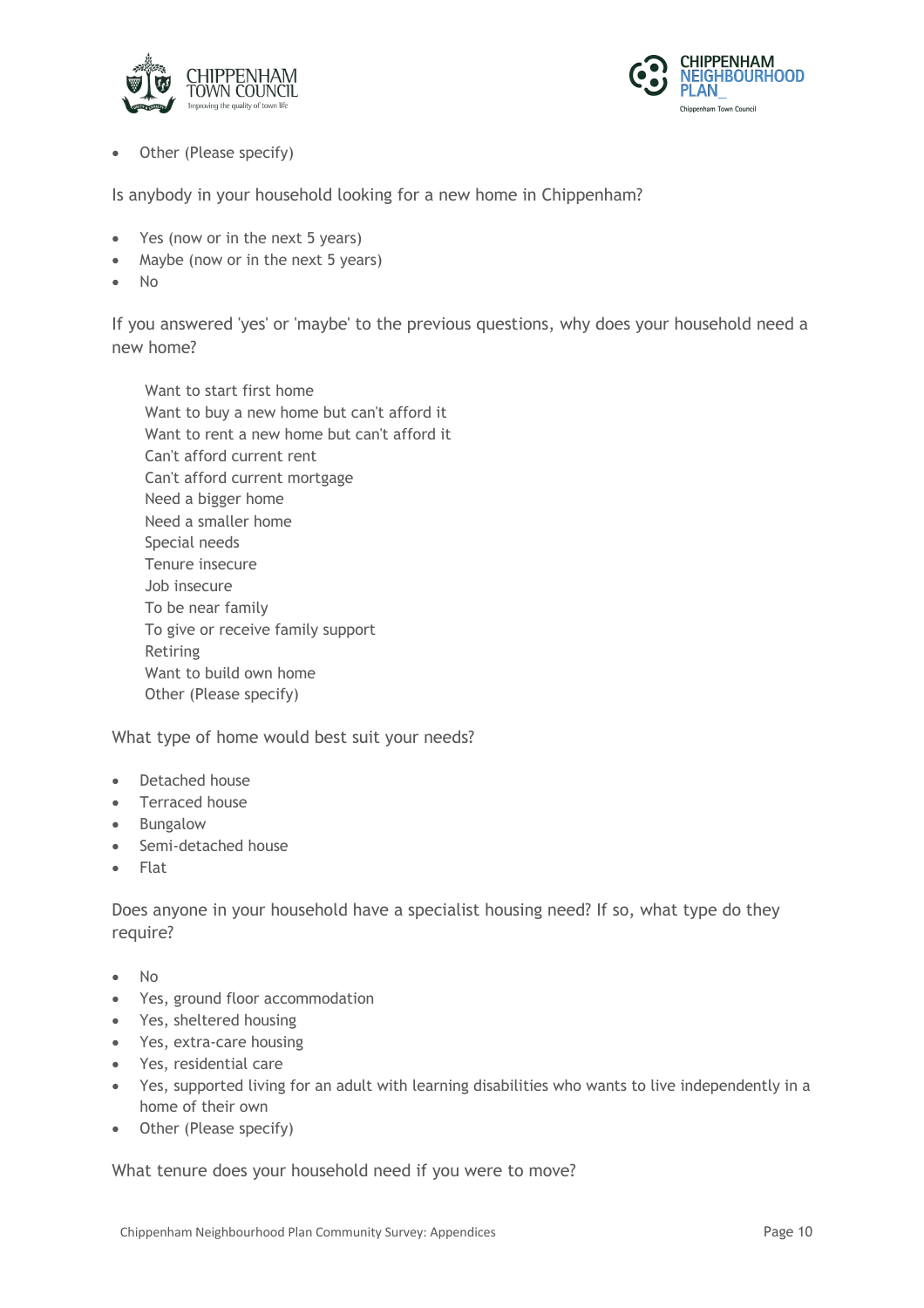



- **Owner**
- Shared ownership (part owned by a Housing Association or charity)
- Private rent
- Social rented (Housing Association)
- Other (Please specify)

How many bedrooms would your new home need?

- One
- Two
- Three
- Four or more

If interested in renting or buying a property, can you give us an idea of how much you could afford to pay per month? Please do not include housing benefit contributions.

- Less than £600 per month
- £600 £700 per month
- £800 £900 per month
- £900 £1,000 per month
- £1,000 £1,500 per month
- Over £1,500

Are you seeking affordable housing through Homes4Wiltshire and are you registered with them?

- Yes
- No

## **Sustainability & Climate Change**

We are seeking to do our part to manage climate change and create a zero carbon Chippenham. We would like to know how improvements in new buildings and types of renewable energy are perceived.

New buildings should have renewable energy built in, providing as much of the building's energy needs as possible from renewable energy on site.

- Strongly agree
- Agree
- Not sure
- Disagree
- Strongly Disagree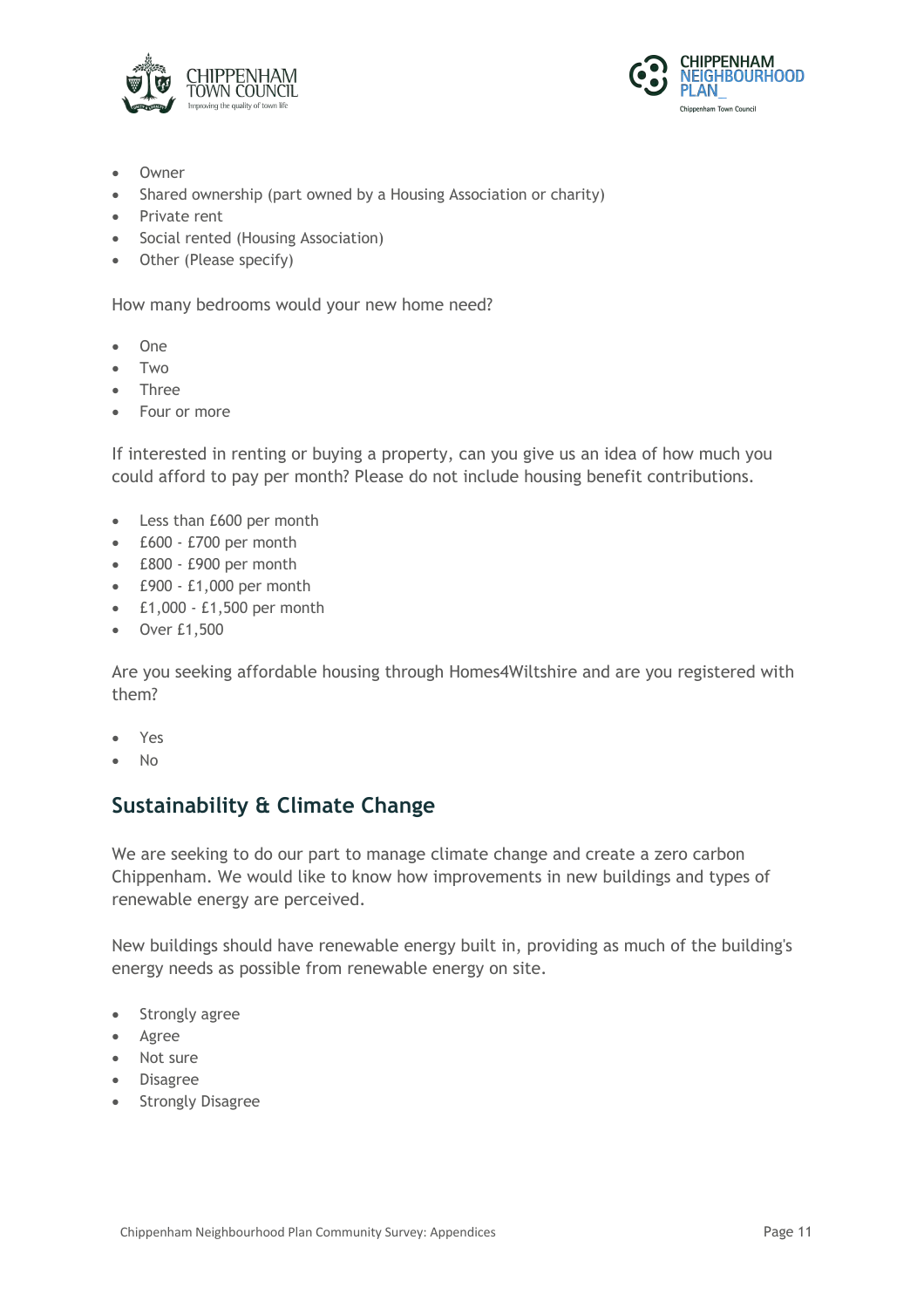



New buildings should be designed to be highly energy efficient / carbon neutral, in order to minimise the need for heating and cooling e.g. thicker walls, shouth-facing glazing with integral shading, designed for natural ventilation and to be resilient to extreme weather.

- Strongly agree
- Agree
- Not sure
- Disagree
- Strongly Disagree

New buildings should be designed to be highly sustainable in design and construction, using sustainable materials with low embodied energy.

- Strongly agree
- Agree
- Not sure
- Disagree
- **Strongly Disagree**

Through their design, layout and landscaping, new buildings should be designed to be resilient to overheating during heat waves.

- Strongly agree
- Agree
- Not sure
- Disagree
- Strongly Disagree

New buildings should have facilities for drying laundry outside.

- Strongly agree
- Agree
- Not sure
- Disagree
- Strongly Disagree

New buildings should have secure, weatherproof bike storage, useable by all.

- Strongly agree
- Agree
- Not sure
- Disagree
- **Strongly Disagree**

New developments should have charging infrastructure for electric cars

Strongly agree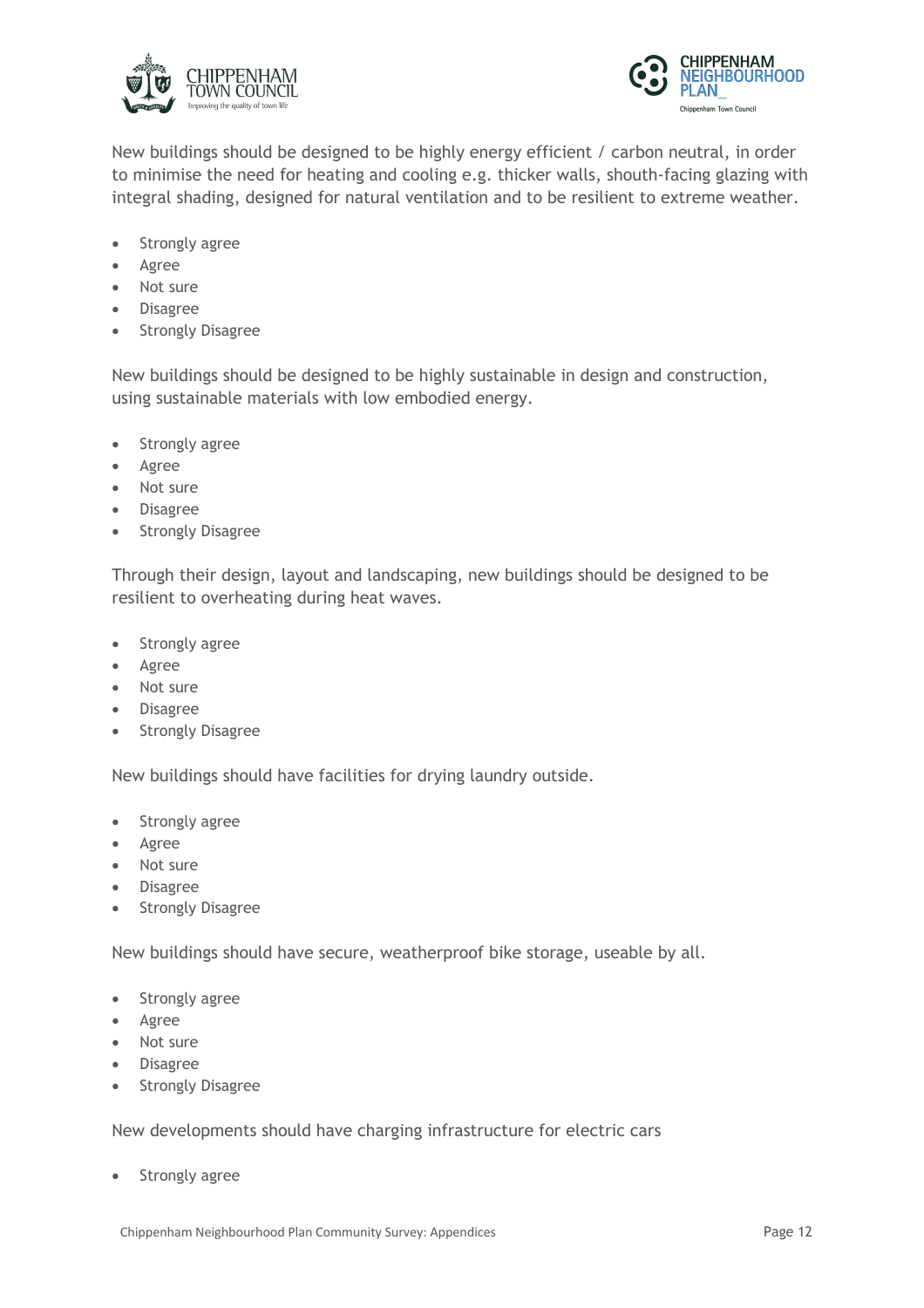



- Agree
- Not sure
- Disagree
- **Strongly Disagree**

New buildings should incorporate green roofs and walls to help reduce flooding (by slowing down rainwater runoff), to reduce heat extremes and provide wildlife habitat.

- Strongly agree
- Agree
- Not sure
- Disagree
- Strongly Disagree

New developments should utilise natural drainage systems such as soakaways, ponds and ditches to help reduce flooding (by slowing down rainwater runoff) and provide wildlife habitat.

- Strongly agree
- Agree
- Not sure
- Disagree
- Strongly Disagree

Do you think the Neighbourhood Plan should require new development to be net carbon neutral i.e. be sufficiently energy efficient and generate sufficient renewable energy so as not to contribute to climate change?

- Yes definitely
- Yes probably
- No

Do you have any comments on the above question?

Chippenham should aim to become self-sufficient in energy generation, generating all of our electricity demand from renewable sources.

- Strongly agree
- Agree
- Not sure
- Disagree
- Strongly Disagree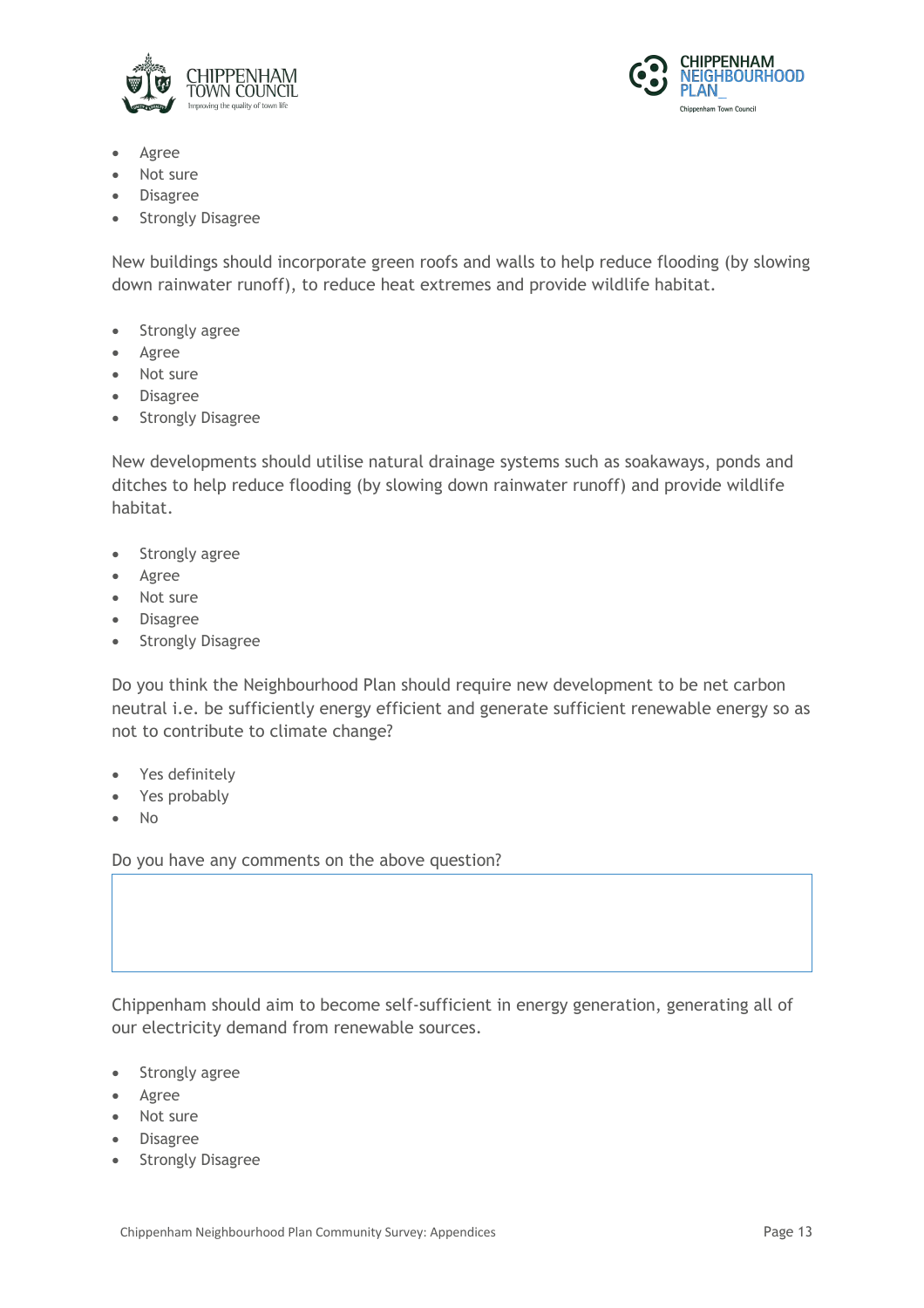



What forms of renewable energy would you support in principle? Please indicate to what extent you support each of the renewable energy options below.

|                                  | Strongly in<br>favour | In favour | Not sure  | Against   | Strongly<br>Against |
|----------------------------------|-----------------------|-----------|-----------|-----------|---------------------|
| Roof based solar panels          |                       |           |           |           |                     |
| Commercial scale solar<br>farms  |                       | $\bullet$ | $\bullet$ | $\bullet$ |                     |
| Micro-hydro projects             |                       | $\bullet$ | $\bullet$ | ٠         |                     |
| Onshore wind                     |                       | $\bullet$ |           | $\bullet$ |                     |
| Anaerobic digestion              | $\bullet$             | $\bullet$ | $\bullet$ | $\bullet$ |                     |
| Energy from waste                |                       | $\bullet$ | ٠         | $\bullet$ |                     |
| Geo-thermal energy<br>generation |                       |           |           |           |                     |
| District heating                 |                       | $\bullet$ | $\bullet$ | $\bullet$ |                     |
| Ground source heat pumps         |                       |           |           | ٠         |                     |

#### Support should be given to:

|                                                                                                                                                   | Strongly<br>agree | Agree     | Not sure  | <b>Disagree</b> | Strongly<br><b>Disagree</b> |
|---------------------------------------------------------------------------------------------------------------------------------------------------|-------------------|-----------|-----------|-----------------|-----------------------------|
| *Wholly community owned<br>renewable energy<br>schemes, returning all<br>profits to the community                                                 | $\bullet$         |           |           |                 |                             |
| *Partially community<br>owned projects (jointly<br>owned with commercial<br>developers) returning a<br>share of the benefits to<br>the community. | ٠                 | $\bullet$ | $\bullet$ |                 | ٠                           |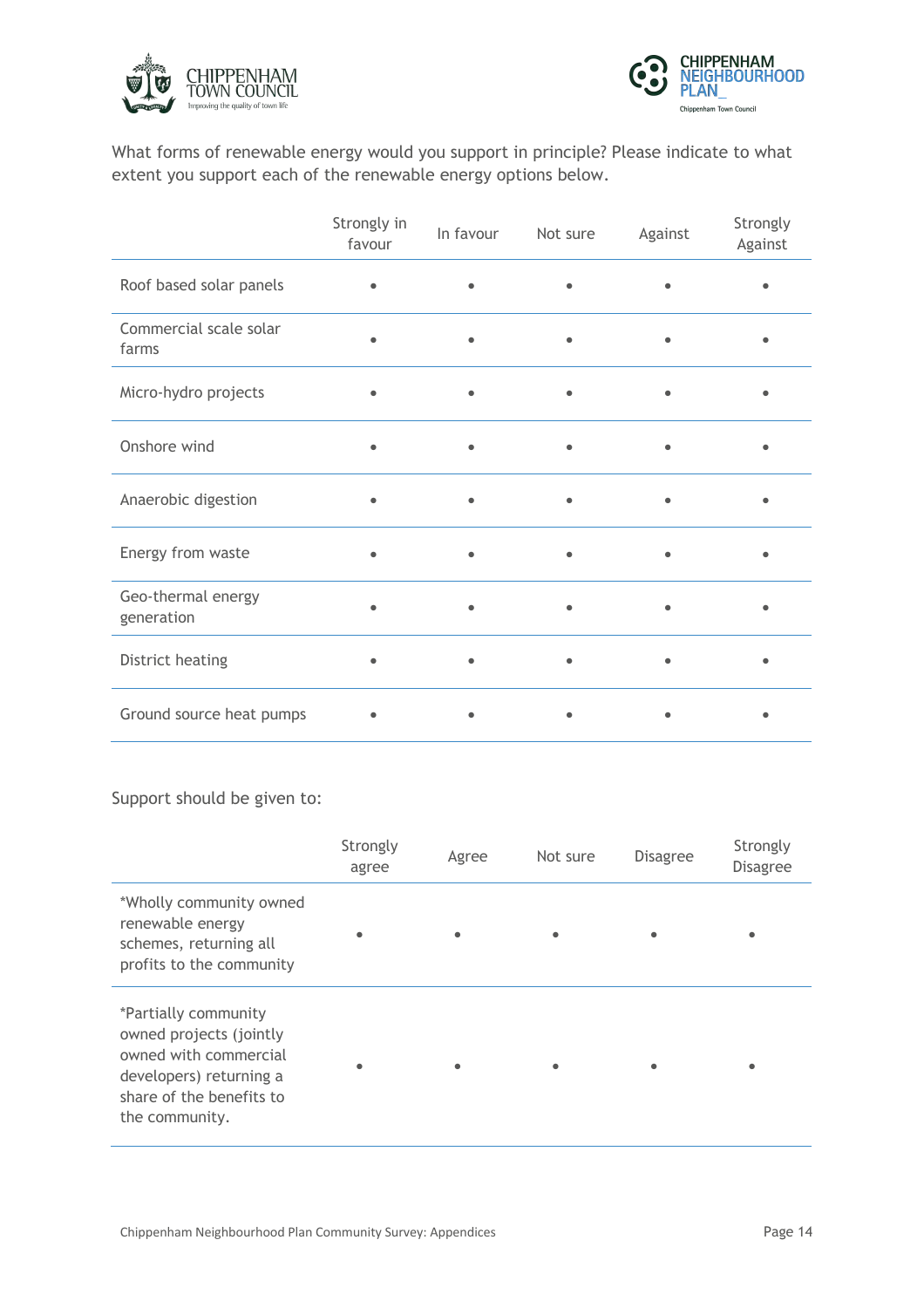



| Commercial renewable<br>energy developments,<br>wholly privately owned,<br>but returning some<br>benefits to the community.<br>All renewable energy<br>schemes, regardless of<br>ownership and benefit<br>structures. |  |  |  |
|-----------------------------------------------------------------------------------------------------------------------------------------------------------------------------------------------------------------------|--|--|--|
| Renewable energy<br>developments should not<br>be encouraged at all,<br>regardless of ownership<br>and benefit structures                                                                                             |  |  |  |

\*Wholly community owned projects return all of the profits to the community, but the community carries all of the risk and cost of developing them. Jointly owned and private sector projects return progressively smaller returns to the community but require less of an investment (of time and money) from the community to develop.

If you are interested in answering some further questions relating to Climate Change and Sustainability to assist with our Neighbourhood Plan and Town Council Climate Emergency Advisory Group, please take our supplementary survey at the end of this survey.

## **About You**

Now it would be really helpful to know a little bit more about you. We would like to collect personal data on your age, gender, postcode and household status.

#### **Consent**

Chippenham Town Council would like to collect your personal data to ensure that our survey has reached all sectors of the Chippenham community, for more meaningful results and to provide you with an opportunity to be involved in the Neighbourhood Plan and any associated consultations or surveys. We may share your data with Wiltshire Council Planning for the purposes of the Neighbourhood Plan, but we need your consent to do this.

#### **Withdrawing consent**

You can change your preferences or withdraw your consent at any time by contacting the Council by email at: dpo@chippenham.gov.uk. Our Privacy Notice is available on our website.

I consent for my personal data to be used in connection with the Neighbourhood Plan.

- Yes
- No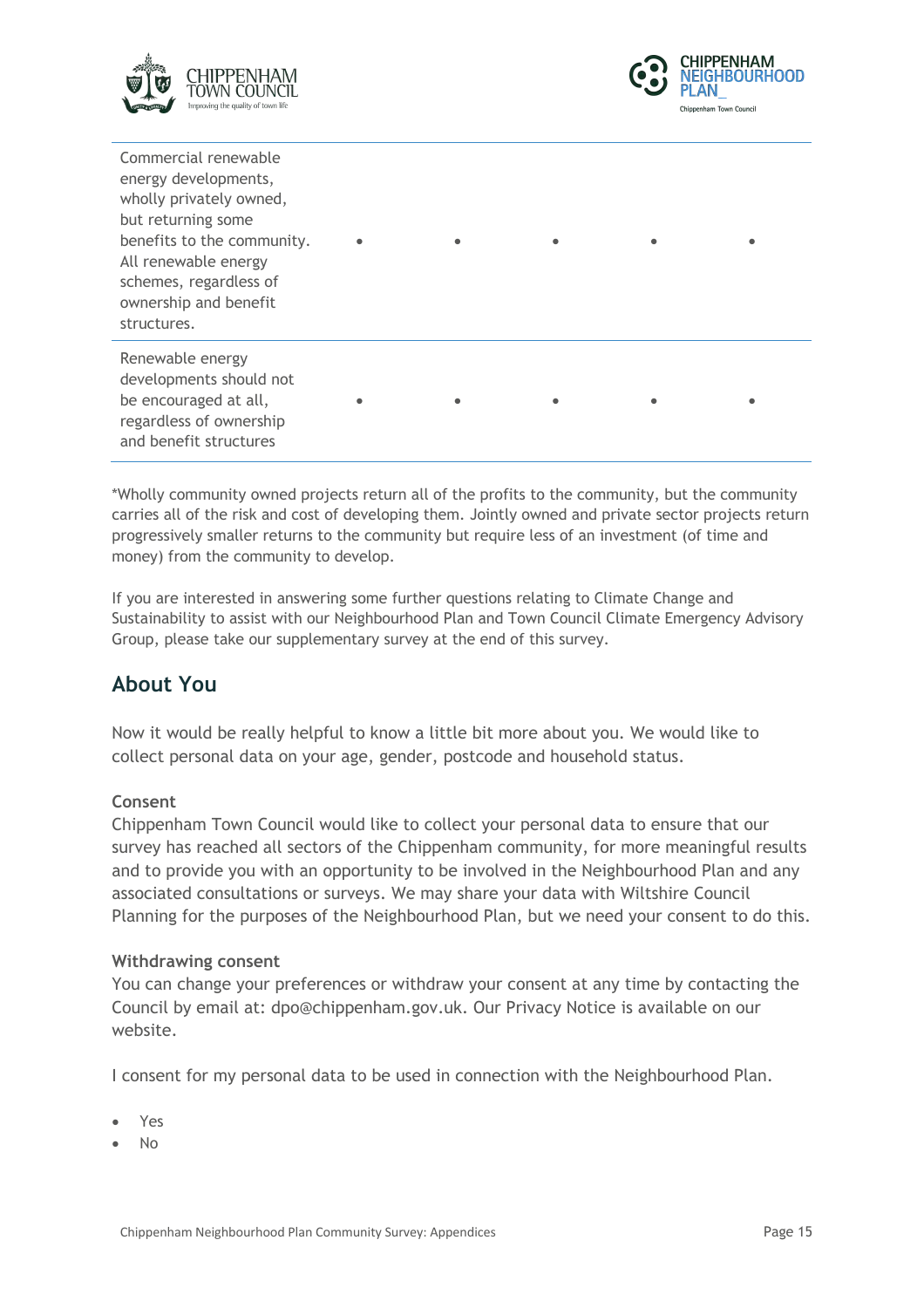



#### What is your age?

- 0-9
- 10-19
- 20-29
- 30-39
- 40-49
- 50-59
- 60-69
- 70-79
- 80+

Which gender do you identify with?

- Male
- **Female**
- Other (Please specify if preferred)

What is your postcode?

What best describes your household?

- I live alone
- I live with unrelated people
- I live in a family with multiple generations
- I live with my partner

Which of the following ways would you be willing to be involved in the preparation of the Neighbourhood Plan?

 I do not want to be involved Responding to surveys Voting in the Neighbourhood Plan Referendum Distributing Information

If you are willing to get involved with the Plan, please provide contact details:

| First Name | Last Name |  |
|------------|-----------|--|
| Address    |           |  |
|            |           |  |
|            |           |  |
| Email      |           |  |
|            |           |  |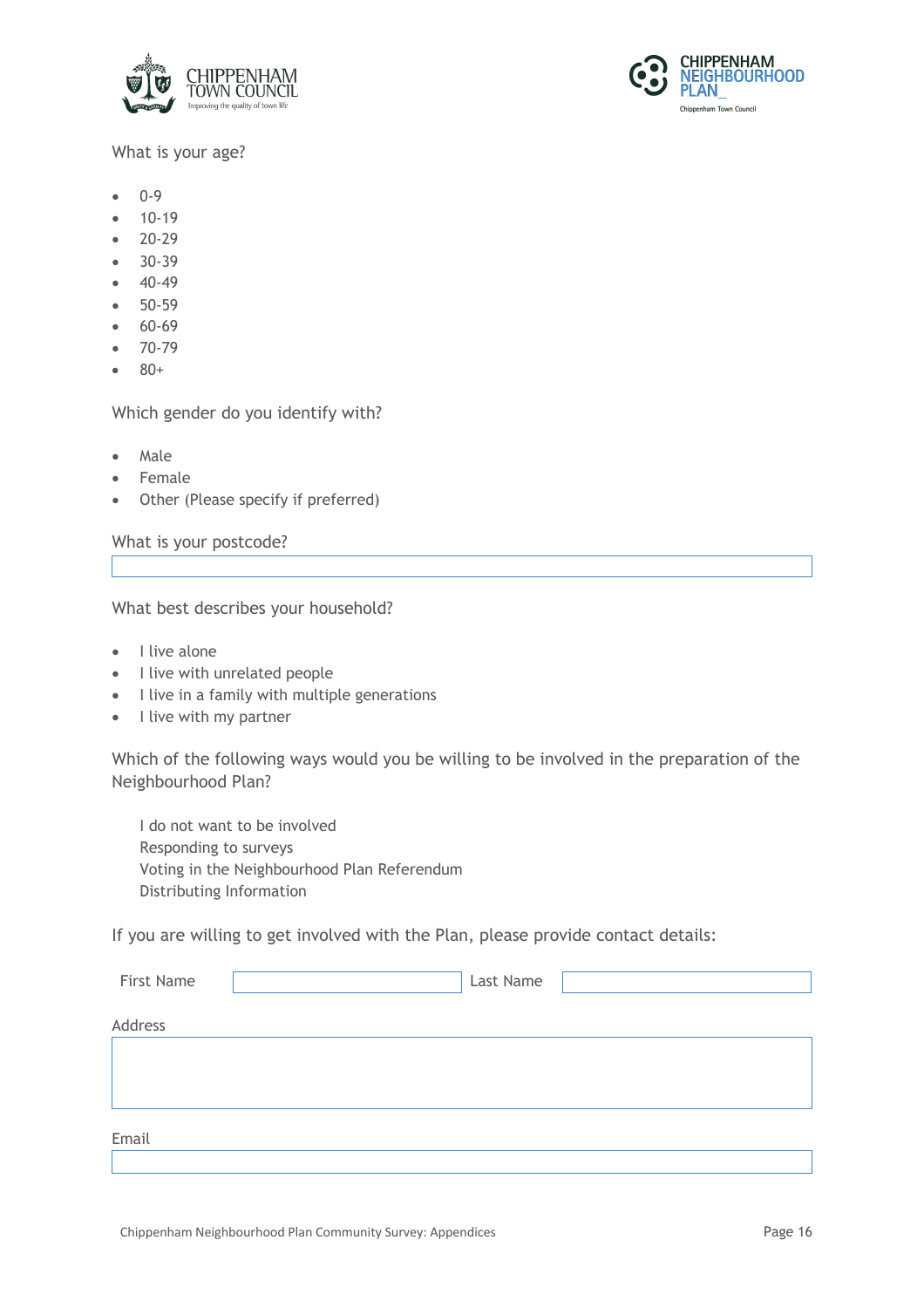



## **End of Survey (On Submission)**

Thank you for participating in this survey

Your input is valued and will help us shape the Neighbourhood Plan for Chippenham. if you have a few minutes to spare, please complete our additional Climate Change & Sustainability Survey which you can access at the link below:

Climate Change & Sustainability Survey [Link]

For more information about Chippenham Neighbourhood Plan, please visit our website:

www.chippenhamneighbourhoodplan.org.uk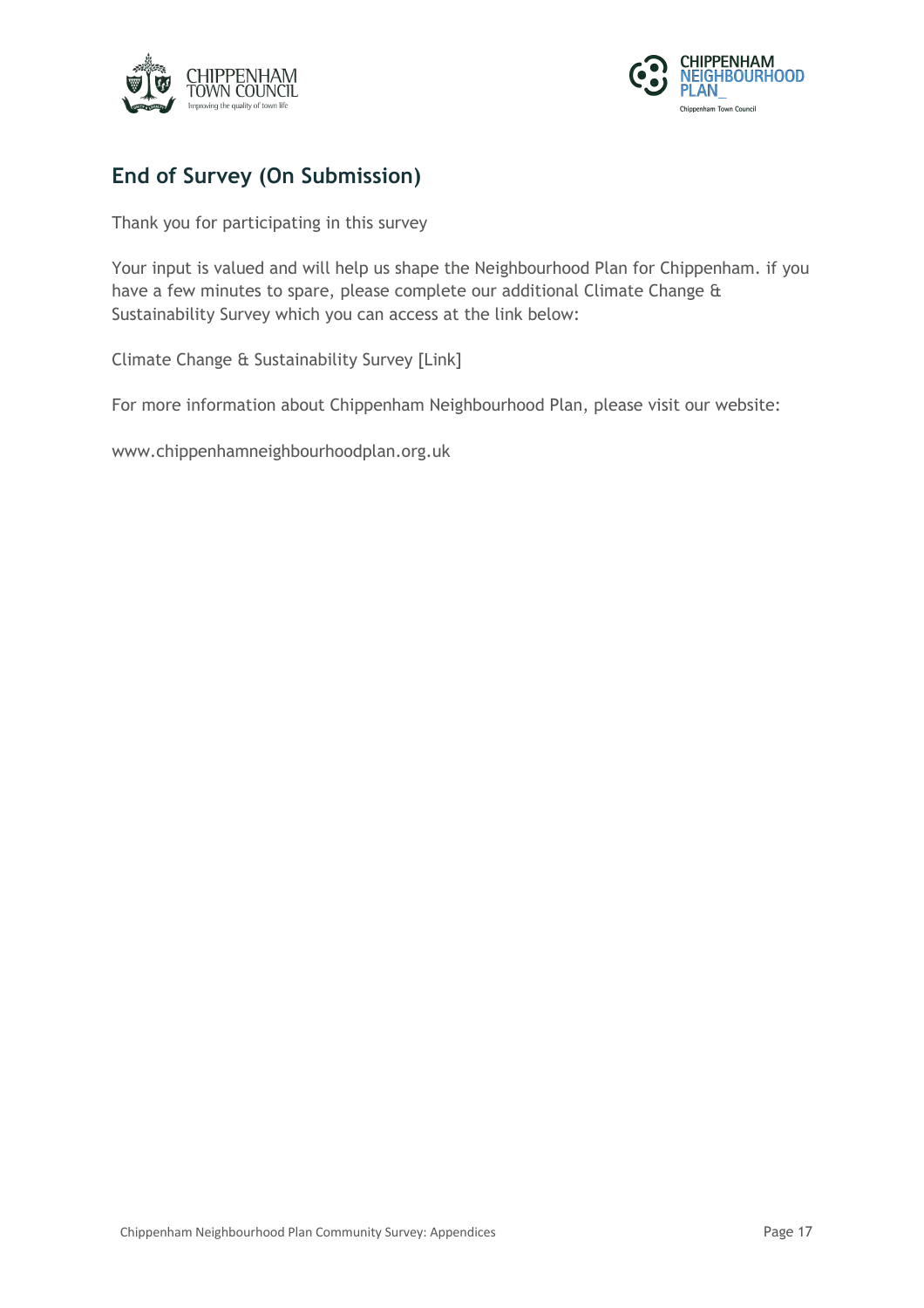



# Appendix 2 Question 2 (open ended responses)

**What is your favourite entertainment, arts and culture venue or location in Chippenham?** 

Chippenham Museum Neeld Hall Neeld Hall Museum Bridge "cards" Need hall Neeld cinema Library Cinema + had knee surgery in Nov 2019 yet to explore. Cinema Old Lane tavern Cinema Cinema Neeld Hall Cafe India N/A Neeld Hall Reel cinema The Old Road Tavern Neeld Hall Neeld hall Neeld Cinema Chippenham museum Chippenham museum Neeld hall Reel cinema Reel cinema Cinema Neeld The Citadel Hall Astoria cinema CinemaThe Cause, Neeld Hall, Reel Cinema

Chippenham Museum None Cinema John Coles Park neeld hall Cinema Neeld Hall or Reel Cienma Nothing Flying Monk Pub Neeld Hall or cinema Reel Cinema Cinema I don't have one Reel cinema the cause Library Cinema None in Chippenham I go to Bath Chippenham Heritage Museum Neeld Hall Don't have one The Cause Neeld Hall Chippenham RFC, Neeld Hall Cinema Various Neeld Hall Reel Cinema Neeld Neeld Neeld Hall Cinema Chippenham cinema and Rivo lounge

Neeld Hall The Neeld Yelde hall Old rd tavern Reel cinema The Neeld Hall, the Cause, St. Andrews church Need hall Cinema Museum NeeldHall Cinema Chippenham Park Bowls Club Need Hall Neeld Hall The Neeld Real cinema Chippenham park bowls club Chippenham museum The Cause Cinema Neeld Hall chippenham cinema the Neeld Neeld Hall Cinema. Neeld Neeld Hall Reel Cinema, Chippenham Library the Neeld, King Alfred Hall cinema N/A - New to area Neeld The Neeld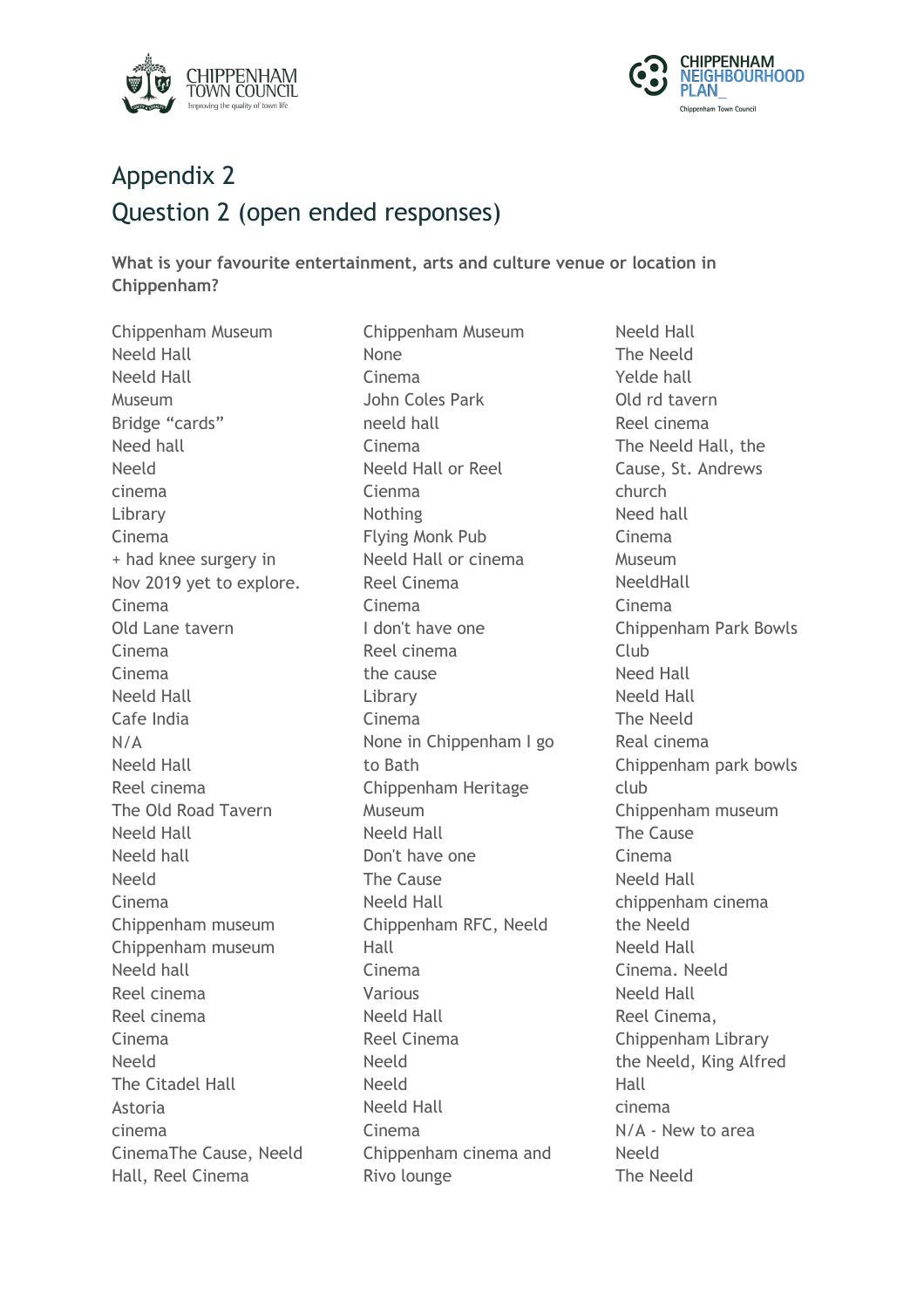

The Neeld Cinema j Reel Cinema The Neeld The Cause, Causeway Coffe#1 John coles park The Citadel Hall JC Park Cinema Cinema John Cole's Park and Olympiad Neeld Hall Need hall The Neeld Reel Cinema Neeld Community and Arts Centre Hardenhuish Park Reel Cinema The Reel Cinema There aren't many except Causeway John Coles Park Cinema Reel Cinema Chippenham Museum Stanley park n/a Stanley Park Cinema neeld hall Reel cinema Reel cinema Neeld Hall

The Chippenham museum REEL Cinema Cinema Reel Cinema The Cause Neeld Neeld community and arts centre Reel cinema The Old Road Tavern Reel cinema Neeld hall Chippenham Cinema Cinema Neeld Hall Neeld hall Cinema Cinema John Coles Park Pound art Reel cinema The Cause Neeld Hall and the Old Road Tavern Cinema Museum Chippenham Museum Church venues for concerts - eg St Andrews and St Peters Cinema The Neeld Wilts & Swindon History Centre Chippenham Museum The cinema



Need hall John Cole's park Cinema Neeld Hall Cinema Na The Cause Neald hall Need Hall Chippenham museum Library Reel cinema I actually think Chippenham is lacking a really good arts venue. The Neeld doesn't offer the kind of thing we're interested in and the Cause although OK is too small/inflexible. Neeld Hall Old Road Tavern Old Road Tavern The Neeld Neeld Neeld hall The Old Road Tavern Astoria cinema Neeld Hall Never been to any always go to Bath, Bristol or London Needless hall NEELD Hall Neeld Hall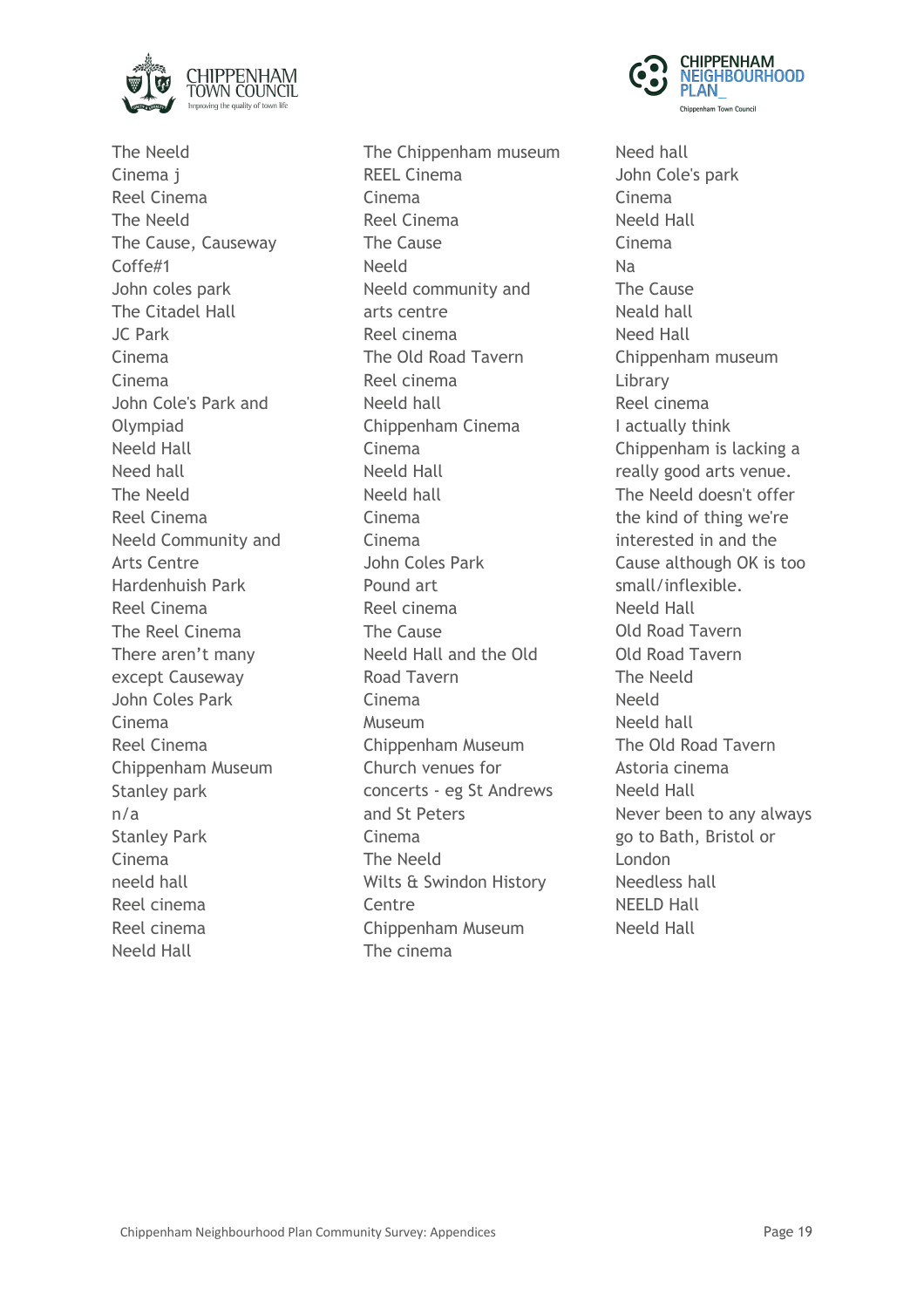



# Appendix 2 Question 3 (open ended responses)

**What is your favourite children's activity venue or location in Chippenham?**

The library Chippenham Junior Parkrun N/a Playgrounds None Chippenham library rhyme time John COles Park john coles park Library Olympiad + had knee surgery in Nov 2019 yet to explore. n/a Cinema Monkton Park Stanley Park No children John Coles N/A John Cole's park N/A Staines Way Stanley Park Vincent's wood John Coles park John Coles Park Library N/a Splash pad John Coles Park parks After schools clubs John Coles and Monkton park Chippenham Library N/A

Little Battens / Jon Coles Park Olympiad none N/A 3rd Chipp Scout Hut There aren't any/many N/A John Coles Park n/a n/a John coles park john coles park Monkton Park None None in Chippenham Too old unfortunately Library N/A n/a John Coles Park NA not applicable Stanley Park John Coles Park N/A Not applicable Museum Olympiad Hardenhuish School John Coles Park None John coles No children John Cole's park John Coles Park No idea Don't have young children

N/A John Coles Park soft play, toddler groups None NA Library John coles park John Coles Park john coles park John Coles Park Sports Dome n/a Monkton Park jcp N/A - New to area Splash Pad John Coles Park N/A John Cole Park Leisure centre Cinema The Citadel Hall JC Park John Coles John Coles Park Olympiad John Coles Park Olympiad John Coles park JC park John Coles Park N/a John Coles Park Libary Don't attend N/A John coles park N/A n/a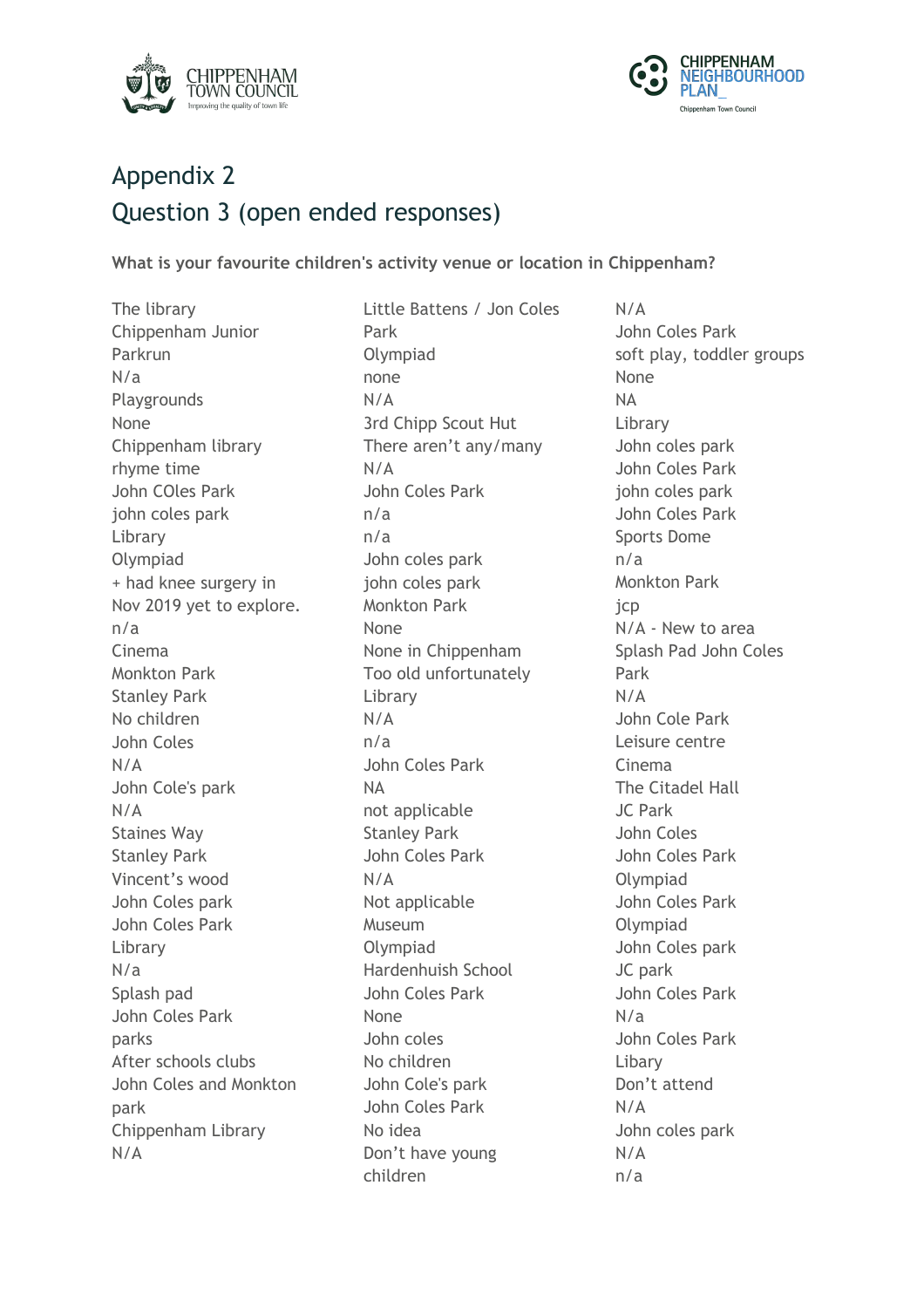



Johnny coles n/a Stanley Park At peters church castle combe sportsfield Parks Olympiad I'm a teen N/A tend to find that their isn't much to do within Chippenham. N/A John Coles Park John Coles Park Chippenham museum N/a The Library John coles pk John Coles park N/a Na Rugby club JC park John Cole park The Cause The Olympiad John Coles Park, and the crazy golf course in Monkton Park Toddler group methodist church Monkton Park John Coles Park N/A N/a Not known I don't have one John coleslaw park Library Yatton Keynell Village Hall Stanley Park Na Cinema John coles park

Playground at John Coles Park Soft play at brewers fayre John cole N/A N/A n/a N/A Don't use N/A Splash pad John coles park John Coles Park John Coles Park Brewers Fayre Soft Play John coles park STANLEY Park Library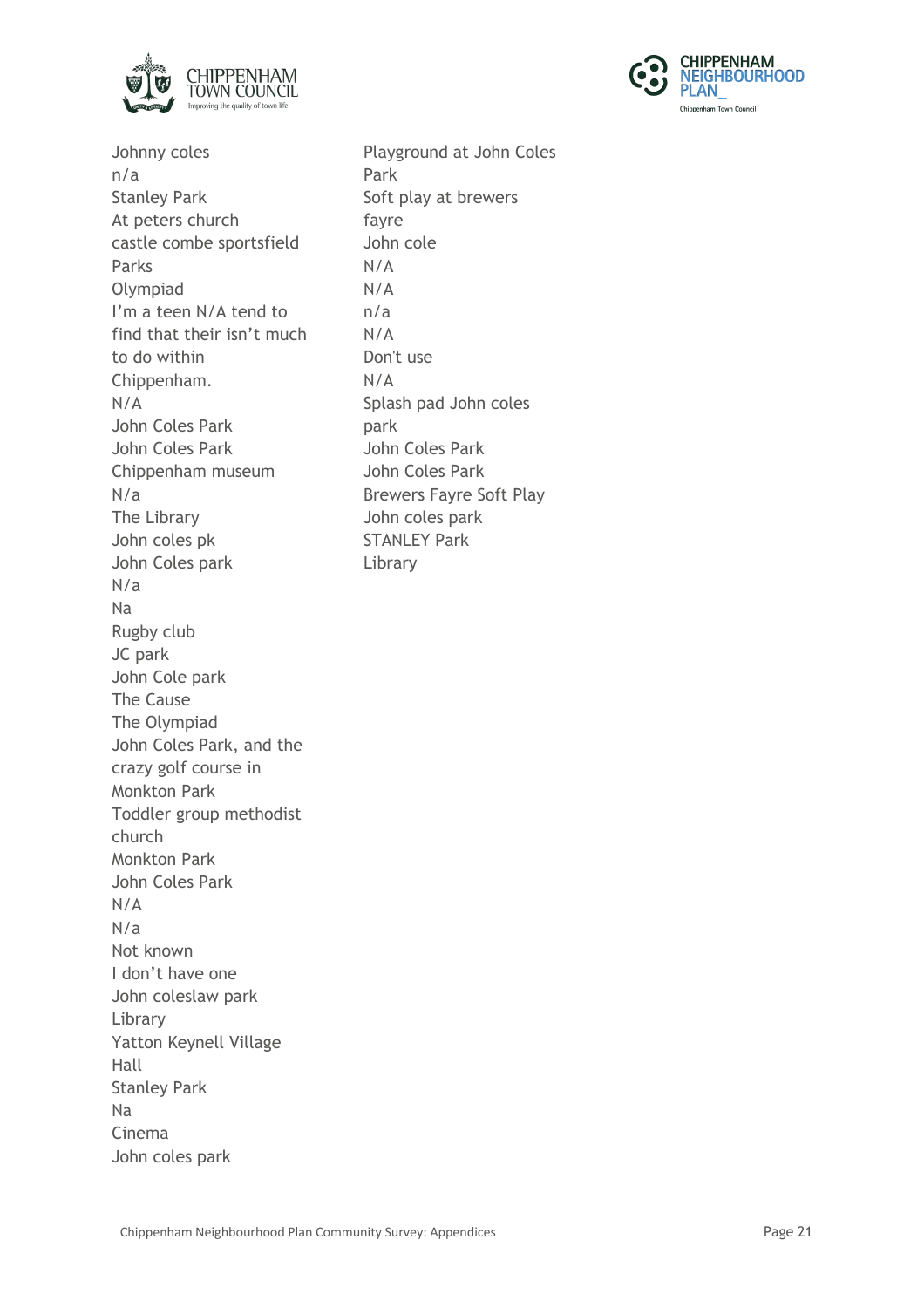



# Appendix 2 Question 4 (open ended responses)

**What is your favourite climate change prevention/environmental venue or location in Chippenham?**

there isn't one - we generally meet at someone's house N/a CBLC land next to Avenue la Fleche Cycle paths (the ones we have - need more!) None Walking N/A Zero Chippenham Grounded or Boroughlands na n/a + had knee surgery in Nov 2019 yet to explore. n/a None None N/a None Seen no evidence of climate change in Chippenham N/A N/A Are there any? Don't know Don't know one None N/a No idea n/A Is there one Litter picking groups Not aware of any

- Don't know off the ground I do not know N/A Zero Chippenham n/a Extinction rebellion None Monkton Park Don't have one None Know of none Monkton Park N/A n/a Mortimores Wood NA railway station N/A NA Zero Chippenham Borough Lands N/A Baydons Meadow Wildlife Group N/A None not aware of any Zero Chippenham No idea Don't know N/A unsure John Coles Park Wilts and Berks Canal Baydons Meadow ?

? N/A Meetings N/A - New to area Grounded Chippenham Town Council N/A ? Open spaces are best NA None Na ? Old Road Tavern / Grounded N/a N/A Don't attend We have some? N/a None Are there any? n/a Didn't know there was one n/a Grounded The yearly shopping trolleys being pulled form the river Avon haven't seen it as much but is so important and also the light changes around Chippenham to a LED version N/A N/a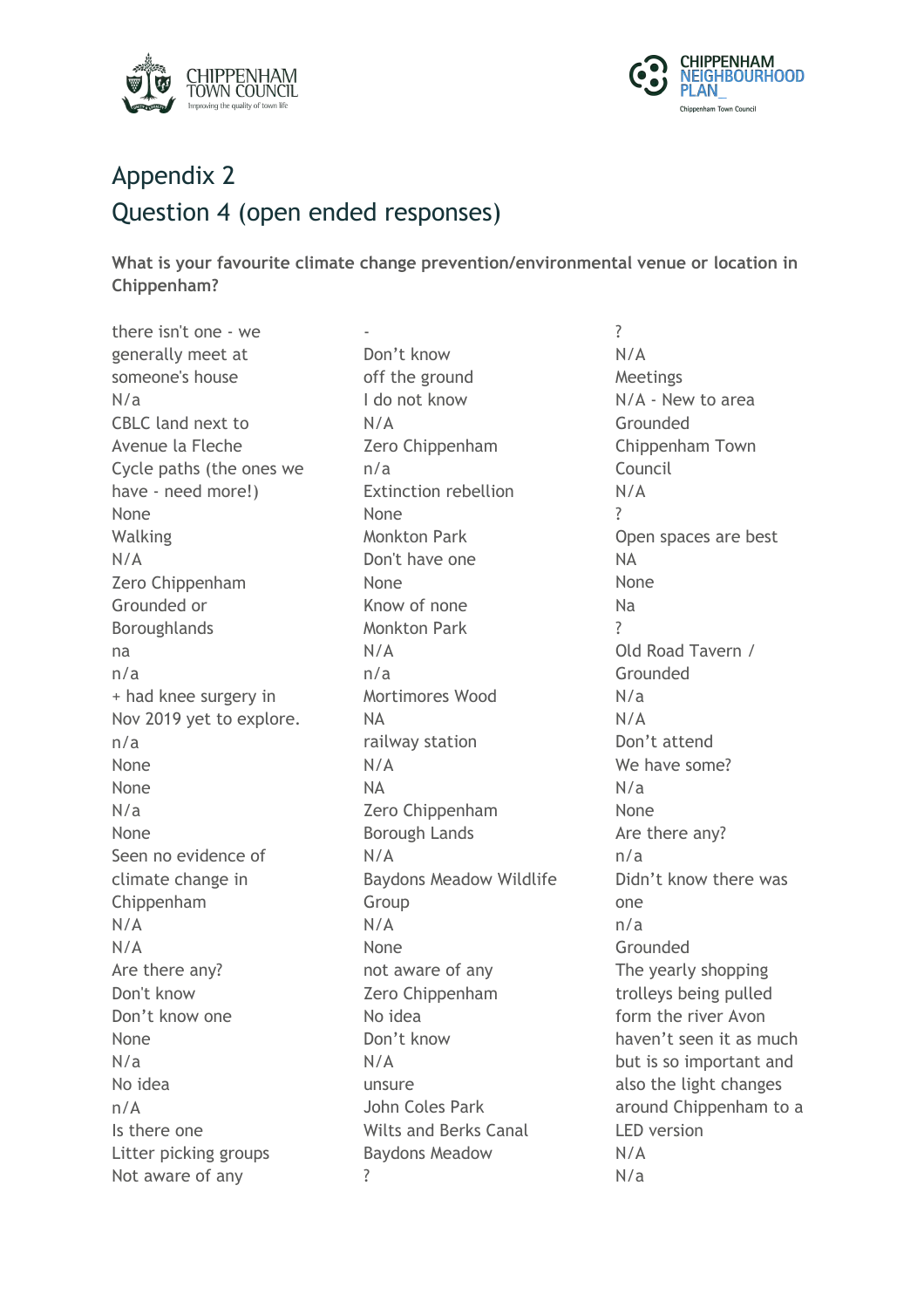



I like to support the river corridor improvement Not applicable N/a Na Zero chippenham None King Alfred Hall would be a good venue for Zero Chippenham meetings. Allotment N/A N/a Not known Nope N/a ? Na Grounded None Unsure Not very involved at present. Question/info not clear The Town Hall XR chippenham Baydons Meadow No idea Grounded n/a I don't know of any Jubille Hall Monkton park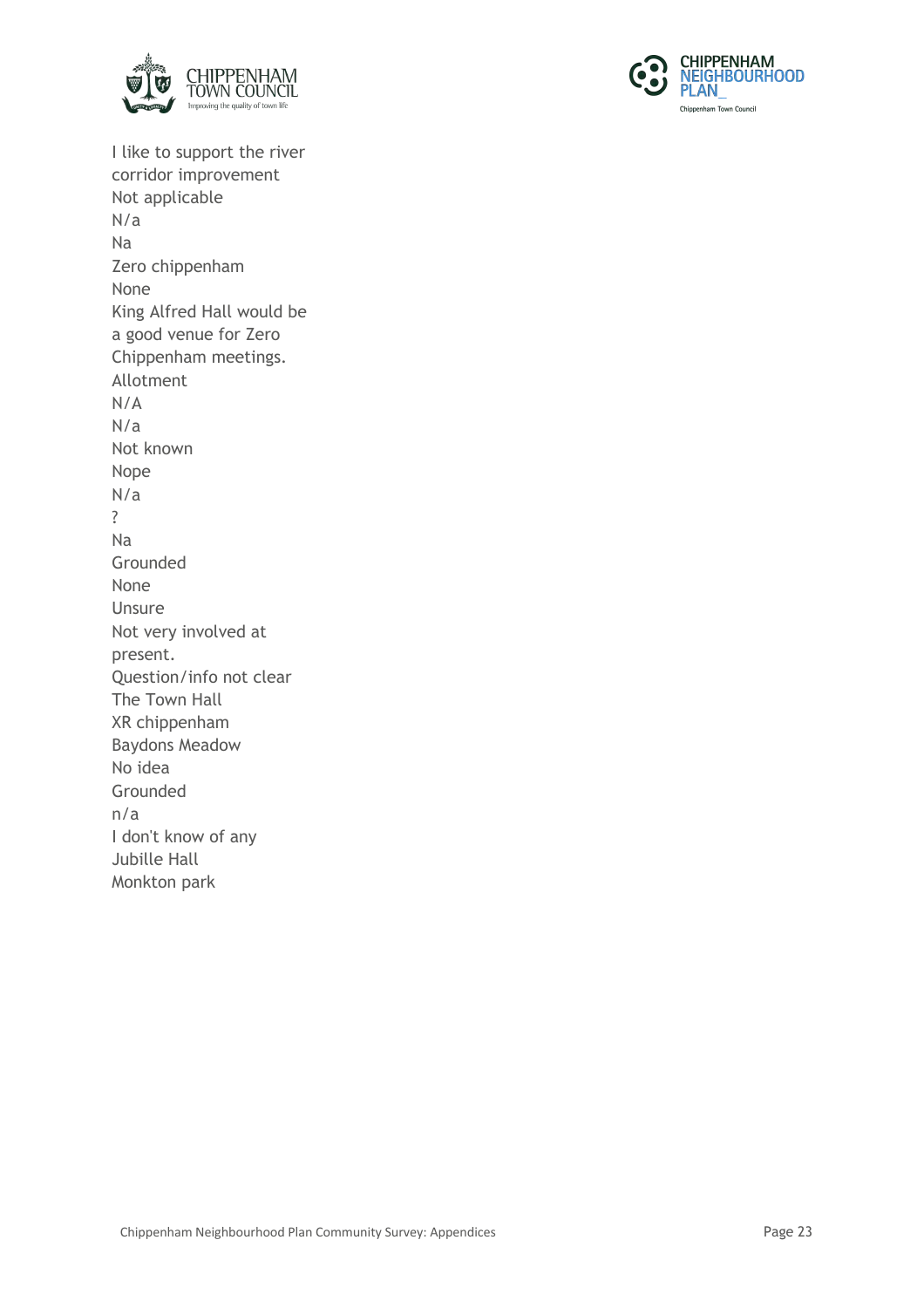



# Appendix 2 Question 5 (open ended responses)

**What is your favourite healthy lifestyles venue or location in Chippenham?**

Chippenham Sports Club Chippenham Sports Club Chippenham Golf club Cycle paths (the ones we have - need more!) Bowls Monkton park run The streets na Bowood Spa + had knee surgery in Nov 2019 yet to explore. n/a Chippenham sports club olympiad None Olympiad Olympiad Sutton Benger village Hall for Pilates Coffee 1 Olympiad John Coles park Atlas Gym The Olympiad Cycle Paths The dome Olympiad My home Bowood spa None Pewsham community hall Olympiad The Citadel Hall olympiad Chippenham Golf club The parks and river Santosha Studio None

- Stanley Park Olympiad but it isn't my favourite. 1 out of 10 THe Dome Olympiad leisure centre John Coles Park Allington Farm Shop Olympiad Parks for walking Monkton Park Olympiad Sustrans path to Lacock n/a Monkton Park Olympiad None in Chippenham- I go to Bath Sarah Janes John Coles Park N/A Slimming World at Sheldon School All the outdoor parkland areas. Olympiad Swimming pool Various Surrounding countryside NA Dome (Chippenham Sports Club) N/a John Coles Park Olympiad Rivo Lounge None local park

The outdoors or Olympiad No idea Chippenham Sports Club N/A Olympiad walking the dog, open spaces Chippenham Park Bowls Club JohnColesPark Olympiad ? sion health and fitness studio Chippenham Harriers at Sports& Social Club Bowood SPA Olympiad Leisure Centre Stanley Park walk in countryside N/A - New to area The Angel Hotel Leisure Club Olympiad N/A Monkton Park ? Citadel hall The Citadel Hall JC PARK & any outside spaces NA John Cole's Olympiad Calne Chippenham cycleway -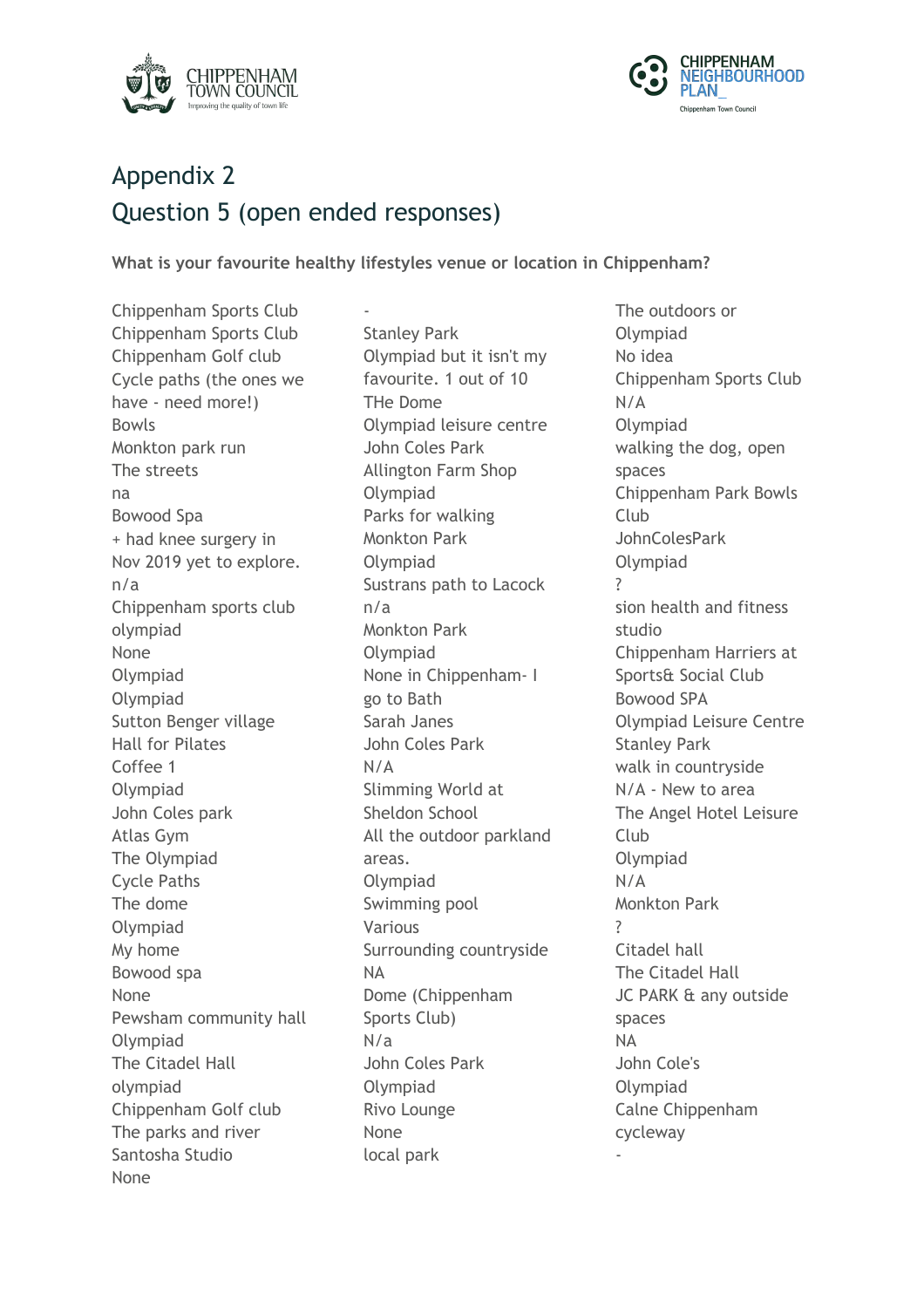



I live in Sutton Benger so do most things in village, but Park runs at Monkton Park are excellent Parks **Cyclepaths** Chippenham Sports club Slimming world-Pewsham Coummunity Hall Olympiad is too small need new pool Walk to Lacock by Canal Monkton park None Chippenham Sports Club Slimming world venues Parks Stanley Park, Olympiad Gym at Derry hill castle combe sportsfield Cycle track Inspire fitness Chippenham Sports Club The Olympiad Olympiad Olympiad Donkey Fields The Olympiad The Cause Inspire gym Monkton Park for walking and running, Wider cycle network for cycling Olympiad Leisure Centre Cycles paths Not applicable Santosha Yoga John Coles park N/a Na Park run None The riverside walk below Monkton Park estate Southern Academy of Sport

Sheldon School The Olympiad Chippenham Sports club for Pilates; crazy golf in Monkton Park Allotment Any of the farm public footpath walks Sustrans route N/A Chippenham Sports Club John Coles Park Olympiad Olympiad Stanley Park Na John Coles None Snap Fitness Olympiad Chippenham Sports Club Home gym/streaming exercise service The Olymipad N/A Don't use Olympiad No idea River Avon footpath Olympiad Leisure centre Walking my dog in Monkton Park I use Blacklands in Calne Stanley Park 3 Crowns pub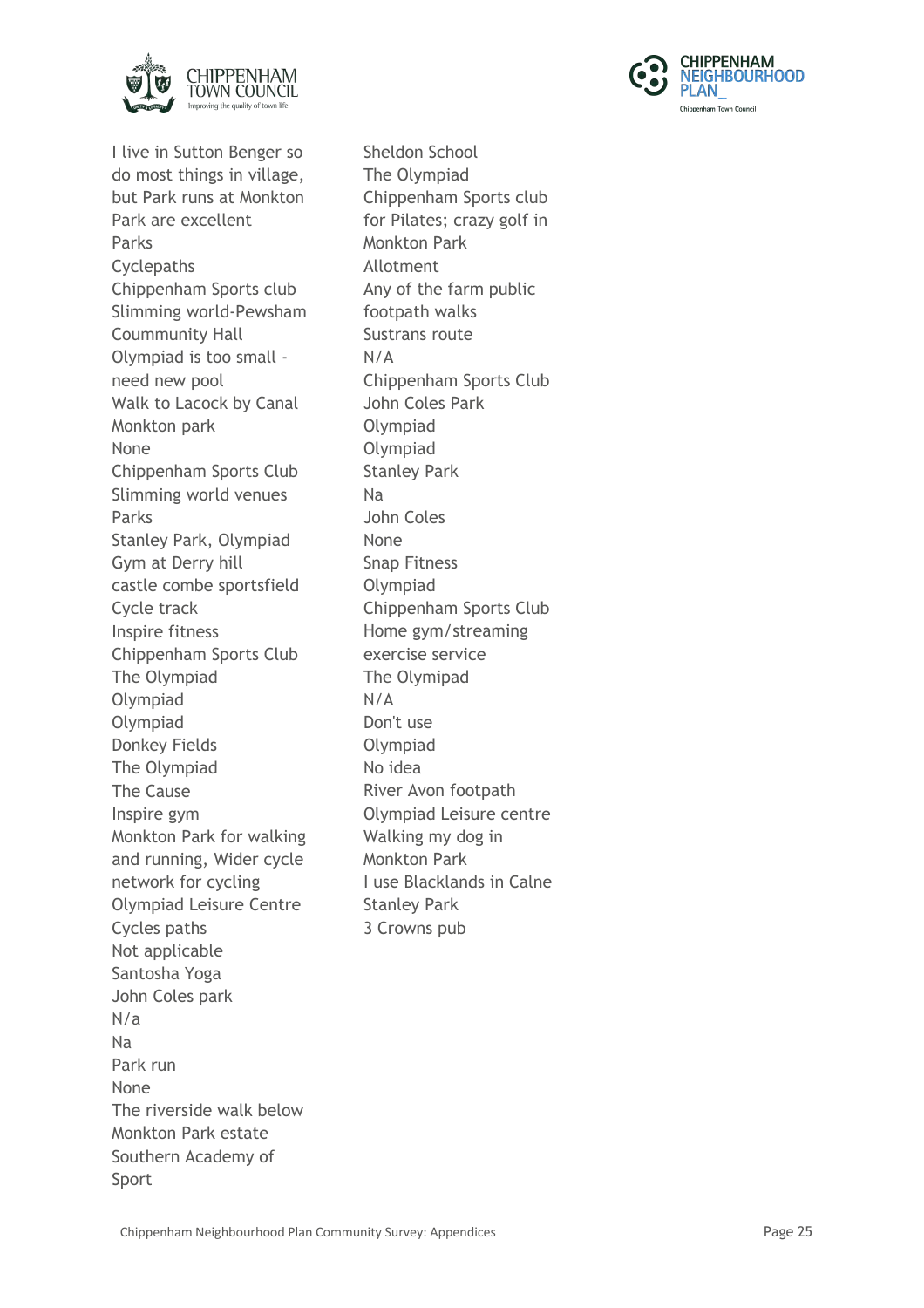



# Appendix 2 Question 6 (open ended responses)

**What is your favourite park, playground or garden in Chippenham?**

John Coles Monkton Park Chippenham golf club John Coles Park Monkton Park Monkton park John coles Canal john coles park John Cole Park John Coles Park Probably Monkton Park but it is great to find so many other well maintained parks and playgrounds throughout the community. John Coles John coles John coles park John Coles Monkton Park Monkton Park Monkton park John Coles Monkton Park John Coles Park John Coles Park John Coles John Coles Park John Coles Park Stanley Park St vincients wood Cepen Park north John coles John Coles Park Island Park John coles park John Coles Park

John Coles Park Monkton Monkton Park John Coles Park John Coles Park monkton park Monkton Monkton park John Coles Monkton park John Coles John Cole's Park john coles John Coles Park Monckton park Monkton John Coles John coles park John Coles Park John Coles Park John Coles Park Monkton Park n/a John Coles Park john coles park monkton Park Monkton Park and meadows at the back John coles None in Chippenham- i go to Bath John Coles .Park John Coles Park N/A Monkton Park Westmead Open Space Monkton Park Monkton Park John Coles

Westmead Open Space John Coles Park Monkton Park John Coles Park John Coles John coles Baydons Meadow John Cole's Park John Coles Park John Coles park Monkton Park pewsham John Coles park John Coles John Coles John cokes park None Monkton Park John Coles Park frog well park (near home) or John Coles John Coles Park John Coles Park Monkton Park John Coles Park John coles Monkton Park John Coles John Coles Park monkton park John Coles Park Mookton Park JCP John Coles John Coles Park, Monkton Park John Coles park Monkton Park JCP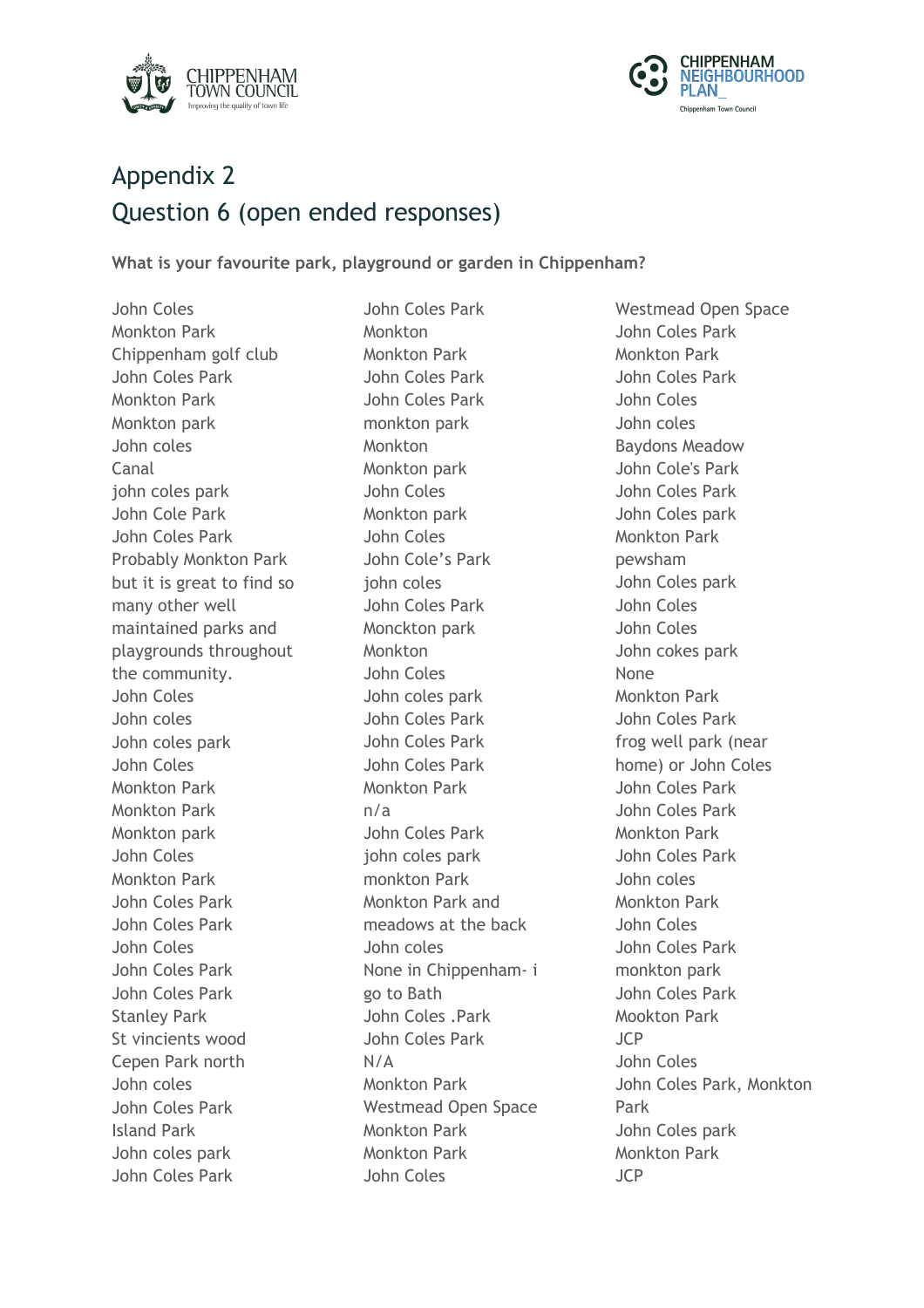

John Coles Park Monkton Park / river John Coles Park John Coles Park John coles parkb John Coles Park John Coles Park Monkton Park Monkton park and John coles John coles John Coles Park JC park John Coles Park John Coles Park John Cole's John Coles Park John coles John Coles park JC park John Coles Park John Coles Park John Coles John coles John Coles Park John Coles Park None in Pewsham John Coles Park John coles park Monkton Park Monkton Park John coles John Coles Park John Coles Park John comes park castle combe sportsfield Monkton park

Monkton park John Coles Park John Coles John coles John Coles John Coles Park John Coles Monkton park John coles park John Coles John Coles Park John Coles John Coles Park John cokes park John coles John Coles John Coles park John coles John coles John Coles park John coles park One near Sainsbury's with duck pond John coles JC park John Cole Monkton Park John Coles John Colts John Coles Park Monkton Park John Coles John Coles John Coles John Coles park Monkton Park John Coles Park



John Coles Park John Coles Park Monkton Park John Coles Park John coles John Coles John Coles Park Stanley Patk Pewsham John Coles John coles park John Coles Park John Coles John cole John Coles Monkton Park and the field along the river, Calne cycle path and the paths along the river and the old canal. John Coles Park Methuen Park & River Monkton Park Monkton Park Monkton Park and fields around it and along the river John coles park Monkton Park John Coles Park Monkton Park John Coles John coles Monkton Park Monkton Park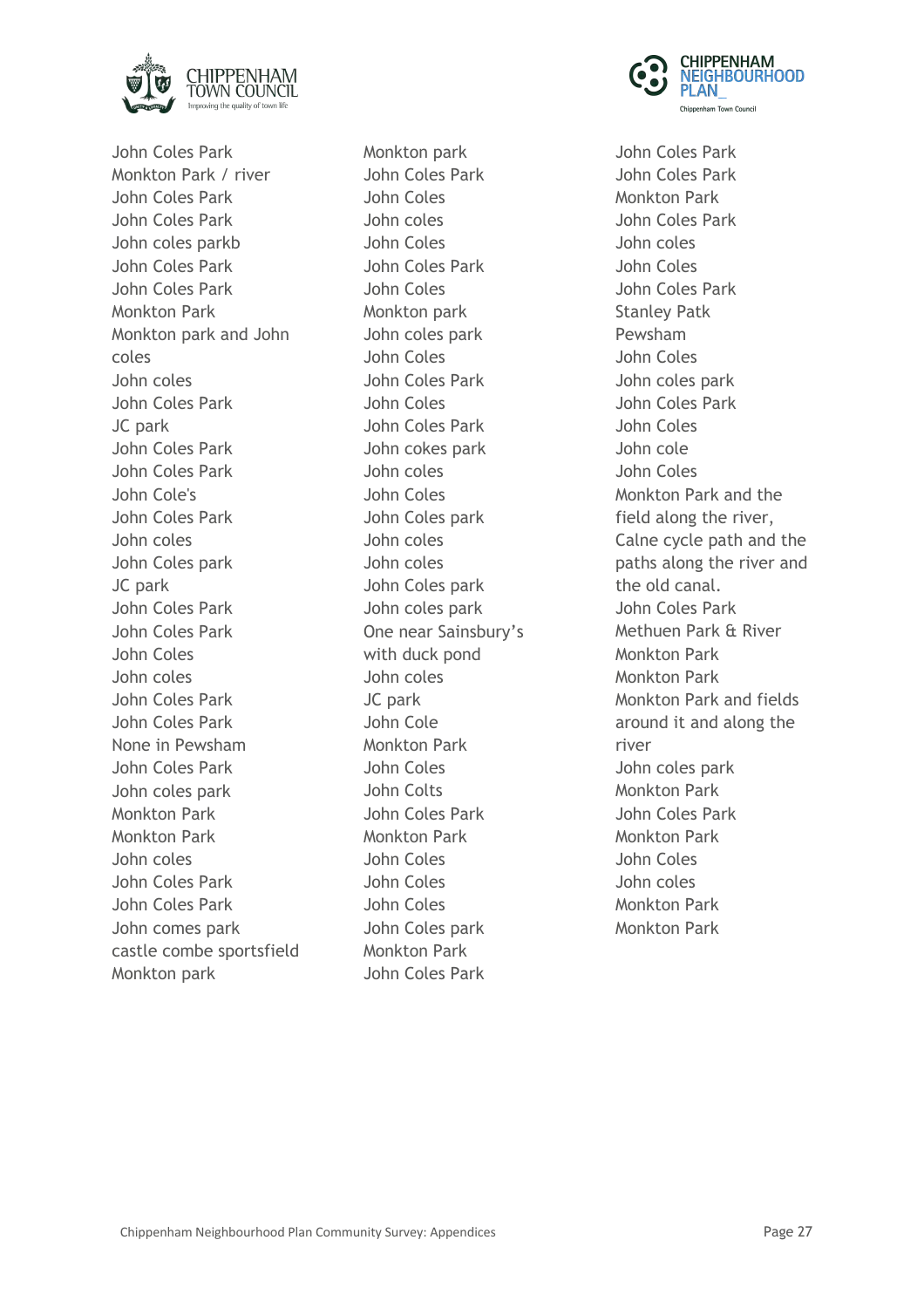



# Appendix 2 Question 7 (open ended responses)

**What is your favourite venue or location for religious or secular celebration?**

St Andrews or St Peters St Andrews Church N/a None None None atheist St Paul's church N/a na St Paul's n/a  $N/A$ .  $*$ n/a N/a None N/a None Sports or rugby club N/A N/A N/A St Andrews Church St Pauls St Andrews Church St Pauls Church N/a None N/A Don't know I do not like religion St Peters None Old Baptist Chapel St Pauls New Testament church of God St Paul's Church Neeld HallSheldon Road Methodist Church

Central methodist church St. Mary's Church St Andrew's n/a Definitely don't have one!! Emmanuel Chippenham in Goldney Avenue St pauls None in Chippenham - I go to Bath Emanuel Church Goldney Ave N/A N/A n/a n/a NA N/A N/A NA St Pauls Church N/a St Andrews Church N/A None St Andrews Church Sheldon Road methodist No idea None St Andrews St Peters church when I do go Hardenhuish Church None St. Peter's church Sheldon Road Methodist ?

Sheldon Road Methodist **Church** N/A St Andrews **Church** St Andrews church N/A N/A St Andrews Church N/A St Andrews None Sheldon Rd church The Citadel Hall St Paul's NA None N/A None Borough Parade Swimming N/A St Andrews Church St Andrews Church St Andrews Church Don't attend Don't Care N/a None n/a n/a None At peters church st giles church ssq N/a N/A N/A Ladyfield Church N/A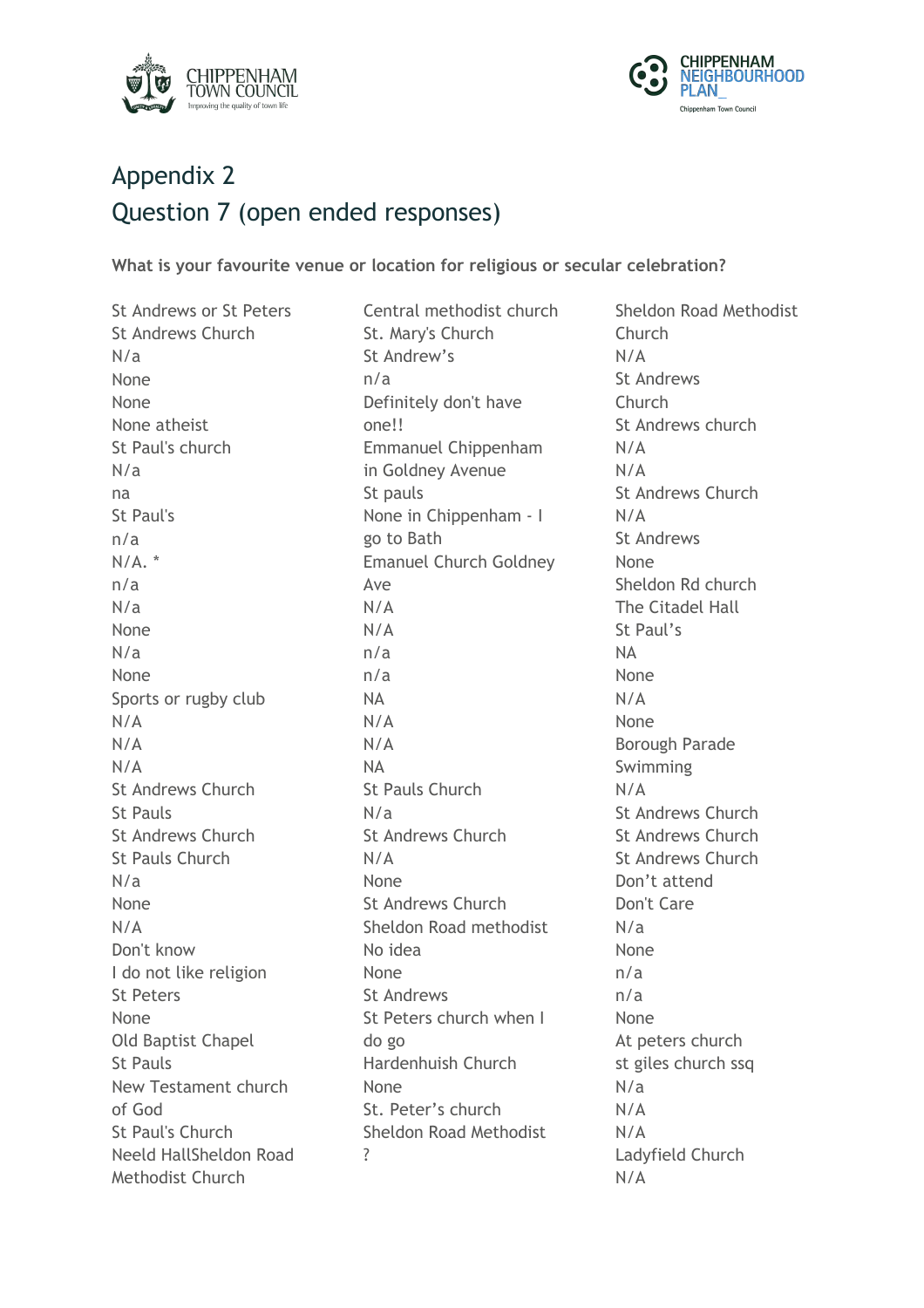



St Andrew Church Go to church outside of chippenham n/a St pauls N/a None Non St Marys church N/A St Andrews Local church St Andrews Church N/a Nope Salvation Army Chippenham N/a ? Na Nil None St marys church N/A N/A n/a N/a Don't use Trinity Chippenham Hardenhuish school None St Nicholas church Lansdown Hall, Derry Hill N/A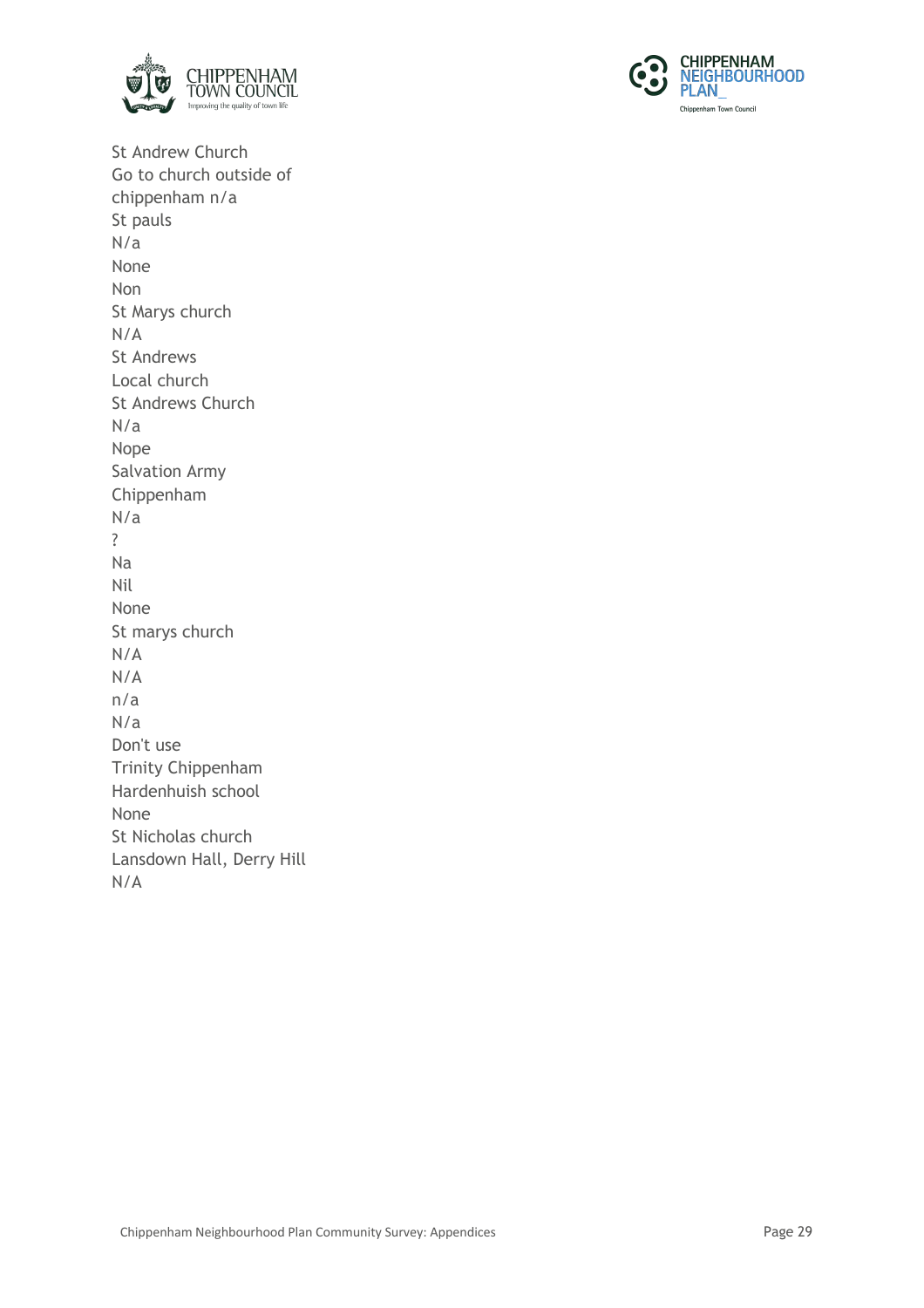



# Appendix 2 Question 8 (open ended responses)

**What is your favourite after school club or school-based activity in Chippenham?** 

Queens Crescent Chippenham Harriers Youth N/a None None Badminton club hardenhuish n/a na Dt club n/a + had knee surgery in Nov 2019 yet to explore. n/a  $N/\varsigma$ None FC Chippenham No children N/A N/A N/A N/A Abbeyfield School Climbing Wall at Harden None N/a None Sheep Club Not relevent to me Monkton Park School NA - None N/A HH school Nothing N/A Not applicable n/a N/A N/a n/a N/A None N.a. Not applicable Riverbank Studios N/A n/a n/a Calne Netball youth N/A N/A NA N/A N/a N/A Rugbytots N/A None **Scouts** N/A No idea None Monkton Park Primary **School** none None N/A ? N/A Tiger Martial arts n/a Charter school N/A N/A N/A None N/A N/A N/a N/A N/A N/A n/a n/a None N/a N/A Na N/A

N/A Abbeyfield after school clubs are all fantastic Fitzgraham dance Smart Owls Redland school Swimming Swim club Swimming at Olympiad Don't attend Monkton park schook Fc chippenham At peters school football Rainbows Badminton Club Smart Owls King's lodge School Not applicable Olympiad Yatton keynell bubbles Swimming Sheldon school Sports clubs Don't know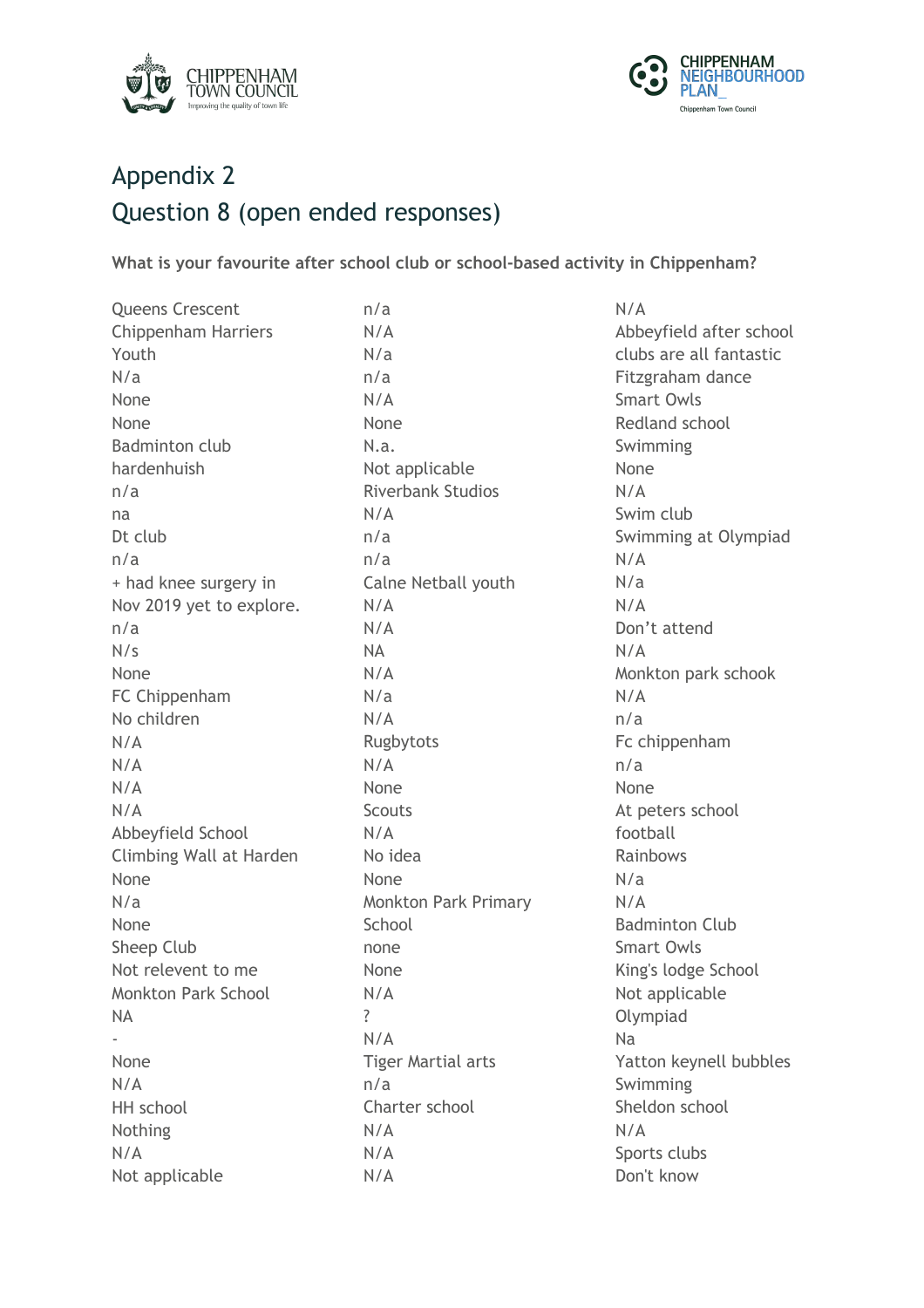



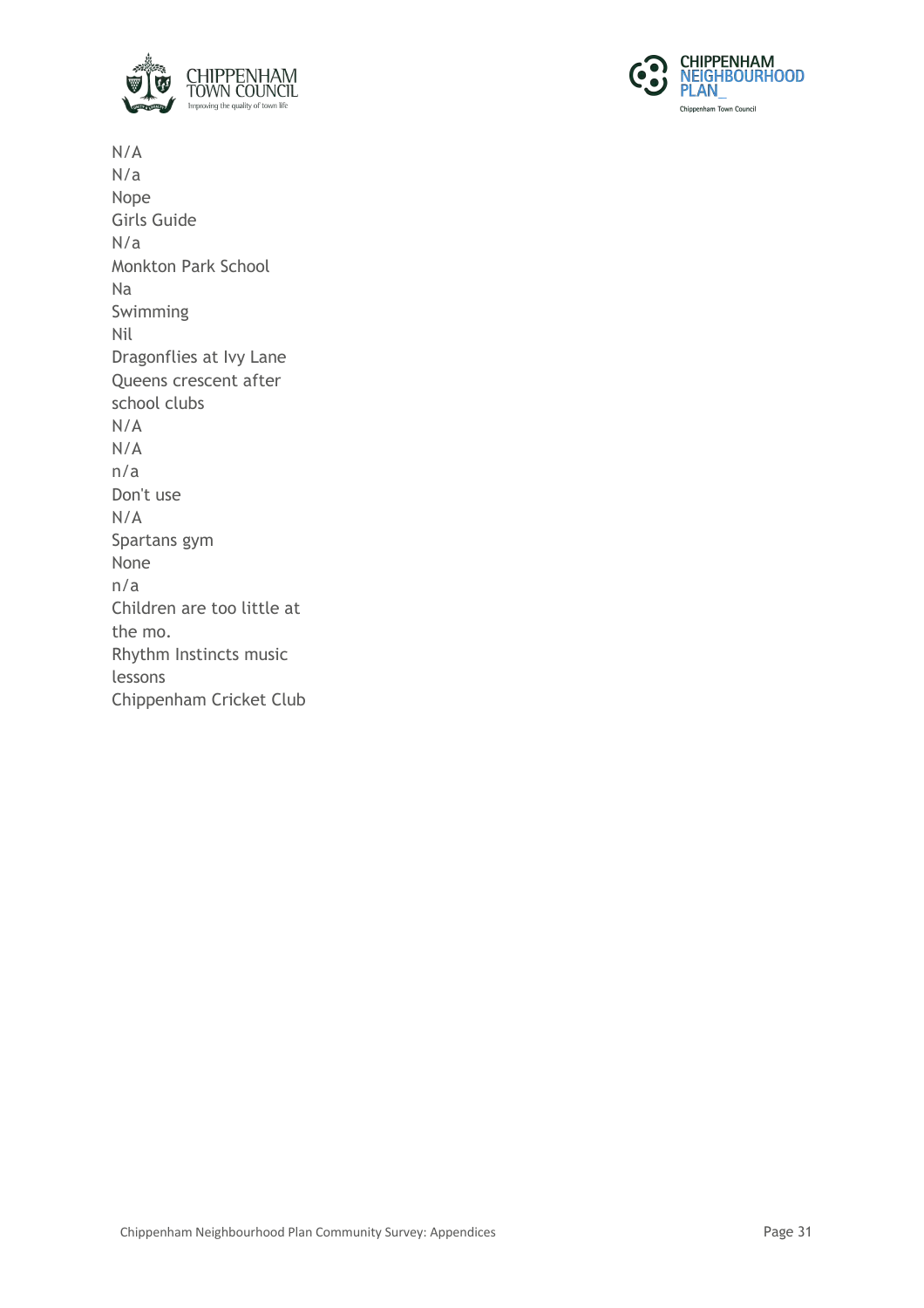



## Appendix 2 Question 9 (open ended responses)

**What is your favourite youth club in Chippenham?**

n/a N/a N/a None None ? n/a na DT club @ abbeyfield SPY n/a + had knee surgery in Nov 2019 yet to explore. n/a  $N/s$ None N/a None Wasn't aware of youth club in Chippenham N/A N/A N/A Don't know of any None N/a None N/A N/A NA - Don't know if any N/A SPY at St Pauls Church Do not know any N/AN/ Not applicable n/a N/A n/a N/A N.a Ditto N/A n/a n/a NA N/A NA Youth N/a N/A N/A None N/A Theatre No idea None N/A none N/A ? Gateway n/a N/A N/A N/A N/A

N/a You pulled it down Riverbank Studios Castle Combe Colts Chippenham Harriers Chippenham Youth UnthinKable youth .club Chippenham Sailing and Canoeing Club

Is there one since the Bridge Centre was closed? None NA There isn't one None N/A Chippenham tristars - N/A N/a N/A Don't attend N/A 1st Chippenham East rainbows N/A n/a n/a None castle combe colts fc Rainbows 10th Chippenham scouts N/A N/a Not applicable N/a Na Non N/A The Cause N/A n/a Don't know N/A N/a Nope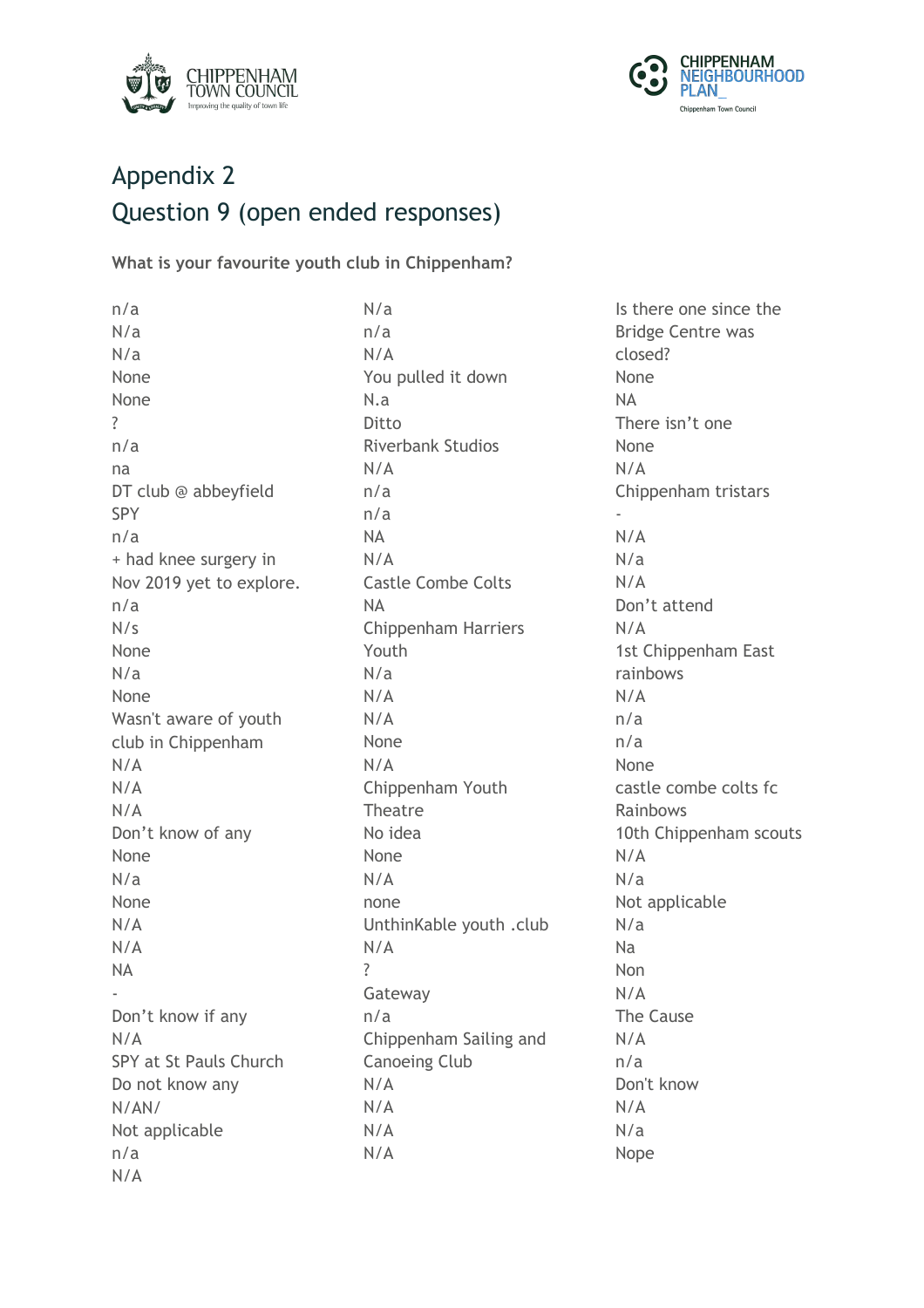



Guiding groups (not mentioned in your earlier comments) FC Chippenham Na Nil

None N/A N/A n/a Don't use N/A

No idea Rag and Bone Arts n/a N/A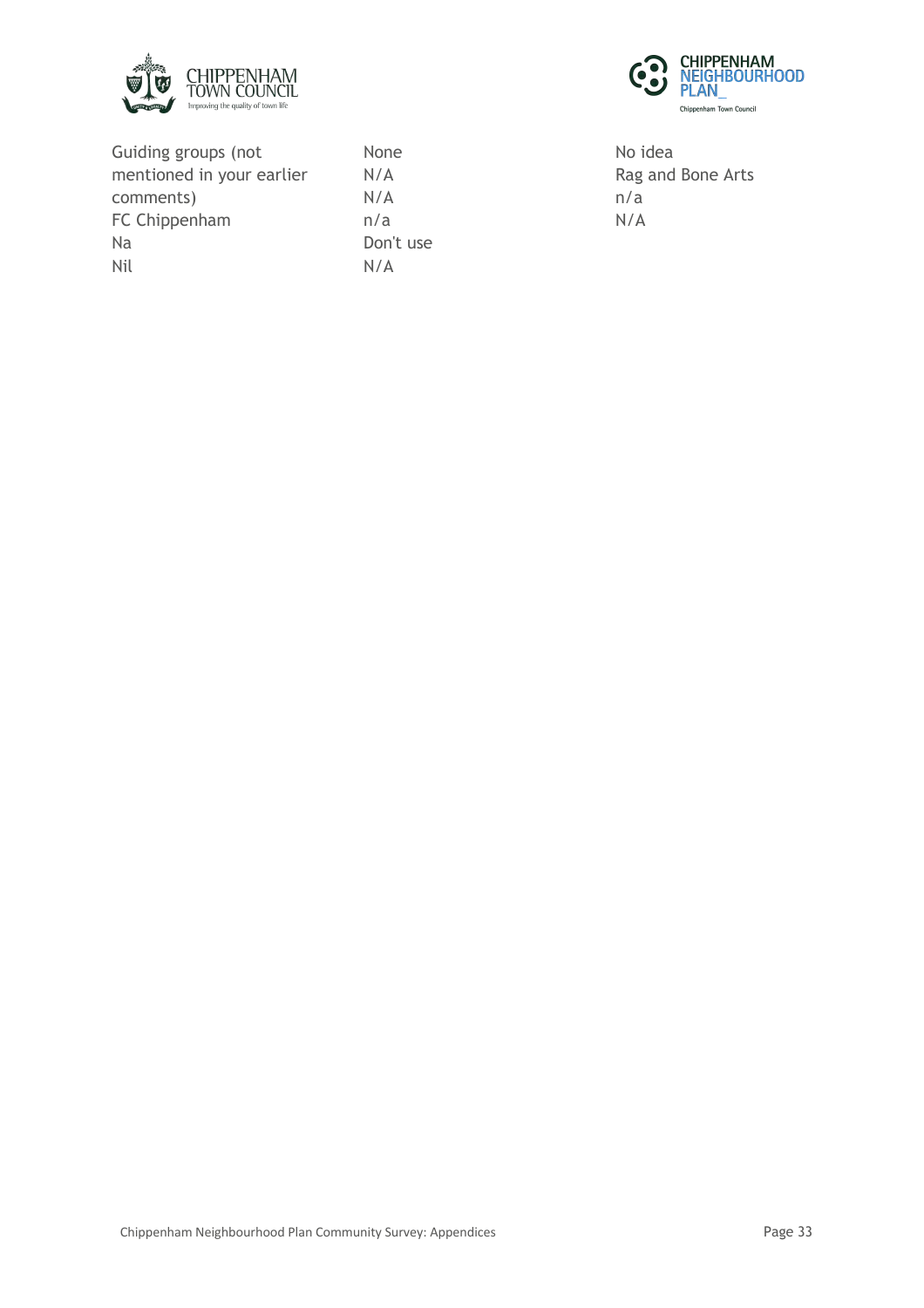



# Appendix 2 Question 10 (open ended responses)

**What is your favourite individual sporting activity venue or location in Chippenham? running on trails**

Chippenham Parkrun Chippenham golf club Cycle paths (the ones we have - need more!) None Indoor bowls ? The streets for running Footpaths na Footpaths and Cycleways Monkton Park. n/a Chippenham tennis club None Stanley Park Swimming pool N/A Lanes around Studley/Bremhill/Bencro ft John Coles Park Chippenham Sports Club The fields Stanley Park May mile Cycle path between Chippenham and calne Olympiad Chippenham to Calne cycle path Sports club, Bristol Road Angel hotel Monkton Park olympiad Chippenham Golf Club Santosha yoga studio Cycle path

Countryside behind Hardens Mead Running - Allington Stanley Park olympiad Olympiad Snap Fitness Nothing N/A Olympiad Monkton Park Walking and running Stanley Park John Coles Park n/a N/A Donkey Fields England's social club None in Chippenham I go to Bath Ditto N/A N/A Olympiad Leisure Centre Millennium cycle way. Chippenham Rfc Olympiad Enjoy most of it. Chippenham Golf Club Used to be countryside around Chippenham. Now built on Dome (Chipp Sport Club) N/a Leisure Centre Olympiad Olympiad Running club Parks

N/A Olympiad Long dog walks The roads Chippenham Sports Club Olympiad Dance - Sheldon dance studio Chippenham Park Bowls Club Chippenham Park Bowls Club Moonraker gymnastics Cycling in the lanes around Chippenham Chippenham park bowls club Monkton Park / sustrans cycle path Monkton Park and the Sustrans cycle path john coles park John Coles Park Walking CRFC John Coles Walking the Olympiad Monkton Park Swimming Bowls Olympiad Cycling Leisure centre but then, there isn't really much choice Olympiad The Citadel Hall Stanley park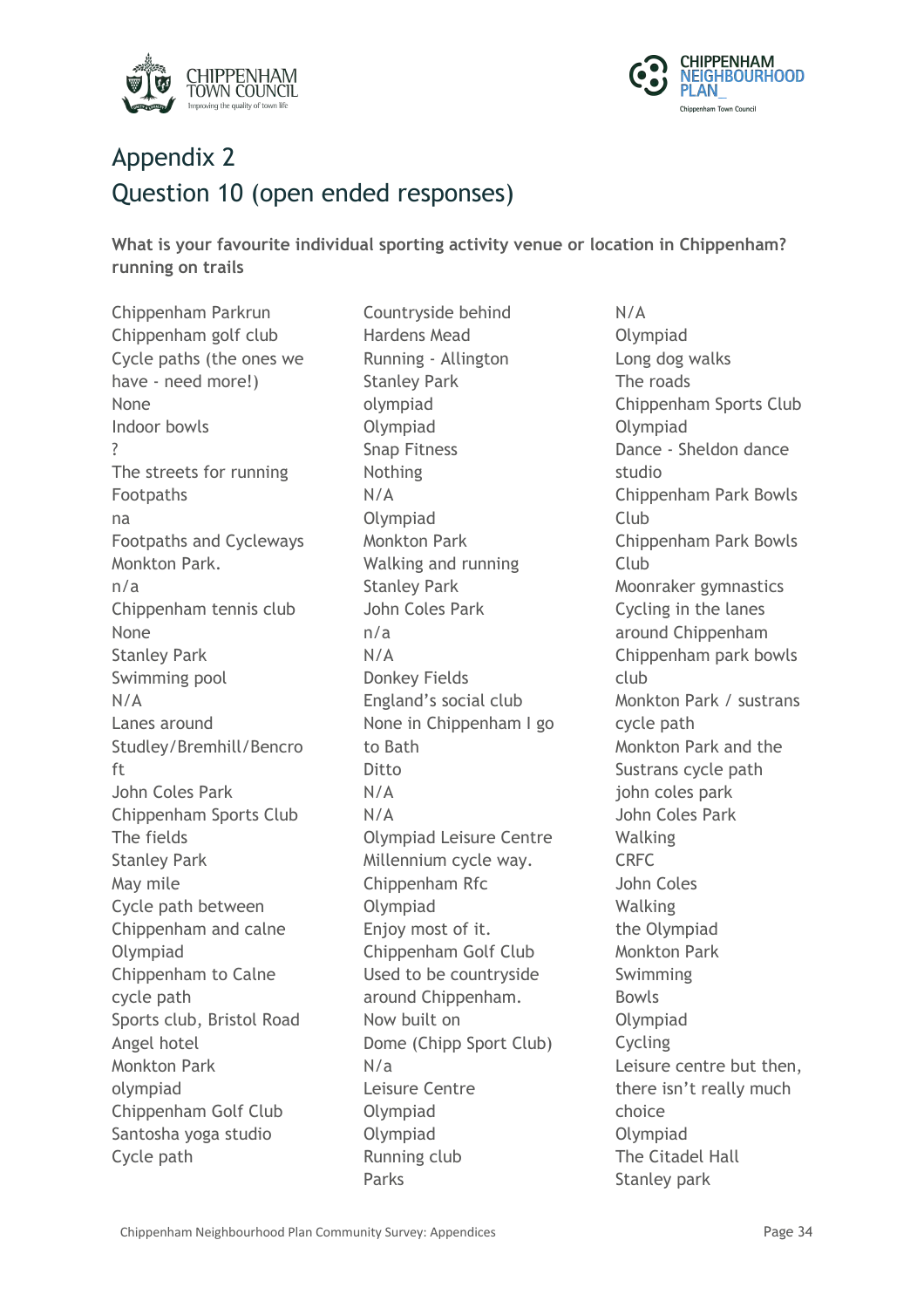

Sports Club Chippenham Sports Club None Chippenham Sports Center Chippenham calne cycle track river Olympiad or Sheldon **School** Walking The roads! N/A Isn't one Any good Walk watching wildlife River bank at monkton park Monkton Park Chippenham Sports Club Stanley park n/a Stanley Park Monkton park castle combe sportsfield Cycle track

Sports and social club Football - stanley park John Coles Park Donkey Fields Chippenham Sports Club Inspire gym On road cycling - no venue Stanley Park Chippenham sports club Santosha Yoga The Olympiad Walking anywhere Olympiad Na Rugby club Olympiad Olympiad The sports Dome John Coles Park Old railway line to Calne Disused railway track Sheila's fitness and **Pilates** Swimming pool



Public footpath/right of way by river Chippenham Tennis Club Swimming pool Olympiad Park Run ? Nana Running Nil Monkton Park Olympiad I run so try to get out in the countryside for this. Cycling B4528 Cycle Lane Don't use Olympiad Don't know Walking Olympiad Cycling Chippenham Sports Club Olympiad Olympiad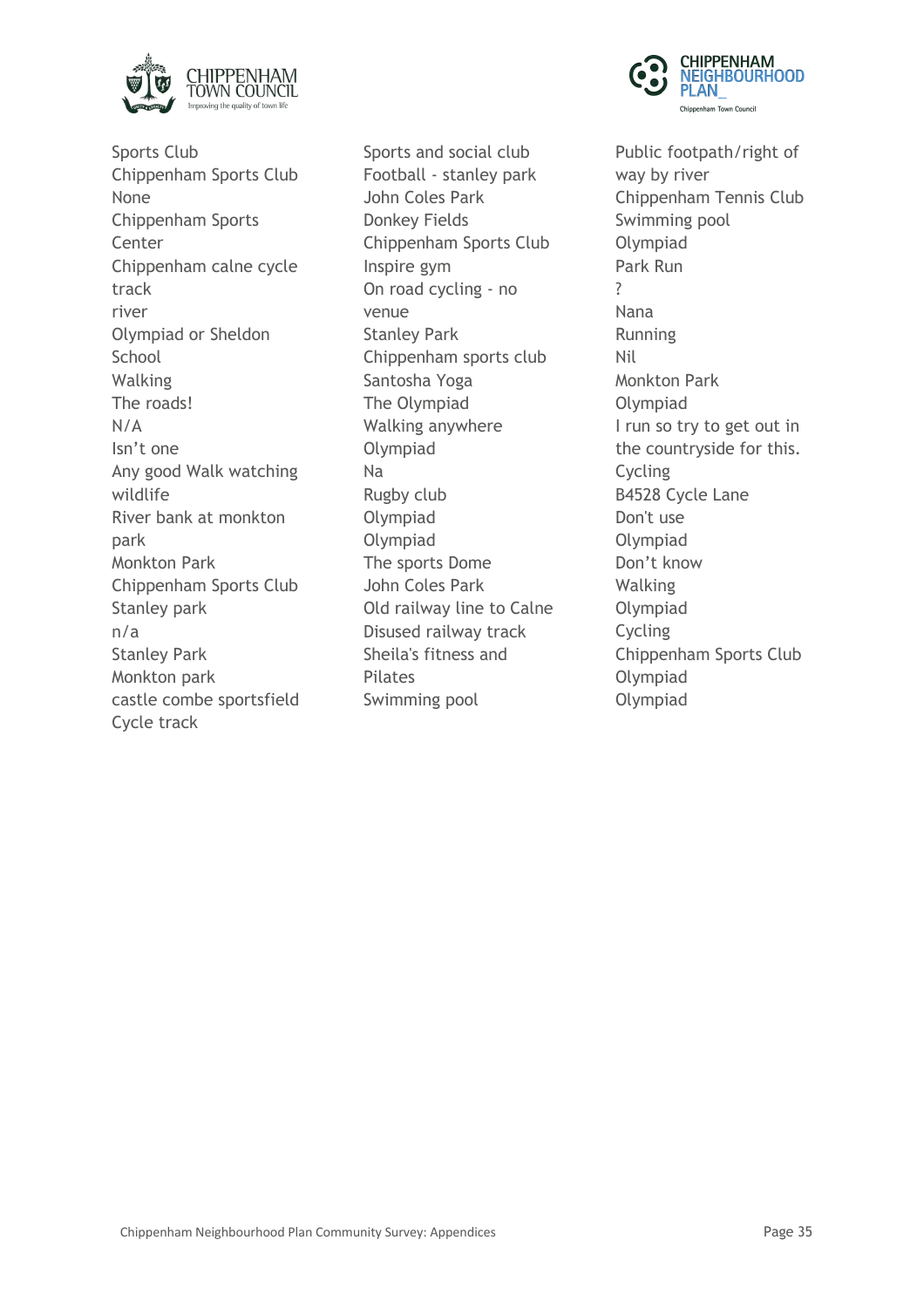



# Appendix 2 Question 11 (open ended responses)

**What is your favourite organised group sporting activity in Chippenham?**

Chippenham Harriers Chippenham Harriers Chippenham golf club Cycle paths (the ones we have - need more!) None Bridge ? Running or cycling na n/a + had knee surgery in Nov 2019 yet to explore. n/a Chippenham town fc Running Park Run None In a walking club N/A Buggyfit Chippenham Hockey Club The Olympiad Football and Goal Keeper **Training** Cricket Rock up Netball at the dome Chippenham Rugby Club Skittles N/a None Sahara Sisters Bellydancing Group **Harriers** No Strings badminton at Olympiad Junior Parkrun None

-

Park run The DOme - Rock Up Netball Nothing N/A Kington Langley Croquet club n/a 5-A-Side N/a n/a N/A Morris None in Chippenham i go to Bath Walking N/A N/A Lane Swimming at the Olympiad Gemini Outdoor Nordic Walking 5aside football None N/A NA Chippenham Harriers Youth (every Weds) N/a Chippenham RFC Chippenham Harriers None Tae kwon do N/A Circuits at the Olympiad currently Cycling Cycling N/A Chippenham Wheelers

Phoenix dance Group Bowls Cheltenham Park Bowls Club Group cycling. Chippenham Wheelers Bowls N/A john coles park Chippenham Harriers Walking Netball Rugby 5-a-side n/a chippenham wheelers N/A - New to area Chippenham Cricket Club Chippenham to Calne cycle path N/A None Cricket and rugby club FC CHIP Football at sport club Park Run None Circuits @ Hardenhuish **School** Stroke development olympiad - I do running in a Sutton Benger group N/a Hardenhuish Park Tennis Courts-John Coles Park Don't attend N/A Stanley park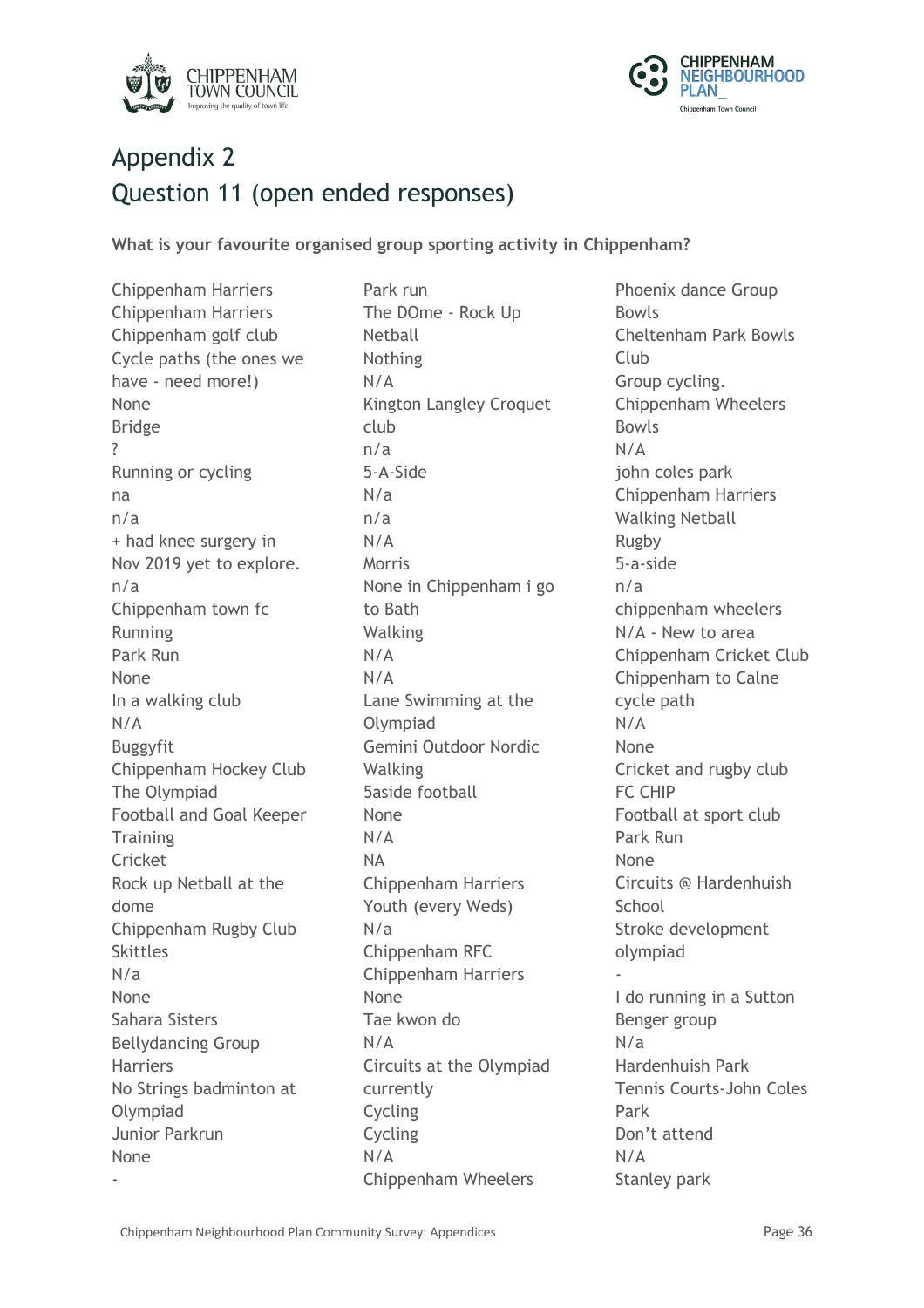

None Zumba Gold with Sheila Copeman Fc chippenham n/a FC Chippenham and Chippenham Town Fc Sheldon school castle combe colts fc WI walking group Chippenham harriers Zumba Emanuel church - do a small integrated football on a Monday evening Pilates Tennis N/a Canoe club Football, Stanley Park

Skittles Park run N/a Na Rugby club N/A Sheila's health and Well being Preschool gymnastics at the Olympiad (Moonrakers) Zumba Xpression Street Dance Don't know N/A Tennis Na Olympiad



N/a FC Chippenham Na Yoga Nil Moonrakers Gymnastics **Harriers** Chippenham Golf Club Chippenham Harriers Chippenham Half **Marathon** n/a Don't participate Olympiad Chippenham sports club None n/a N/A Olympiad Olympiad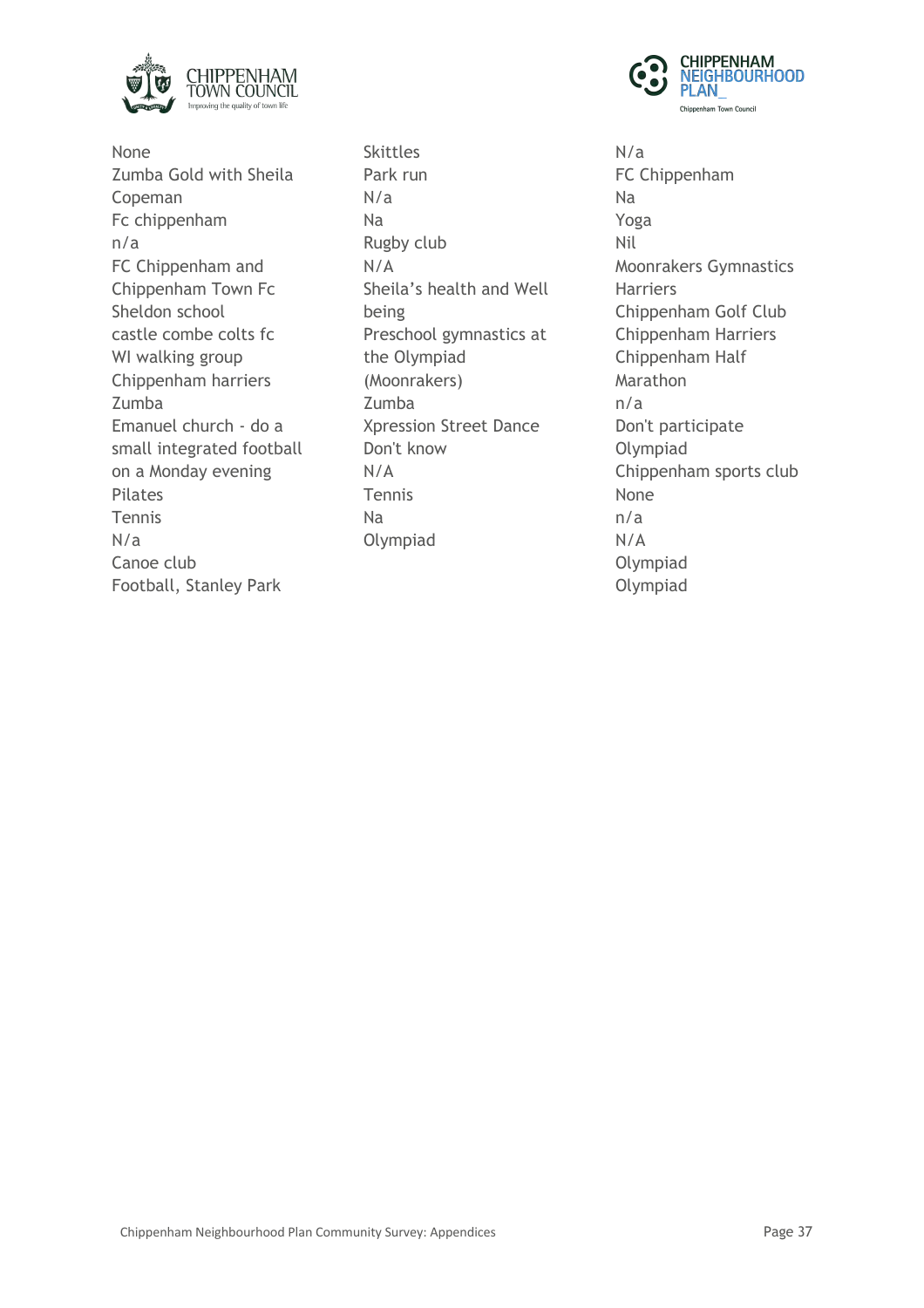



## Appendix 2 Question 12 (open ended responses)

**What is your favourite community run cafe in Chippenham?**

I don;t know of any N/a N/a None Don't know any n/a cafe spero n/a + had knee surgery in Nov 2019 yet to explore. n/a N/a Costa Dont know any N/a None Wasn't aware of this type of café N/A N/A What community run cafe N/A Chippenham Hospital Cafe Friends of Chippenham Museum None N/a None N/A The Garden Not aware of any - Don't know None Jollys Sarah Jane n/a N/A

Monkton park? 19th hole Old road tavern None in Chippenham i go to Bath Sarah Janes N/A N/A didn't know there were any Monkton Park Spiro Station Cafe Various NA N/A N/a N/A The Garden Didn't know there was one in Chippenham not aware of any Coffee #1 Sheldon road Methodist church, Don't know Don't know any N/A unsure Chippenham Council Cafe John Coles Park Cafe Sarah janes The cause Is there one? ? 10th Hole Spero Unsure Taj Mahal N/A - New to area

Cafe Spero N/A St Andrews Wednesday Cafe Didn't know there was one **Scoffs** NA Sheldon school None None Monkton park golf course (only one?) I don't know any N/a N/A Cafe Spero N/A N/a None Cafe Spero n/a Unknown n/a N/a N/A N/a Not applicable John Coles park cafe N/a Na Non N/A Allingtons N/A Friendship lunch at St Peters; Wed cafe at St Andrews Don't know Cafe Spero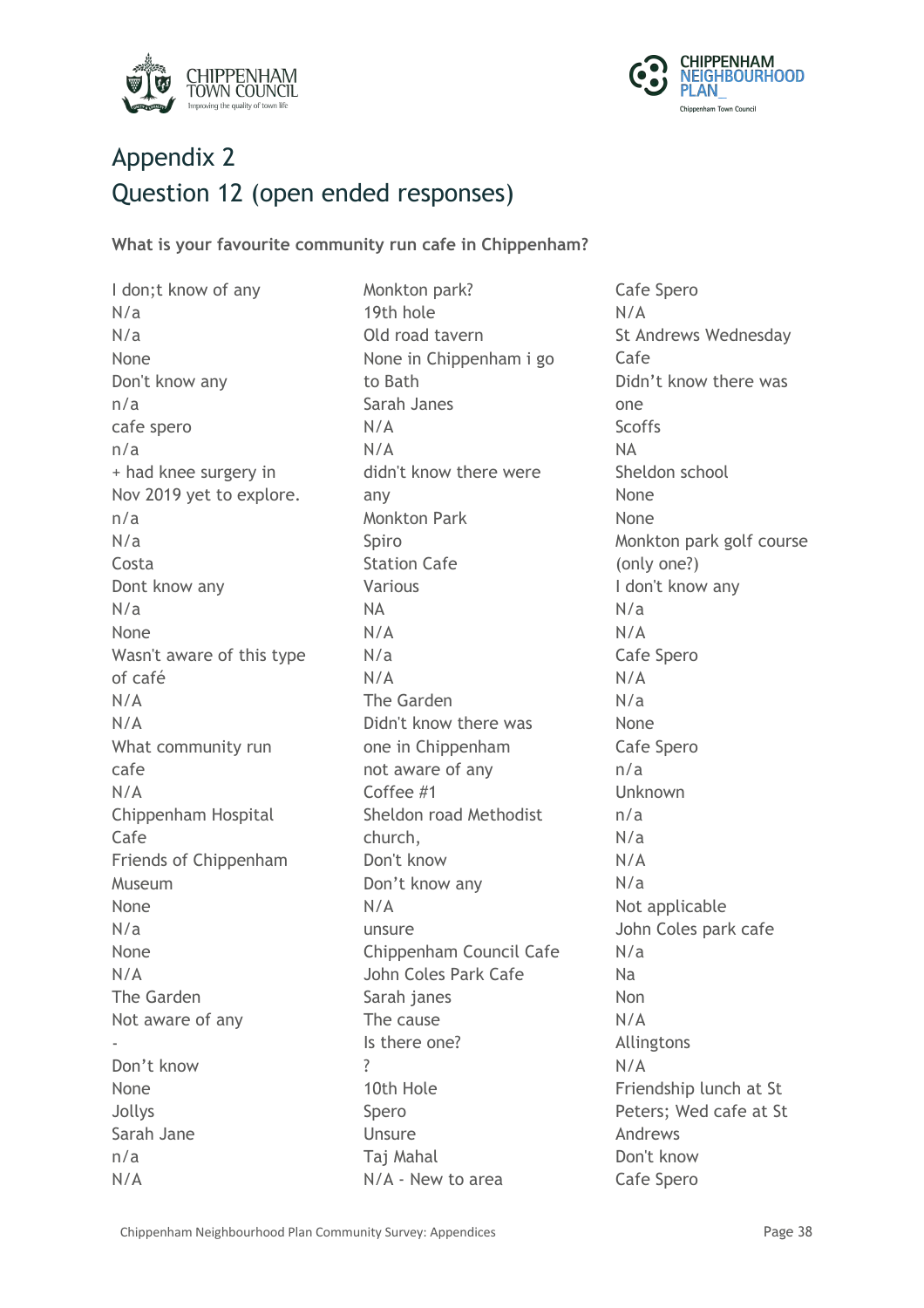

Coffee Shop St Andrews Church N/a Don't think we have one mate N/a Wood lane

The Cause Culture Cafe Don't know any Kiosk in John Coles Park Not sure I know of one. Not aware of one. **Grounded** Don't use



N/A Don't know None n/a Cafe Spero Cafe spero Tenth Hole Tea Room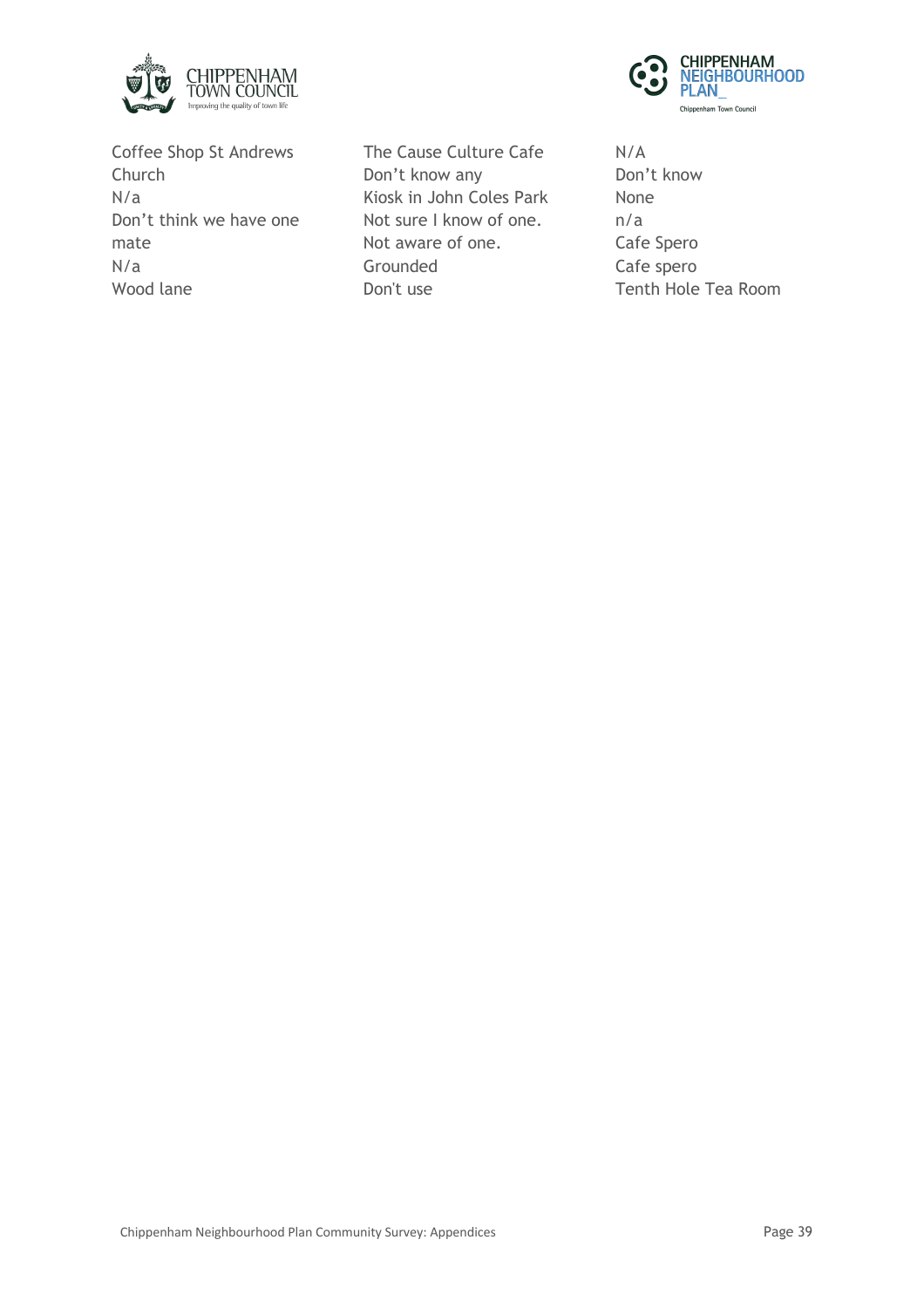



## Appendix 2 Question 13 (open ended responses)

**What is your favourite community or civic group meeting venue or location in Chippenham?**

I don't know Chippenham Sports Club Chippenham golf club None ? Grounded or Boroughlands na Town Hall + had knee surgery in Nov 2019 yet to explore. n/a  $N/\varsigma$ Rotary N/a Jubilee building Town Neeld Hall N/A Jubilee building Sheldon road Methodist church N/A N/A Chippenham library Chippenham museum None N/a None The Citadel Hall N/A Not aware of any - Don't know cause None N/A Jubilee rooms Town Hall

Neald hall N/A Neeld Hall Neeld Hall Olympiad None in Chippenham i go to Bath My050 club meeting at the Cause Grounded N/A The Three Crowns n/a Chippenham rfc Friends of Chippenham **Station** N/A Civic Society NA Zero Chippenham Rotary Hall Masonic Hall, Emery Lane Rotary Hall None No idea Chippenham Sports Club The Cause unsure Chippenham Civic Society None Neald hall The Cause ? Town Hall Lions Rotary club N/A - New to area Chippenham Lions Club

N/A Rotary Club This feels like it was written so that we will say the Neeld hall. The causeway no 42? The Citadel Hall Town Hall NA None None - Grounded, Old Road Tavern, Baptist church, King Alfred Hall, The Cause Rotary Club N/A Don't attend N/A Rainbow group meet at monkton park school hall Chippenham Museum Pewsham Community Centre n/a None Brownies at Monkton park school neeld hall Pewsham community hall Jubilee rooms Pewsham Community Centre N/A Monkton park offices Stanley Park Neeld hall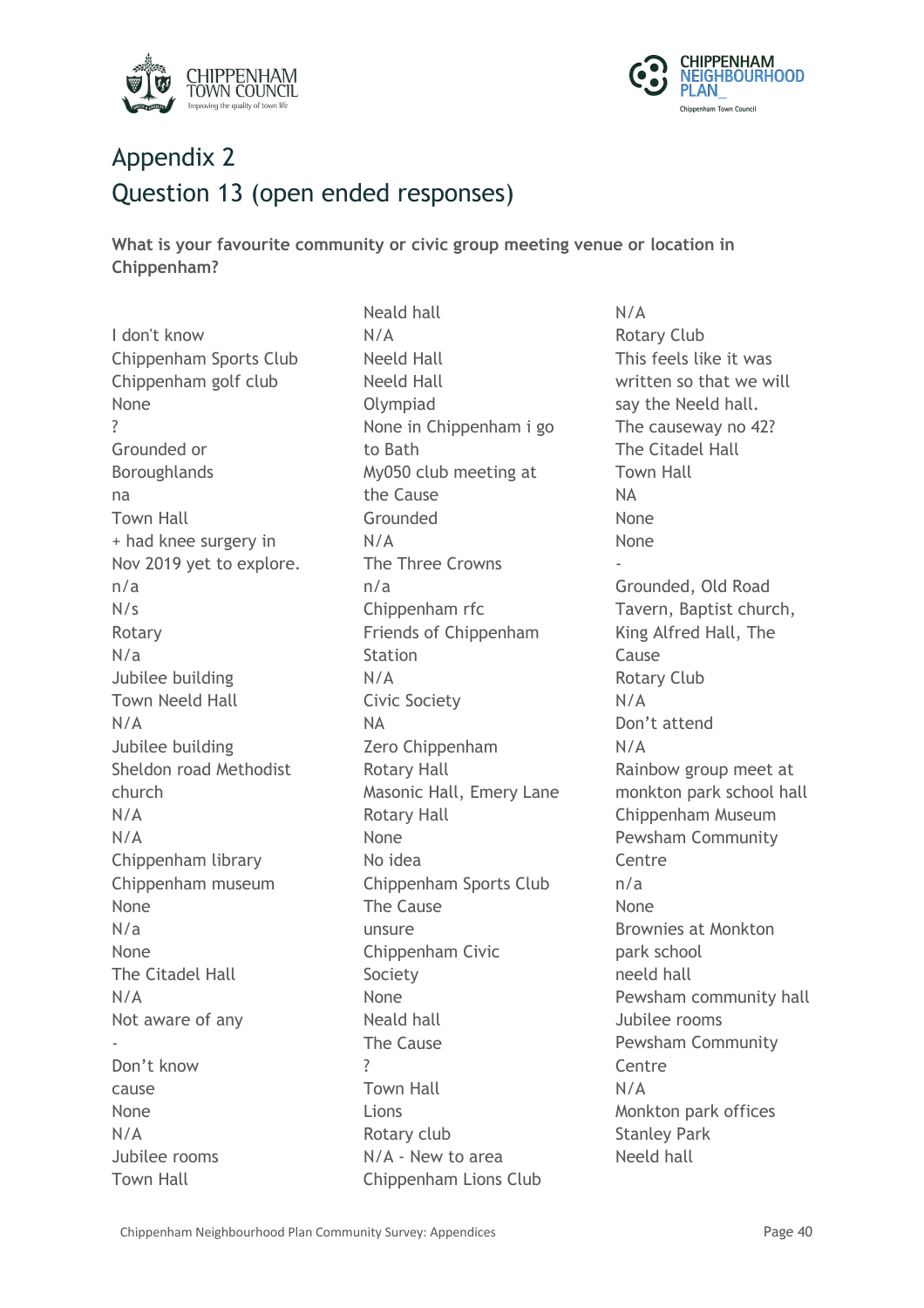

**CHIPPENHAM<br>NEIGHBOURHOOD** PLAN Chippenham Town Council

Pewsham community centre N/a Na Non N/A The library Sheldon Road Church Hall Neeld town hall Town Hall N/A

N/a 10 th Chippenham Scout Hut @ Westmead Neeld Hall Nano Museum Audley Rd Scout Hut for Brownies Apart from Chippenham Sports Club I haven't been to one for years. ????

The Town Hall Don't use Kingsley community hall The Cause The Cause Coffee shops Pewsham Community **Centre** Museum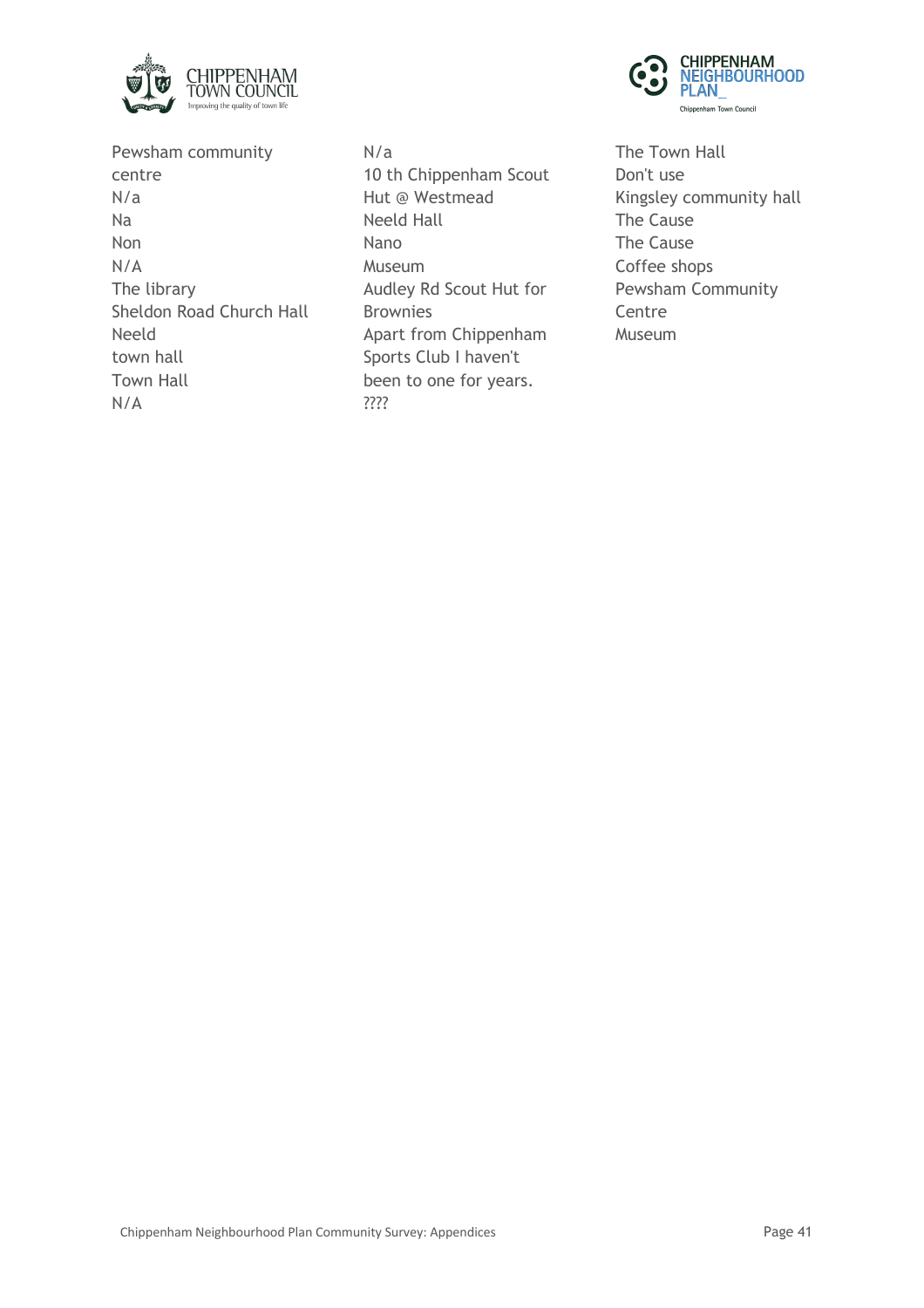



## Appendix 2 Question 14 (open ended responses)

**Do you have any other favourite venues or locations in Chippenham that you have not mentioned above?**

no Yelde Hall Inspire Fitness The river walks, feeding the swans and ducks at town bridges No Neeld, Rivo Rivo Lounge Library + had knee surgery in Nov 2019 yet to explore. Cycle path and Chippenham Borough Lands land Monkton Park  $N<sub>0</sub>$ No Public footpaths especially the one out to Calne The riverside could be developed to make this a favorite place Sarah Jaynes Cafe seats by the ducks in Monkton Park, near bridge Chippenham museum Neeld Hall Museum, neeld hall Moncton Park Birds marsh wood Monkton Park Neeld community and arts centre Wilts and Berks Canal at Pewsham

Donkey Field - Dog walking Reel Cinema, Neeld Hall No Riverside Walk No Chippenham is boring Rivo Lounge No Old railway walk to Calne N/A Mortimers Wood, Westmead Open Space, Vincients Wood, the Chippenham to Calne Cycle path behind Monkton Park (Sustrans) No No all in Bath Monckton Park The Garden No The Prince of Wales Micropub Museum and History **Centre** The Causeway No Various pubs No Rivo cafe, Grounded cafe, Monkton Park Golf Club cafe, Butter Cross (market place), Jubilee Building meeting rooms, Station Cafe. Old Road Tavern events room, Wilts Council offices,

Town Council offices, Library, Museum, Sheldon, Harenhuish Schl The Cause, also the remodelled cinema The Garden Mortimores Wood Hardenhuish School - Gateway Club **Restaurants** No Birdsmarsh, Rivo Lounge Monkton park, chippenham town centre Chippenham Sports and Social Club  $N_{\Omega}$ No no Sports Come for walking football Pew sham canal Monkton Park. Sports Club. Neeld hall No Monkton Park and Cycle track for running John Coles Park Rivo the North Wiltshire Rivers Route (Cycle Path) - i.e. the old railway to Calne No Rivo Lounge - for informal political meetings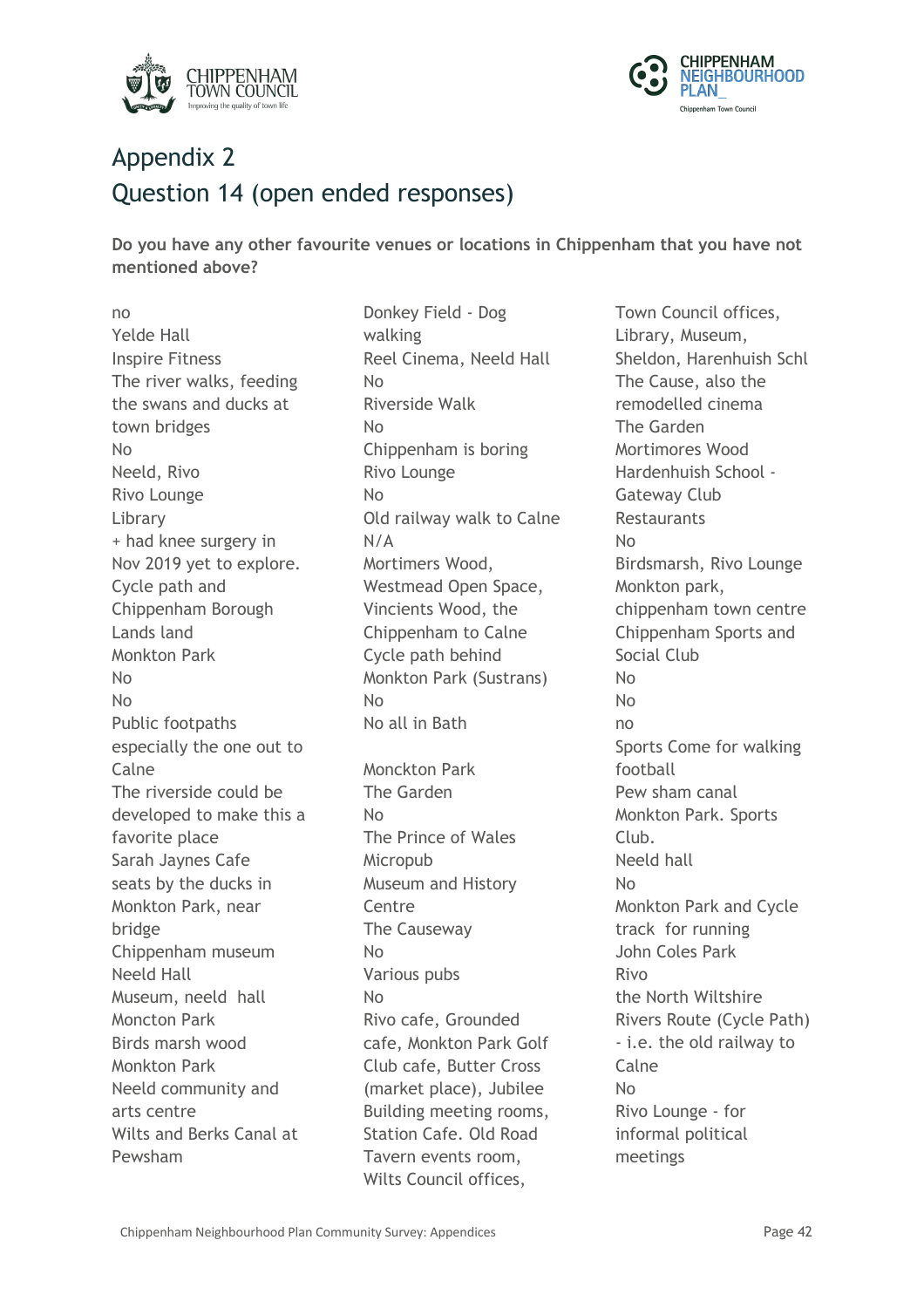

Heriberto centre market place c Monkton Park Mortimers Wood. Rivo lounge, cafe Nero are great for me to meet my volunteers on a regular basis Neeld hall Rivo; Bars Library No No - The Neeld Hall is nice but is possibly underused for public events. The museum is great and offers a nice children's group and holiday activities. Donkey field The library Neeld Hall Neeld Community and Arts Centre Don't attend Getting Train to Bath for decent shopping Cycle path on monkton park and the jubilee

fields by the river on monkton park Neeld Hall Reel Cinema, the Donkey Field, John Coles Park, riverside walks in Chippenham Cinema stanley park N/A Monkton Park Neeld, Canal cycle path Nogome Na History centre No The West Wilts Cycle Path; John Coles Park The Market The Neeld, The Cause, Old Road Tavern, Rivo Lounge History Centre King Alfred Hall; Chippenham Sports Club, some of the meeting rooms at St Peters; Station Hill Baptist Church No



Various restaurants and bars e.g. Raj and Rivo Lounge Hardenhuish School & the library Causeway Old Rd Tavern River walk No Our allotment sites are important. Many of the small businesses provide excellent venue for socialising and informal meetings. E.g. Rivo, Grounded. Monkton Park Rivo & The 3 Crowns Reel Cinema, Chippenham Museum Cafes in town centre No Mortimores Wood Library Library I think we've exhausted all the venues in Chippenham! If there are more, do enlighten us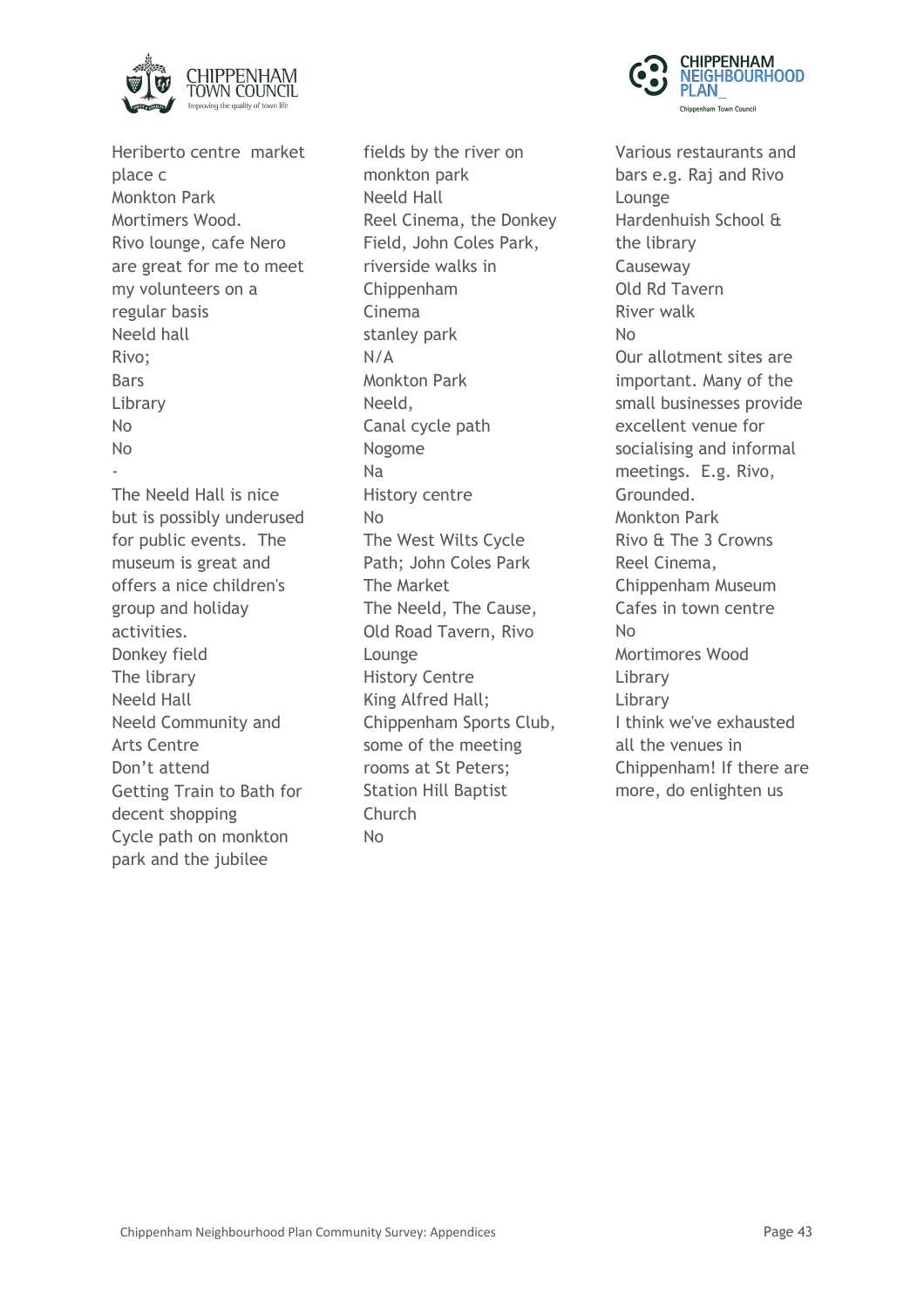



## Appendix 2 Question 15 (open ended responses)

Overall, what is your favourite venue or location in Chippenham?

Chippenham Museum Monkton Park Chippenham golf club Monkton Park Indoor bowls Library Grounded cinema John Coles Park The whole town is a hit with us, that's one of the reasons we moved back here. Just the green open space in Chippenham Chippenham sports club Cafes in town centre. Sarah Jaynes High Street Stanley Park Monkton Park Cafe India Coffee 1 John Coles Park John Coles Park The Old Road Tavern The Olympiad Stanley Park Cepen Park north John Coles Park Chippenham museum Jolly's Irish cafe And neeld hall John Coles Park Rivo lounge Monkton Park Wilts and Berks Canal at Pewsham The Citadel Hall John Coles Park

Monkton park Santosha studio Chippenham Library None, I prefer to go to **Bath** Riverside Walk/Pewsham Stanley Park john coles Monckton Park Monkton park I like that there is a new Lidl Rivo Lounge John Coles Park Riverside walking paths from east of Monkton Park around to Westmead open space and beyond Monkton Park Stanley Park Riverside walk Monkton Park Westmead Open Space with Mortimers Wood Town centre The Garden Don't have one The Three Crowns Mortimores Wood Chippenham RFc Riverside Monkton Park Stanley Park, Monkton Park and John Coles Park Neeld Hall Don't have one Monkton Park (without the multi-storey carpark) Neeld The Garden

Baydons Meadow Cinema Hardenhuish School No overriding preference Church Old rd tavern and John Cole's park Rivo Lounge John Coles park Cinema Chippenham Sports Club The Neeld Neeld Hall not sure I would have just one fav. Chippenham Park Bowls Club Town Centre John Coles Park John coles park The Cause Monkton Park and the Sustrans cycle path john coles park John Coles Park Mookton Park John Coles Park Monkton Park Rivo Lounge and Monkton Park / river John Coles Park Chippenham folk festival v John Coles Park Monkton Park The Island Park The riverside walk my Monkton park Riverside walks The Citadel Hall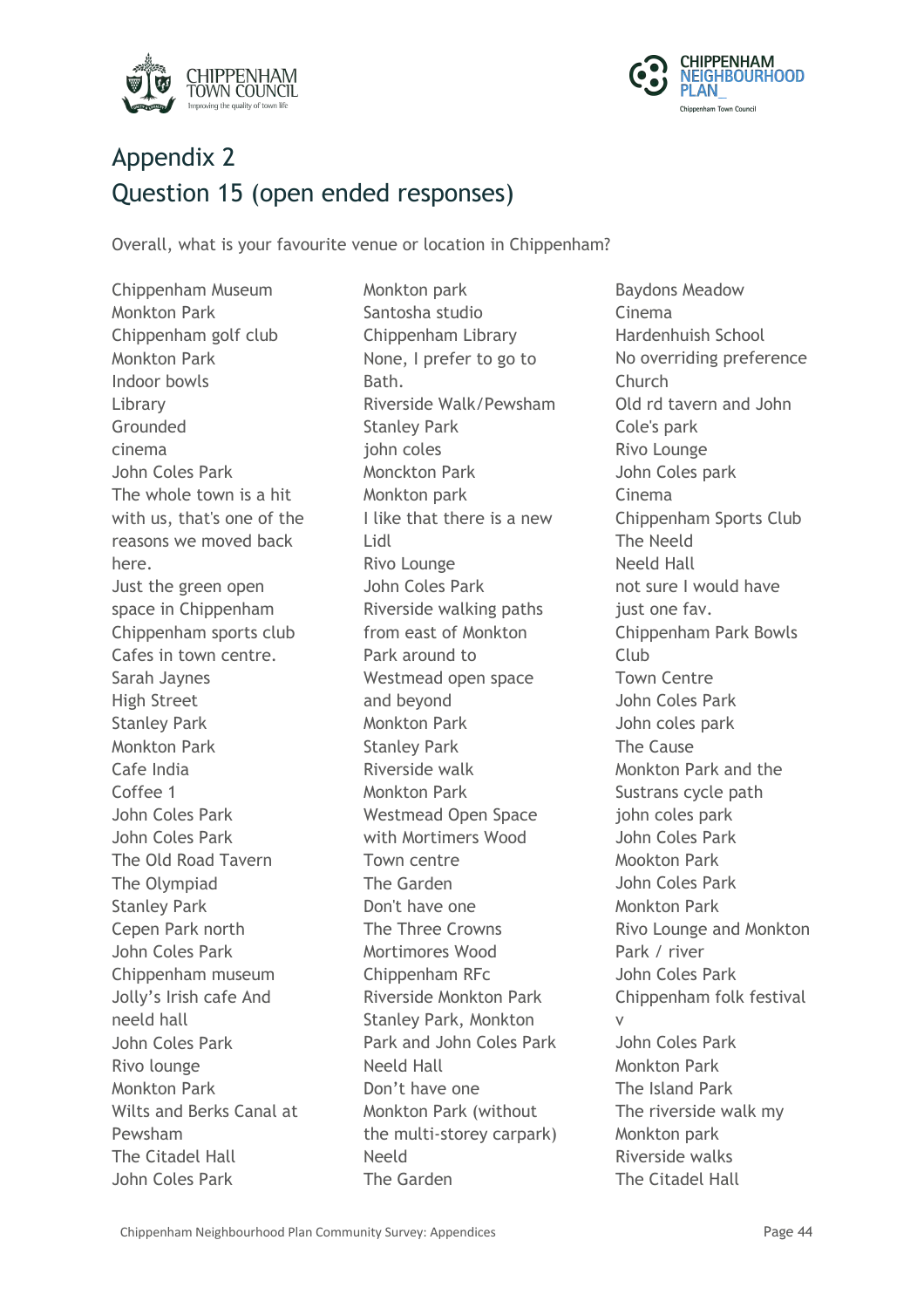

JC park Old Road Pub John Coles Park There aren't any. Rivo Lounge Olympiad John Coles park JC park The library John Coles Park Hardenhuish Park Chippenham Sports club Reel Cinema We don't have any Walk by the Canal Monkton park and river Chippenham Museum Chippenham Museum Jcp Stanley Park At peters castle combe sportsfield Monkton park Grounded Stanley park John Coles Park John Coles park

Monkton Park Chippenham museum Cinema John Coles Park Monkton Park Stanley Park John coles Park John Coles Park John coles park John Coles park John Coles Park Park John coles John Cole park Monkton Park John Coles park John Coles Park Monkton Park History Centre John Coles Park; the National Cycle Network Path through MonktonPark; St Andrews Church and King Alfred Hall John Coles park John Coles Park



St Andrews Church Chippenham Sports Club Library John coles park Cafe Nero Neeld Hall Chippenham Stanley Park John Coles Park John coles park John Coles Park John Coles park John Coles Park Any green space! John Coles Park Monkton Park & the River Neeld Town centre cafes The raj River Avon John Coles park Monkton Park The beautiful countryside surrounding Pewsham John coles park **LIBRARY** Olympiad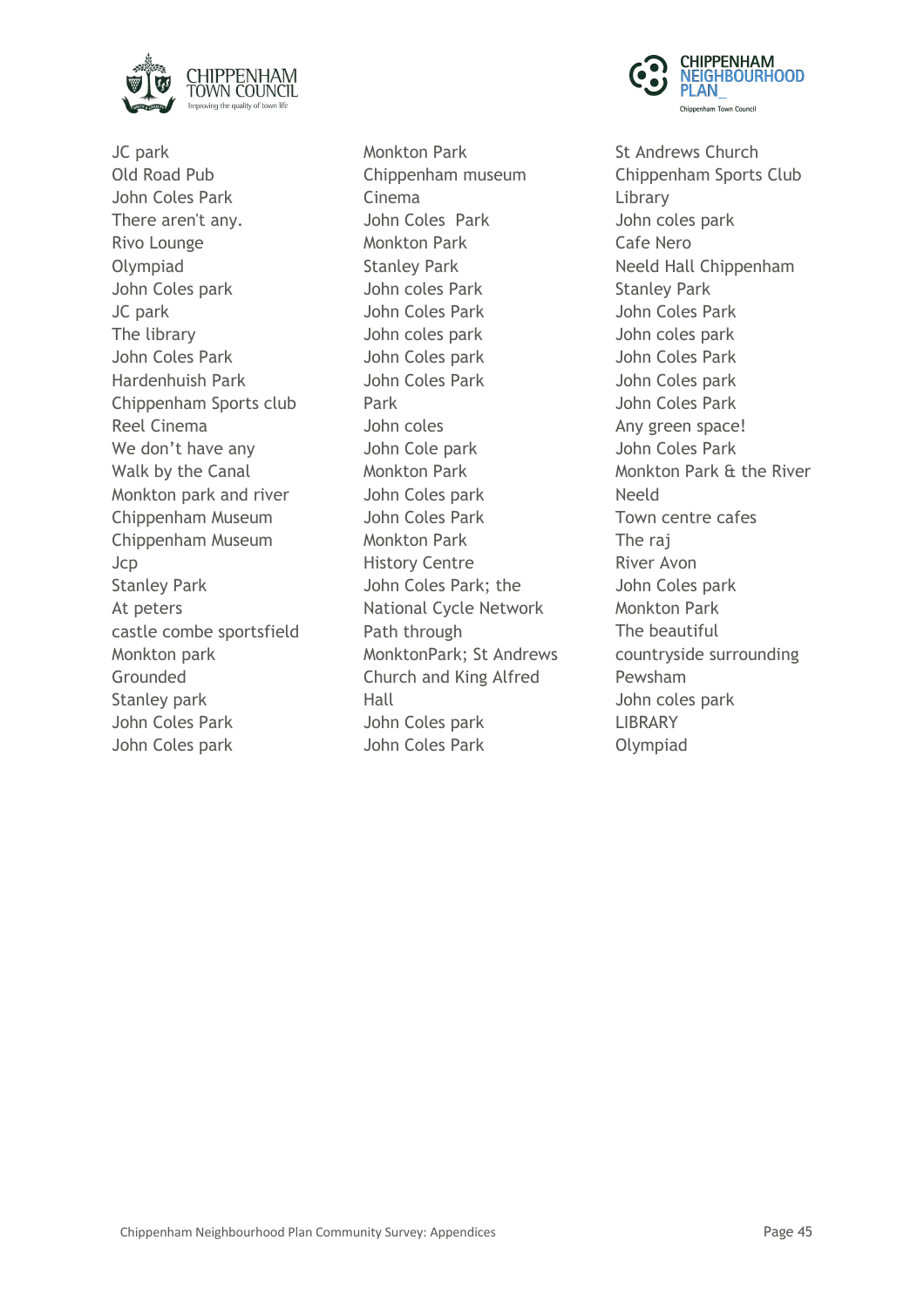



# Appendix 2 Question 15, 16 & 17 (open ended responses - table)

| Q15 Overall, what is your<br>favourite venue or location in<br>Chippenham?           | Q16 Why do you like this venue<br>or location?                                                                                                                   | Q17 What improvements would<br>you like to see to this venue or<br>location?                                                                                                                                                                                                                      |
|--------------------------------------------------------------------------------------|------------------------------------------------------------------------------------------------------------------------------------------------------------------|---------------------------------------------------------------------------------------------------------------------------------------------------------------------------------------------------------------------------------------------------------------------------------------------------|
| Chippenham Museum                                                                    | friendly, interesting, variety of<br>activities, educational,<br>centrally located and free                                                                      |                                                                                                                                                                                                                                                                                                   |
| <b>Monkton Park</b>                                                                  | Beautiful, widely used, outside.                                                                                                                                 | Less drug detritus, less empty<br>bottles early in the morning, a<br>lot less groups of<br>drunk/drugged youths sitting in<br>the centre.                                                                                                                                                         |
| Chippenham golf club                                                                 | Ability to meet people, walk,<br>exercise, enjoy golfing<br>challenge, enjoy the outside<br>world and views of<br>Chippenham. Good eatery                        | Improvements to drainage                                                                                                                                                                                                                                                                          |
| <b>Monkton Park</b>                                                                  | Peaceful by the riverside, often<br>wildlife present                                                                                                             | The riverside kept undisturbed<br>so as to encourage wildlife.                                                                                                                                                                                                                                    |
| N/A                                                                                  |                                                                                                                                                                  |                                                                                                                                                                                                                                                                                                   |
| Library                                                                              | Central, quiet, well stocked,<br>friendly staff                                                                                                                  | <b>Toilets</b>                                                                                                                                                                                                                                                                                    |
| Grounded                                                                             | In the absence of anything of<br>the right size these are the only<br>ones available. Neeld too big<br>for many community meetings                               | Leisure centre is off-putting as<br>the pool is a state so generally<br>avoid this and go to other towns<br>and use other venues.                                                                                                                                                                 |
| cinema                                                                               | its nice and smart and i like<br>watching films                                                                                                                  | none                                                                                                                                                                                                                                                                                              |
| John Coles Park                                                                      | Easy Access and Bandstand                                                                                                                                        | Nothing                                                                                                                                                                                                                                                                                           |
| The whole town is a hit with us,<br>that's one of the reasons we<br>moved back here. | It isn't too big (yet) and apart<br>from poor access to the<br>Monkton Park area the<br>infrastructure is pretty good<br>including excellent transport<br>links. | A second access road into the<br>Monkton Park area as currently<br>there is a massive lot of activity<br>in this area including the train<br>station and were there a<br>disaster of some sort say at the<br>train station access by the<br>emergency services ect would<br>be severely hampered. |
| Just the green open space in<br>Chippenham                                           |                                                                                                                                                                  |                                                                                                                                                                                                                                                                                                   |
| Chippenham sports club                                                               | Lots going on met lots of people<br>there                                                                                                                        |                                                                                                                                                                                                                                                                                                   |
| Cafes in town centre. Sarah<br>Jaynes                                                | Friendly and independent.                                                                                                                                        | Cheaper parking                                                                                                                                                                                                                                                                                   |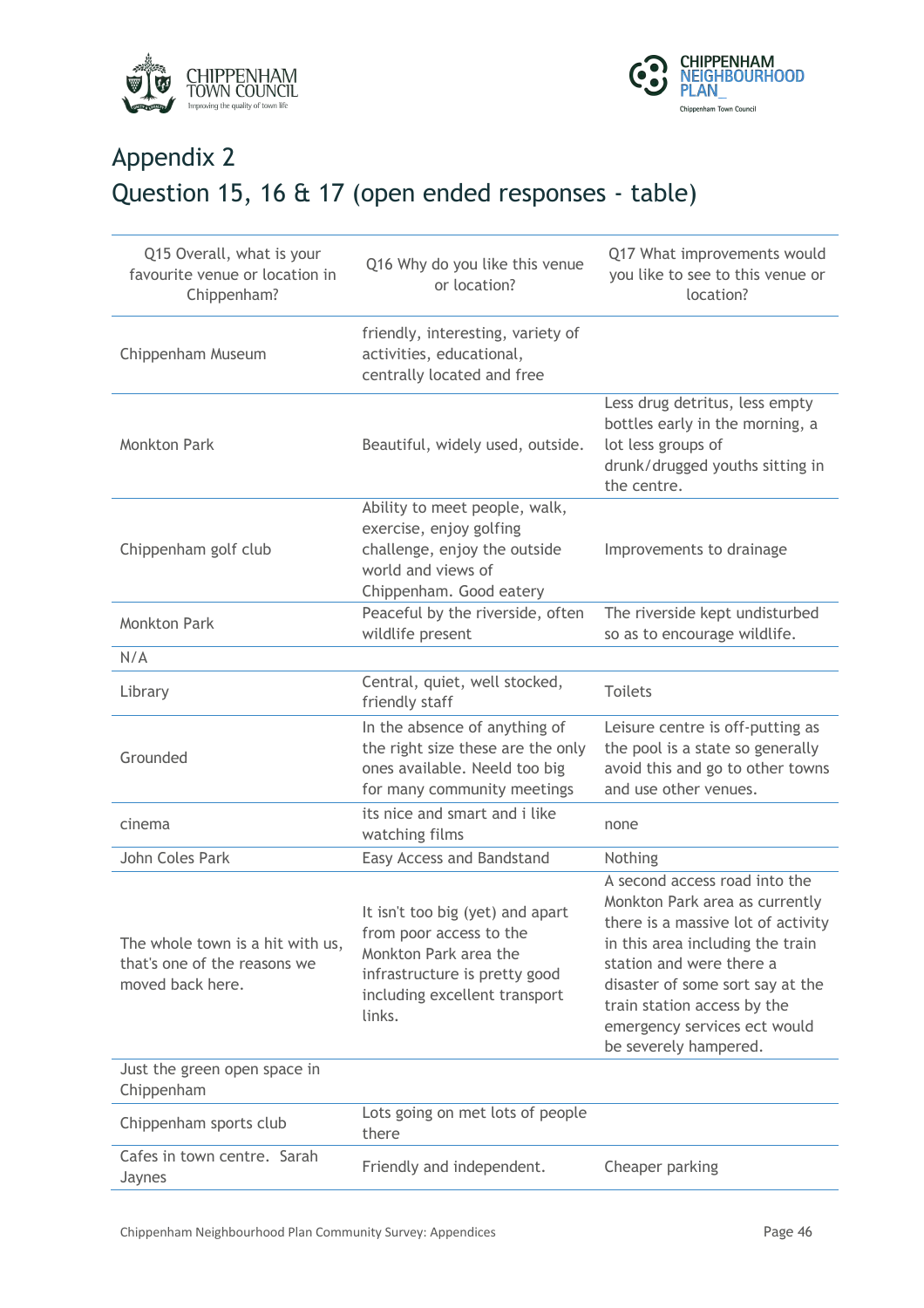



| <b>High Street</b>                | Cheerful. Useful. Pleasant.                                                                                                                                                             | More occupied shops.<br>Independant and chain stores.                                                                           |
|-----------------------------------|-----------------------------------------------------------------------------------------------------------------------------------------------------------------------------------------|---------------------------------------------------------------------------------------------------------------------------------|
| <b>Stanley Park</b>               | Gets both my children outside<br>playing football and socialising<br>either with their teams or<br>friends. I also use it for playing<br>football with my adult friends.                | Walkways built around pitches<br>and down side of 3G pitch.                                                                     |
| <b>Monkton Park</b>               | Riverside walks and the Folk<br>Festival                                                                                                                                                | Community educated not to<br>feed the swans.                                                                                    |
| Cafe India                        | A family run business where you<br>are able to chat with friends<br>(no football or music to shout<br>over), super food, lovely<br>welcoming, attentive staff,<br>good value for money. | This venue is fine the way it is.<br>There are other food type<br>venues in town that are not so<br>hygienic, i.e filthy menu's |
| Coffee 1                          | Ideal place to sit chat & watch<br>the world go by                                                                                                                                      | almond Milk as an optio                                                                                                         |
| John Coles Park                   | love the bandstand concerts.<br>lovely trees and surroundings.<br>able to park nearby(on the<br>road)                                                                                   |                                                                                                                                 |
| John Coles Park                   | Its clean, well maintained, has<br>access to a cafe and toilets and<br>a safe play area for small<br>children.                                                                          | None                                                                                                                            |
| The Old Road Tavern               | Proper pub with a great music<br>scene.                                                                                                                                                 |                                                                                                                                 |
| The Olympiad                      | It caters for adults and children<br>and there are lots of activities.                                                                                                                  | Free car parking                                                                                                                |
| <b>Stanley Park</b>               | They provide amazing<br><b>Goalkeeper and Football</b><br>training and facilities, but also<br>share their grounds with others                                                          | Like to see improved seating<br>and shelters for parents and<br>more reliable coffee machines                                   |
| Cepen Park north                  | Nice walking routes. Sense of<br>community.                                                                                                                                             |                                                                                                                                 |
| John Coles Park                   | Beautiful gardens when you can<br>sit and appreciate the natural<br>surroundings                                                                                                        | It doesn't need extra just to be<br>maintained                                                                                  |
| Chippenham museum                 | Friendly and inclusive                                                                                                                                                                  | Make it bigger                                                                                                                  |
| Jolly's Irish cafe And neeld hall | Authentic, good food, good<br>value. Neeld hall is good sized<br>venue for gigs.                                                                                                        | Better gigs, bigger profile acts<br>like Adam Hills was excellent.<br>Better marketing required.                                |
| John Coles Park                   | Beautiful park, well kept enjoy<br>the bands playing in the<br>bandstand                                                                                                                | None                                                                                                                            |
| Rivo lounge                       | Relaxed atmosphere, good for<br>social gatherings                                                                                                                                       | Cheaper drinks                                                                                                                  |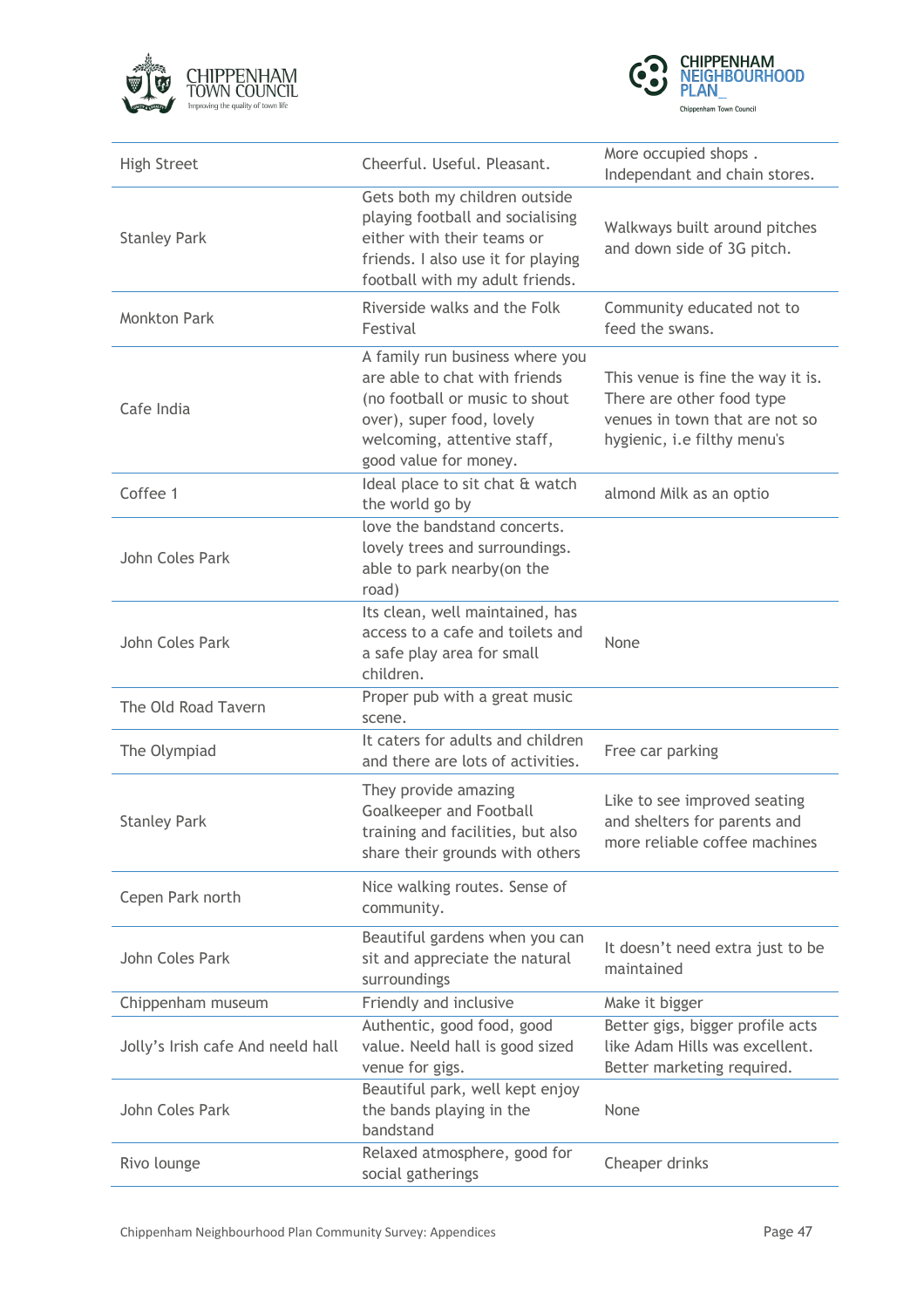



| <b>Monkton Park</b>                 |                                                                                                                                                                                                                                                                                                                     |                                                                                                                                                                                                 |
|-------------------------------------|---------------------------------------------------------------------------------------------------------------------------------------------------------------------------------------------------------------------------------------------------------------------------------------------------------------------|-------------------------------------------------------------------------------------------------------------------------------------------------------------------------------------------------|
| Wilts and Berks Canal at<br>Pewsham | Accessible open countryside                                                                                                                                                                                                                                                                                         | Better car parking                                                                                                                                                                              |
| The Citadel Hall                    | Always impeccably clean and<br>well-stocked, really well<br>managed by its owner who<br>takes a personal approach to all<br>users of the space, central<br>location, secluded (as in hidden<br>away from the hustle & bustle<br>of the town centre so a calming<br>and relaxing atmosphere) - a<br>real hidden gem! | Just that more people know<br>about it and use it - it's so easy<br>to miss due to its location, but<br>it's a travesty not to be used<br>more!                                                 |
| John Coles Park                     | Attractive, spacious and great<br>for the kids                                                                                                                                                                                                                                                                      | Updated/larger play area.<br>Clean, better maintained hard<br>surface area, it is spoiled by<br>teenagers                                                                                       |
| Monkton park                        | it's big enough that there is<br>room for everybody                                                                                                                                                                                                                                                                 | more parling available                                                                                                                                                                          |
| Santosha studio                     | Beautiful space to practice yoga                                                                                                                                                                                                                                                                                    | None                                                                                                                                                                                            |
| Chippenham Library                  | Welcoming staff, a fantastic<br>children's section, varied,<br>educational and interesting<br>children's activities.                                                                                                                                                                                                | More investment to care for the<br>facilites.                                                                                                                                                   |
| None, I prefer to go to Bath.       | Better amenities. Events are<br>publisised and easy to find.                                                                                                                                                                                                                                                        | Chippenham needs better, fit<br>for purpose facilities and<br>improved listing of what is<br>happening/where and when. It<br>is very hard to find what<br>community groups are in<br>existence. |
| Riverside Walk/Pewsham              | Open space adjacent to river                                                                                                                                                                                                                                                                                        | Bigger car park                                                                                                                                                                                 |
| <b>Stanley Park</b>                 | High quality facility.                                                                                                                                                                                                                                                                                              | Another 3G pitch. An area for<br>"free" recreation.                                                                                                                                             |
| john coles                          | Walk the dog                                                                                                                                                                                                                                                                                                        | More sports groups for kids                                                                                                                                                                     |
| <b>Monckton Park</b>                | By the river, clean and good<br>paths ton walk                                                                                                                                                                                                                                                                      |                                                                                                                                                                                                 |
| Monkton park                        | Well maintained quiet park                                                                                                                                                                                                                                                                                          | More landscaping                                                                                                                                                                                |
| I like that there is a new Lidl     | Cheaper food to buy                                                                                                                                                                                                                                                                                                 | None                                                                                                                                                                                            |
| Rivo Lounge                         | Very friendly and welcoming<br>staff. Safe for families, dog<br>friendly. Good food, drinks and<br>beverages.<br>A spacious clean venue                                                                                                                                                                             | None                                                                                                                                                                                            |
| John Coles Park                     | It is close by and has many<br>different use and landscapes.                                                                                                                                                                                                                                                        | Can't think of anything at the<br>moment.                                                                                                                                                       |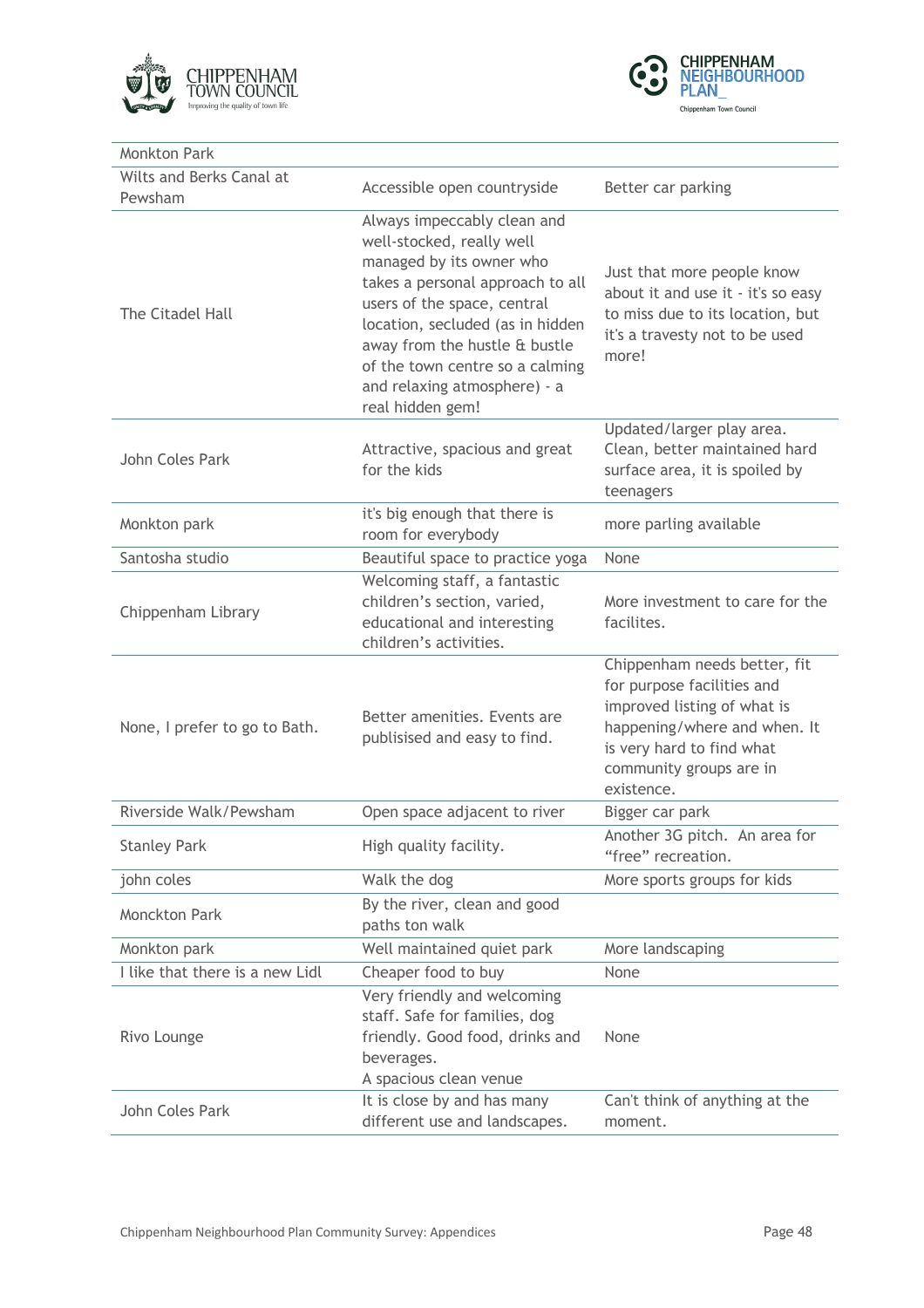



| Riverside walking paths from<br>east of Monkton Park around to<br>Westmead open space and<br>beyond | open air; wildlife; natural<br>enviironment                                                                                                                                           | paths, bridges and signage<br>improvements; a few more<br>seats/benches; litter etc<br>removed.                                                                                                                                                                                                                                                                                                                                                          |
|-----------------------------------------------------------------------------------------------------|---------------------------------------------------------------------------------------------------------------------------------------------------------------------------------------|----------------------------------------------------------------------------------------------------------------------------------------------------------------------------------------------------------------------------------------------------------------------------------------------------------------------------------------------------------------------------------------------------------------------------------------------------------|
| <b>Monkton Park</b>                                                                                 | My husband is disabled and uses<br>a motorised scooter. The paths<br>are good and lots to look at.                                                                                    | More accessible places to walk.                                                                                                                                                                                                                                                                                                                                                                                                                          |
| <b>Stanley Park</b>                                                                                 | It is modern and well run and a<br>1st Class facility                                                                                                                                 | There is nothing.                                                                                                                                                                                                                                                                                                                                                                                                                                        |
| Riverside walk                                                                                      | Lots to see and often can walk<br>alone                                                                                                                                               | More attention to litter                                                                                                                                                                                                                                                                                                                                                                                                                                 |
| <b>Monkton Park</b>                                                                                 | Easy walking distance from my<br>house and handy for central<br>Chippenham                                                                                                            | Happy as it is.                                                                                                                                                                                                                                                                                                                                                                                                                                          |
| Westmead Open Space with<br>Mortimers Wood                                                          | Trees, water, beautiful little<br>walk right by the water, long<br>stretches of path to run along.<br>Perfect! Same applies to<br>Donkey Fields.                                      | Keep the stinging nettles under<br>control - they blocked the<br>riverside path last summer<br>making it impassable for a few<br>month and were a problem on<br>pretty much all the paths I run<br>round Chippenham BUT please<br>do it sensitively, not just<br>hacking back all the greenery<br>and destroying the habitats and<br>beauty. Public toilets at<br>Westmead Open Space would<br>be helpful if it would be safe<br>and practical to do so. |
| Town centre                                                                                         | Communication                                                                                                                                                                         | Revamped for a modern sge                                                                                                                                                                                                                                                                                                                                                                                                                                |
| The Garden                                                                                          | Locally produced food and<br>independently run<br>cafe/restaurant                                                                                                                     | N/A                                                                                                                                                                                                                                                                                                                                                                                                                                                      |
| N/A                                                                                                 |                                                                                                                                                                                       |                                                                                                                                                                                                                                                                                                                                                                                                                                                          |
| The Three Crowns                                                                                    | It's a very friendly pub with<br>excellent staff. No such thing as<br>strangers! Also a very good<br>selection of beer and cider,<br>many of them from<br>independent local producers | Traffic calming measures on the<br>road outside to stop the Boy<br>Racers whizzing past                                                                                                                                                                                                                                                                                                                                                                  |
| <b>Mortimores Wood</b>                                                                              | I help maintain it as a<br>volunteer. I can walk to it. My<br>dog loves it. We should<br>preserve as much habitat as<br>issuable for future generations.                              | You cannot make more ancient<br>woodland but can preserve all<br>habitats we have left.                                                                                                                                                                                                                                                                                                                                                                  |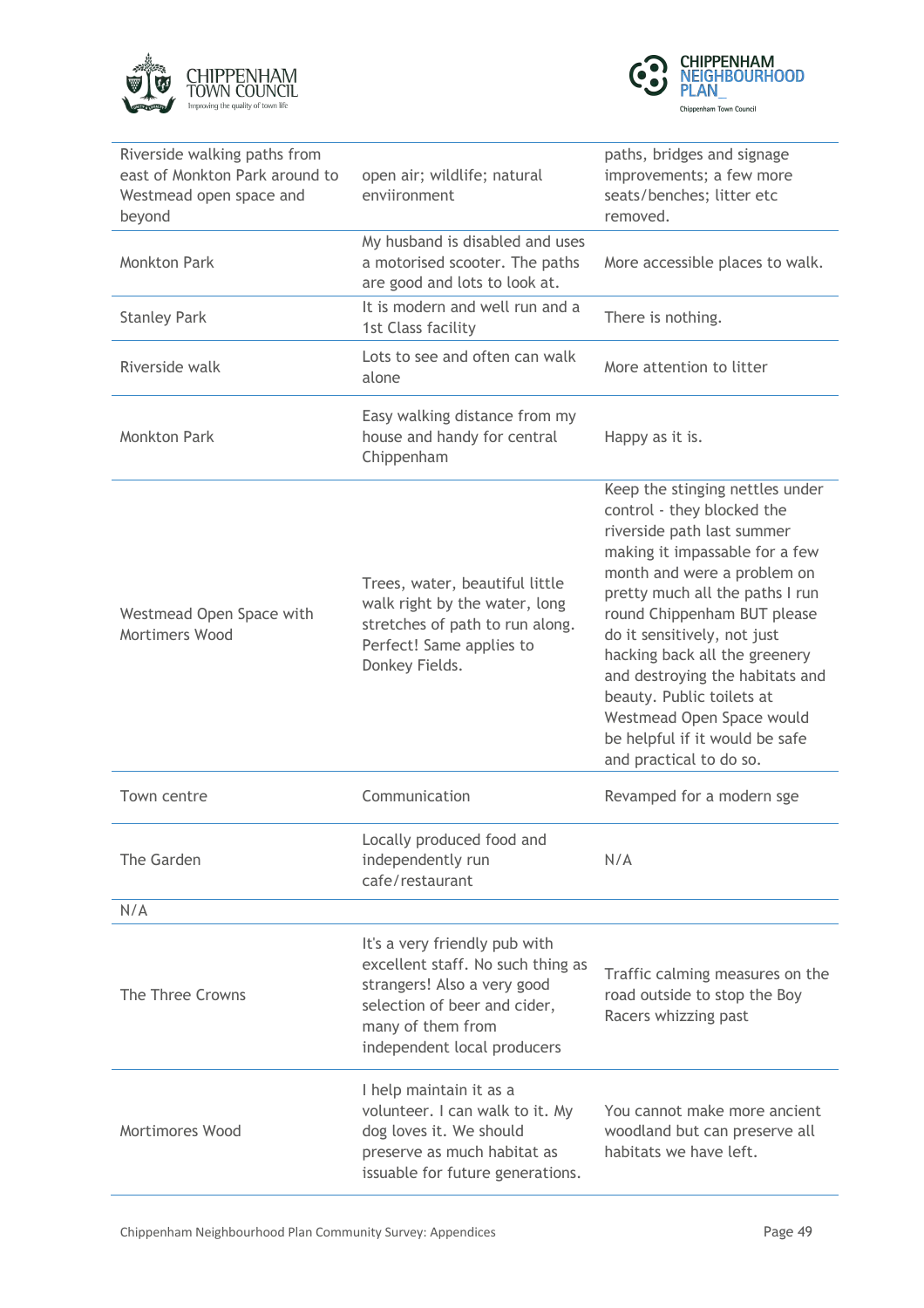



| Chippenham RFc                                     |                                                                                                                                                                                                                                                                                                                                                                                                                                                                                                                                               |                                                                                                                                                                                                                                                                                                                                                                                                                                                                                                                               |
|----------------------------------------------------|-----------------------------------------------------------------------------------------------------------------------------------------------------------------------------------------------------------------------------------------------------------------------------------------------------------------------------------------------------------------------------------------------------------------------------------------------------------------------------------------------------------------------------------------------|-------------------------------------------------------------------------------------------------------------------------------------------------------------------------------------------------------------------------------------------------------------------------------------------------------------------------------------------------------------------------------------------------------------------------------------------------------------------------------------------------------------------------------|
| Riverside Monkton Park                             | Peaceful with some wildlife to<br>watch on the river.                                                                                                                                                                                                                                                                                                                                                                                                                                                                                         | A better walking route into<br>town centre with an attractive<br>waterside cafe.                                                                                                                                                                                                                                                                                                                                                                                                                                              |
| Stanley Park, Monkton Park and<br>John Coles Park  | Outdoors                                                                                                                                                                                                                                                                                                                                                                                                                                                                                                                                      |                                                                                                                                                                                                                                                                                                                                                                                                                                                                                                                               |
| <b>Neeld Hall</b>                                  | Size, facilities and location                                                                                                                                                                                                                                                                                                                                                                                                                                                                                                                 | More and better productions,<br>with fewer tribute acts and<br>more original performers                                                                                                                                                                                                                                                                                                                                                                                                                                       |
| N/A                                                | <b>NA</b>                                                                                                                                                                                                                                                                                                                                                                                                                                                                                                                                     | <b>NA</b>                                                                                                                                                                                                                                                                                                                                                                                                                                                                                                                     |
| Monkton Park (without the<br>multi-storey carpark) | Beautiful public open space<br>that I use for relaxation,<br>picnics, playing with the kids,<br>sitting by the river, walking<br>running (Park runs or annual<br>races such as the River Run),<br>attending various community<br>events. All about to be<br>significantly spoiled by<br>Wiltshire Council building a five<br>storey multi-storey carpark<br>right on the edge of the park,<br>creating pollution, noise,<br>ruining the view and spoiling<br>this valuable public space<br>forever (or at least until it gets<br>demolished). | Demolition of the multi-storey<br>carpark that is being built;<br>Replacement of trees along the<br>river bank (previously cut down<br>or allowed to die, and not<br>replaced, by Wiltshire Council);<br>Better screening from the<br>Emery Gate shopping centre<br>and carpark across the river<br>(e.g. by trees and shrubs o the<br>opposite bank);<br>Introduction of a wildflower<br>meadow;<br>Planting of trees to screen off<br>the 5 storey multi-storey car<br>park that is being built on the<br>edge of the park. |
| <b>Neeld</b>                                       | Large                                                                                                                                                                                                                                                                                                                                                                                                                                                                                                                                         | Better bar area                                                                                                                                                                                                                                                                                                                                                                                                                                                                                                               |
| The Garden                                         | <b>Excellent service</b>                                                                                                                                                                                                                                                                                                                                                                                                                                                                                                                      | None<br>Segregated Cycling<br>infrastructure, cycle lanes and<br>cycle parking.                                                                                                                                                                                                                                                                                                                                                                                                                                               |
| <b>Baydons Meadow</b>                              | It's a chance to improve the<br>environment.                                                                                                                                                                                                                                                                                                                                                                                                                                                                                                  |                                                                                                                                                                                                                                                                                                                                                                                                                                                                                                                               |
| Cinema                                             | It is a smart building and local<br>at a reasonable price                                                                                                                                                                                                                                                                                                                                                                                                                                                                                     | None it has been refurbished<br>recently.                                                                                                                                                                                                                                                                                                                                                                                                                                                                                     |
| Hardenhuish School                                 | The Gateway club is very<br>worthwhile                                                                                                                                                                                                                                                                                                                                                                                                                                                                                                        |                                                                                                                                                                                                                                                                                                                                                                                                                                                                                                                               |
| No overriding preference                           | See above                                                                                                                                                                                                                                                                                                                                                                                                                                                                                                                                     | N/A                                                                                                                                                                                                                                                                                                                                                                                                                                                                                                                           |
| Church                                             | Because it is the only place<br>where I am a part of a<br>community and have friends                                                                                                                                                                                                                                                                                                                                                                                                                                                          | None                                                                                                                                                                                                                                                                                                                                                                                                                                                                                                                          |
| Old rd tavern and John Cole's<br>park              | Atmosphere and character, and<br>interesting variety of things on<br>offer                                                                                                                                                                                                                                                                                                                                                                                                                                                                    | Old rd is fine as is. John Coles<br>park has a dog problem, far too<br>many and some out of control.<br>Chippenham has almost nothing<br>on offer for children 10+                                                                                                                                                                                                                                                                                                                                                            |
| Rivo Lounge                                        | It's a great place to meet<br>friends                                                                                                                                                                                                                                                                                                                                                                                                                                                                                                         | More seating                                                                                                                                                                                                                                                                                                                                                                                                                                                                                                                  |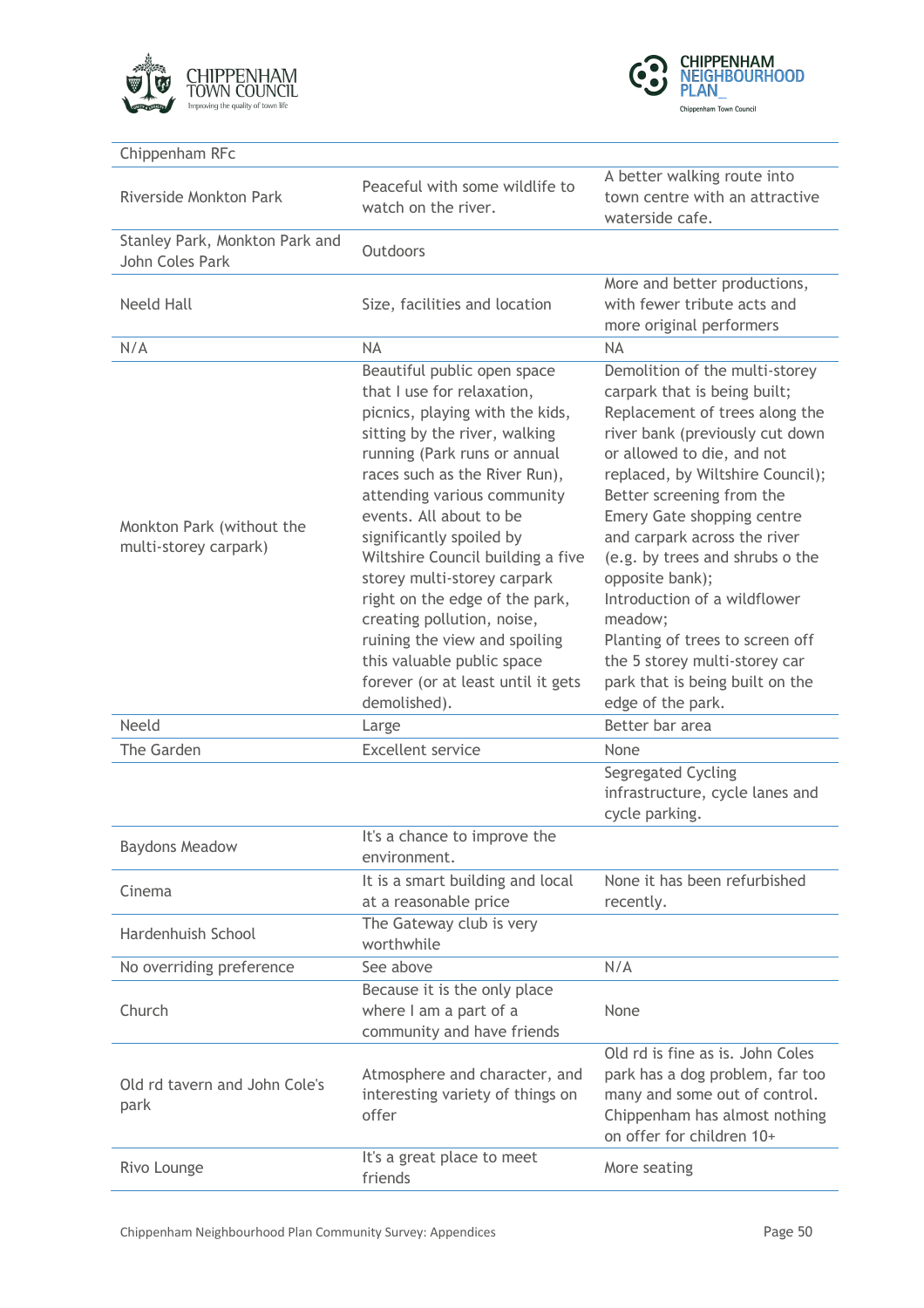



| John Coles park                             | Walkable for is, lovely green<br>space for kids, great cafe, great<br>playground/splash pad/well<br>kept/ music from local bands/<br>something for everyone |                                                                                                                                 |
|---------------------------------------------|-------------------------------------------------------------------------------------------------------------------------------------------------------------|---------------------------------------------------------------------------------------------------------------------------------|
| Cinema                                      | Newly refurbished.                                                                                                                                          | None                                                                                                                            |
| Chippenham Sports Club                      | Friendly welcome for sports<br>enthusiasts and HQ of the<br><b>Chippenham Wheelers</b>                                                                      | Another club room for the<br>cycling club to meet                                                                               |
| The Neeld                                   | Good space, easy access,<br>pleasant environment.                                                                                                           | Cheaper tickets                                                                                                                 |
| <b>Neeld Hall</b>                           | Lots on. Good central facilities                                                                                                                            |                                                                                                                                 |
| not sure I would have just one<br>fav.      |                                                                                                                                                             | not sure I can think of<br>something to improve one<br>location but more activities for<br>the youth to do would be<br>amazing. |
| Chippenham Park Bowls Club                  | Sport and recreation                                                                                                                                        | Better car park facility                                                                                                        |
| <b>Town Centre</b>                          | <b>Shops</b>                                                                                                                                                |                                                                                                                                 |
| John Coles Park                             | Very pleasant, well kept park<br>with good play facilities for<br>children.                                                                                 | Pay on card at the kiosk.                                                                                                       |
| John coles park                             | Take it away Chippenham has<br>nothing, it is such a beautiful<br>outside space                                                                             | Bigger car park                                                                                                                 |
| The Cause                                   | Small size, welcoming<br>atmosphere, live acoustic music                                                                                                    | More events                                                                                                                     |
| Monkton Park and the Sustrans<br>cycle path | Open space and easy access to<br>the countryside                                                                                                            | No alcoholics in the Island park,<br>a few more litter bins                                                                     |
| john coles park                             | bowls and social activity                                                                                                                                   | car parking                                                                                                                     |
| John Coles Park                             | Well tended, good space:<br>running trail/ markers for<br>keeping time and distance                                                                         | more controls on dog walkers<br>and loose dogs                                                                                  |
| <b>Mookton Park</b>                         | Easy access, clean well kept,<br>pleasant walking, meet friends<br>and it's free with access to<br>meadows and river side walk.                             | Conversation bench.                                                                                                             |
|                                             | It's nice                                                                                                                                                   |                                                                                                                                 |
| John Coles Park                             | Bands in summer, small shop<br>for food/drinks, open space<br>with a combination of flowers<br>and field                                                    | More events held at venue, for<br>the fountain to be looked<br>at/maintained, possibility for<br>some renewa                    |
| <b>Monkton Park</b>                         | the River Avon                                                                                                                                              | Path aught to be extended out<br>beyond Monkton Park estate                                                                     |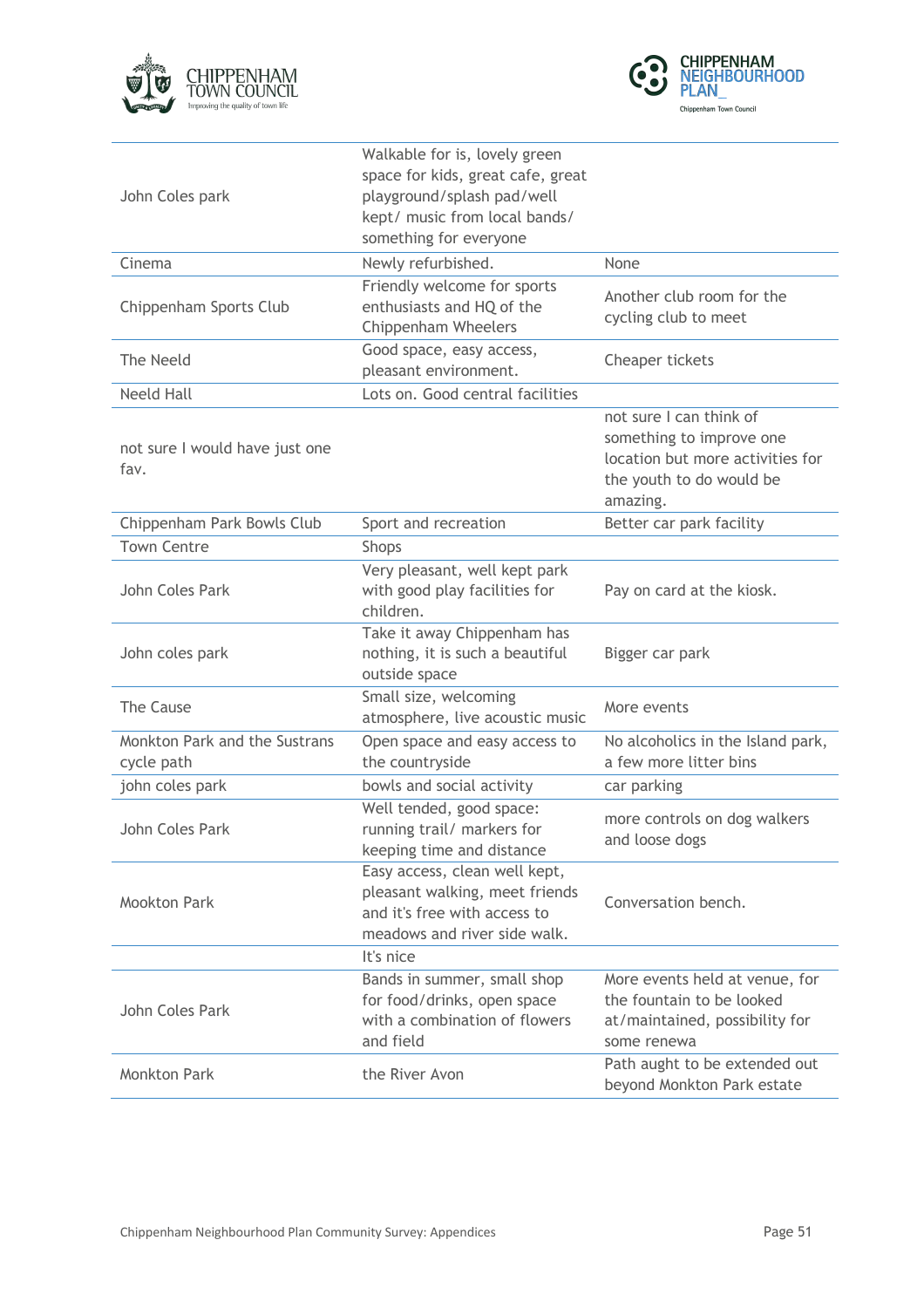



| Rivo Lounge and Monkton Park /<br>river | Atmosphere / ambience<br>Relaxed / waterside / bird life.                                                                                                                                          | River:<br>A small landing stage for boats<br>and canoes.<br>Maybe a couple more picnic<br>tables?<br>More information for walkers re<br>biodiversity and routes to take. |
|-----------------------------------------|----------------------------------------------------------------------------------------------------------------------------------------------------------------------------------------------------|--------------------------------------------------------------------------------------------------------------------------------------------------------------------------|
| John Coles Park                         | The way it is looked after and<br>the variety of things there such<br>as band stand concerts,<br>activities for children, kiosk and<br>the beautiful park itself.                                  | more events in the band stand<br>such as a winter programme or<br>maybe a one off Christmas<br>event /band.                                                              |
| Chippenham folk festival v              | Chippenham comes to life<br>brings in the crowds a very<br>colourful lively event                                                                                                                  |                                                                                                                                                                          |
| John Coles Park                         | Well maintained, good facilities                                                                                                                                                                   | More action on anti-social<br>behaviour (youths using MUGA<br>area for drug-dealing and<br>taking)                                                                       |
| <b>Monkton Park</b>                     | Close to the office, well<br>maintained, nice river walk                                                                                                                                           | More benches, picnic benches                                                                                                                                             |
| The Island Park                         | A green space at the heart of<br>the town.                                                                                                                                                         | The area at the back of Tescos<br>known as Friedberg Way is<br>neglected and the small gully is<br>regularly full of rubbish                                             |
| The riverside walk my Monkton<br>park   | It's clean and beautiful and<br>peaceful, well looked after and<br>entices me to get out and<br>exercise                                                                                           | More lighting so that I can run<br>through Monkton park                                                                                                                  |
| Riverside walks                         | Nature, countryside,                                                                                                                                                                               | More walking and cycling routes<br>around chippenham for leisure.                                                                                                        |
|                                         | interesting, good for everyone                                                                                                                                                                     | More recycling bins, historical<br>facts along route                                                                                                                     |
| The Citadel Hall                        | Always welcoming, clean, tidy.<br>Staff very knowledgeable and<br>helpful. Staff always on site to<br>help. Great central location.<br>Next to large car park. Near all<br>local shops, cafes etc. | Better signage                                                                                                                                                           |
| JC park                                 | Beautifully kept; friendly park<br>keepers; accessible & good for<br>children close to home                                                                                                        |                                                                                                                                                                          |
| Old Road Pub                            | A proper pub                                                                                                                                                                                       | Open later                                                                                                                                                               |
| John Coles Park                         | It's beautiful, safe, clean, great<br>for kids, lovely cafe.                                                                                                                                       | Toilets are in desperate need of<br>an update, they've been like<br>that since I was a childquite<br>a long time ago. The steps into<br>the toilet are also not          |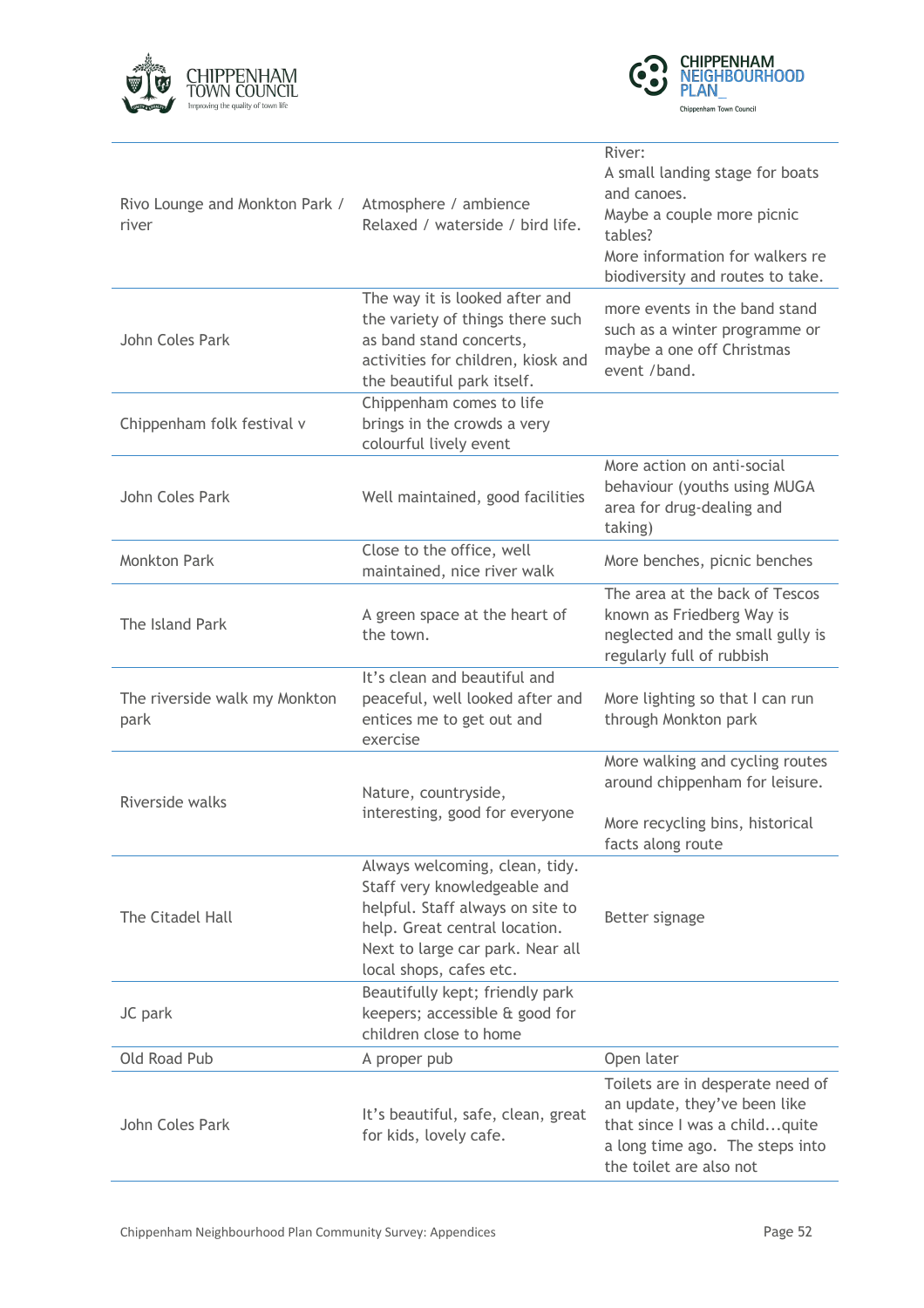



convenient when you have small kids and a baby in a pram.

I would like the swimming pool to be updated, clean and useable (even add other private ones). I've lived in Chippenham for 15 years and haven't dared ever use it because it looks so dirty. This is a frequent point of discussion with other families I know.

| N/A                    |                                                                                                                                                                                                                                  |                                                                                                                                                                                              |
|------------------------|----------------------------------------------------------------------------------------------------------------------------------------------------------------------------------------------------------------------------------|----------------------------------------------------------------------------------------------------------------------------------------------------------------------------------------------|
| Rivo Lounge            | Friendly @ meet lots of people                                                                                                                                                                                                   |                                                                                                                                                                                              |
|                        |                                                                                                                                                                                                                                  | Parking, in particular deduction<br>on entry fee if bought parking<br>ticket                                                                                                                 |
| Olympiad               | Only worthwhile swimming pool<br>in Chippenham                                                                                                                                                                                   | Also entry should be available<br>from lower ground floor on<br>town centre side, rather than<br>having to negotiate very steep<br>very slippy steps between<br>olympiad and council offices |
|                        | Kids like play area & splash                                                                                                                                                                                                     |                                                                                                                                                                                              |
| John Coles park        | pad, nice café, can take bikes,                                                                                                                                                                                                  | fountain working                                                                                                                                                                             |
|                        | pretty, close                                                                                                                                                                                                                    |                                                                                                                                                                                              |
|                        | Pretty                                                                                                                                                                                                                           |                                                                                                                                                                                              |
| JC park                | Clean                                                                                                                                                                                                                            |                                                                                                                                                                                              |
|                        | Family orientated                                                                                                                                                                                                                |                                                                                                                                                                                              |
| The library            | It's inclusive and provides a safe<br>space, information and<br>computer access to those on a<br>lower income. Encourages<br>literacy and learning. A place<br>to find out about what's going<br>on in the area. Friendly staff. | Toilets - it's difficult to spend<br>much time there with a young<br>child! A bit of a makeover to<br>make it more inviting and<br>comfortable. Even more books.                             |
| John Coles Park        | Well maintained, peaceful and<br>beautiful open space.                                                                                                                                                                           | None.                                                                                                                                                                                        |
| Hardenhuish Park       | I enjoy watching Chippenham<br><b>Town Football Club</b>                                                                                                                                                                         | Bristol Road car park                                                                                                                                                                        |
| Chippenham Sports club | Classes run by Sheila Copeman,<br>Zumba, Pilates, Fitsteps. Do not<br>use children's venues as an<br>retired.                                                                                                                    | None                                                                                                                                                                                         |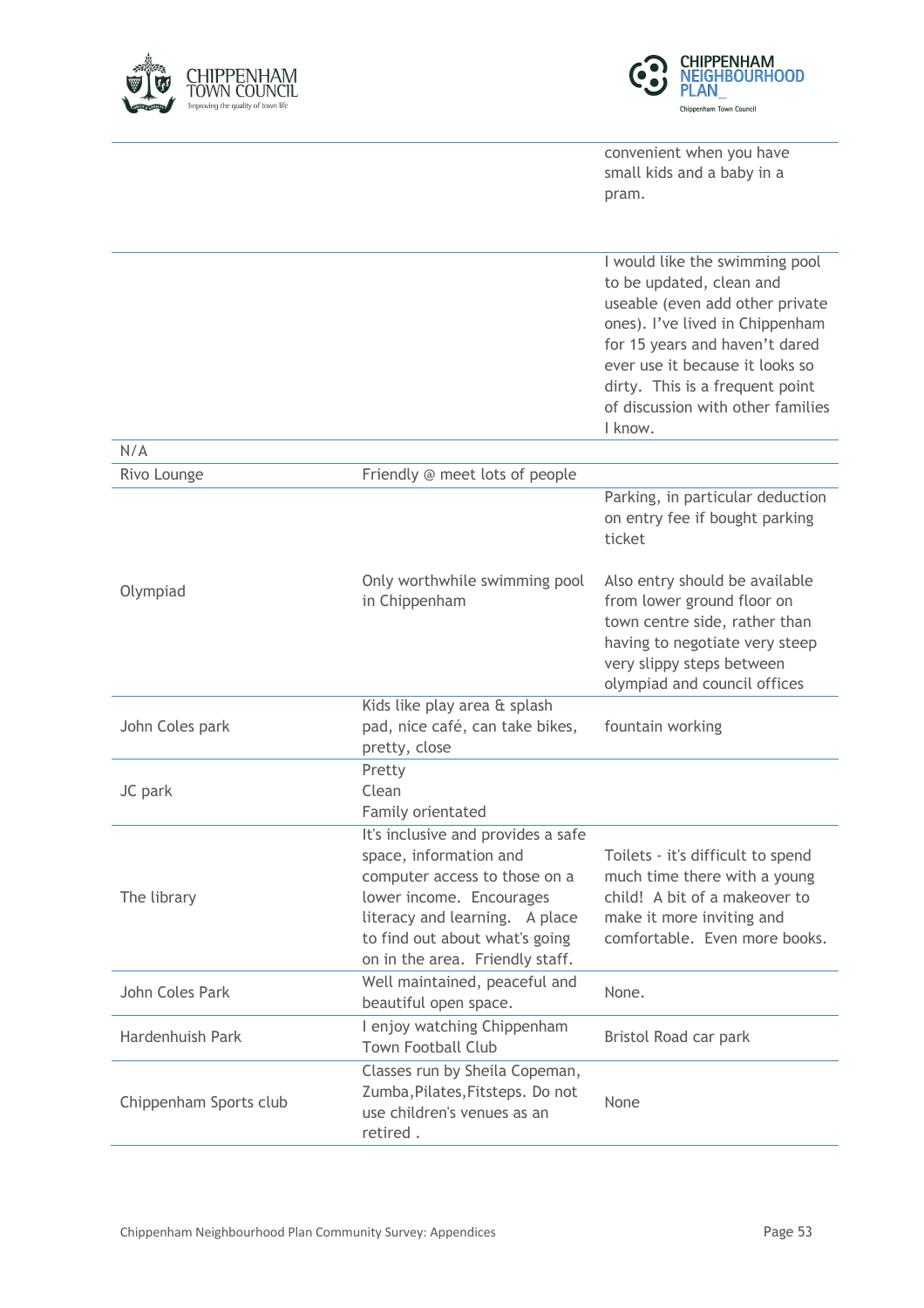



| <b>Reel Cinema</b>       | Recently refurbished, good<br>pricing, good range of films                                                                                                                                   | To be able to purchase tickets<br>online and be able to have<br>them scanned from your phone,<br>rather than queue up to have<br>them printed out                                                                                                                                                                                       |
|--------------------------|----------------------------------------------------------------------------------------------------------------------------------------------------------------------------------------------|-----------------------------------------------------------------------------------------------------------------------------------------------------------------------------------------------------------------------------------------------------------------------------------------------------------------------------------------|
| We don't have any        | No comment                                                                                                                                                                                   | No comment<br>Pretty poorly designed<br>questions                                                                                                                                                                                                                                                                                       |
| Walk by the Canal        | Calming and lots of wildlife to<br>see                                                                                                                                                       | Ease of use to Lacock                                                                                                                                                                                                                                                                                                                   |
| Monkton park and river   | the large open space connected<br>to the environment. The new<br>path past the golf course has<br>opened up and connected the<br>fields to the park and is a<br>wonderful space for all ages | A more comprehensive play<br>park, something along the lines<br>of corsham Springfield's which<br>is highly comparable space with<br>the leisure centre and<br>community hub alongside the<br>play parks and fields. This<br>would make the park more of a<br>destination and could flow out<br>of town for all users of<br>Chippenham. |
| Chippenham Museum        | Great array of exhibits showing<br>the history of the area coupled<br>with great interaction with the<br>people in the area and bringing<br>history 'alive'                                  | None spring to mind                                                                                                                                                                                                                                                                                                                     |
| Chippenham Museum        | Really enjoying the regular<br>workshops held there and the<br>exhibitions and events are very<br>imaginitive.                                                                               | We could do with expanding the<br>area around the museum to be<br>a community hub for<br>Chippenham. There is a lack of<br>a focused space like Corsham<br>has, or a venue like Court<br>Street Gallery in Trowbridge.                                                                                                                  |
| Jcp                      | Play area, bandstand and bands<br>playing                                                                                                                                                    |                                                                                                                                                                                                                                                                                                                                         |
| <b>Stanley Park</b>      | Fantastic facility for football<br>development and embedding<br>healthy lifestyles.                                                                                                          | Another 3G pitch. Larger<br>internal cafe area for parents<br>and meetings etc                                                                                                                                                                                                                                                          |
| At peters                | Flexible and affordable                                                                                                                                                                      |                                                                                                                                                                                                                                                                                                                                         |
| castle combe sportsfield | Its beautiful and dedicated to<br>just letting kids play                                                                                                                                     | 3g pitch                                                                                                                                                                                                                                                                                                                                |
| Monkton park             | Lovely green open space with<br>room for all                                                                                                                                                 | Something better for children                                                                                                                                                                                                                                                                                                           |
| Grounded                 | Next to river, indoor and<br>outdoor space, cafe bar                                                                                                                                         | Community run<br>Better menu                                                                                                                                                                                                                                                                                                            |
| Stanley park             | Football brings the best out of<br>me                                                                                                                                                        | In my opinion your never gonna<br>not ask for funding, I'm 17 and<br>some more cash would be great<br>and make it an even bigger and                                                                                                                                                                                                    |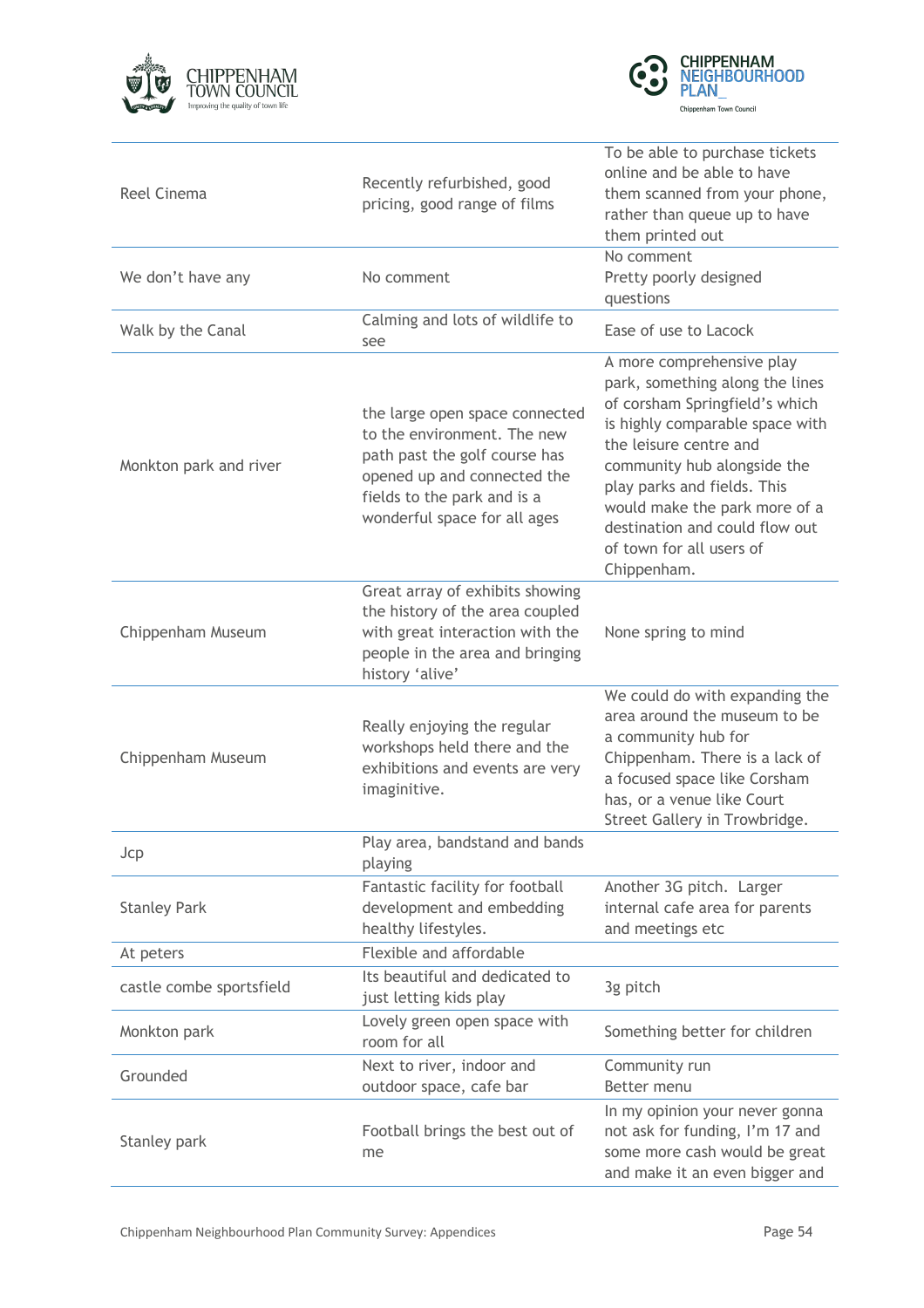



more competitive sports facility.

| John Coles Park     | Very versatile - I can run, walk,<br>have visiting kids play. It's also<br>really pretty and kept clean.                                              | Encouraging people to walk<br>there rather than drive because<br>parking can be a nightmare.                                                                                                                                                                    |
|---------------------|-------------------------------------------------------------------------------------------------------------------------------------------------------|-----------------------------------------------------------------------------------------------------------------------------------------------------------------------------------------------------------------------------------------------------------------|
| John Coles park     | Clean, tudt, accessible,<br>enjoyable                                                                                                                 |                                                                                                                                                                                                                                                                 |
| <b>Monkton Park</b> | The peace and quiet. The views<br>down to the river and the trees.                                                                                    | More waste bins, including dog<br>bins and more frequent<br>emptying. Music events brought<br>back.                                                                                                                                                             |
| Chippenham museum   | History                                                                                                                                               |                                                                                                                                                                                                                                                                 |
| Cinema              | Newly updated and safe space<br>for entertainment.                                                                                                    |                                                                                                                                                                                                                                                                 |
| John Coles Park     | The openness and cleanliness<br>and general upkeep                                                                                                    | More planned activities and<br>events                                                                                                                                                                                                                           |
| <b>Monkton Park</b> | A wealth of opportunity for all<br>ages to engage in outdoor<br>activities from fishing to<br>walking, exploring the wooded<br>bits and the play area | I'd like to see improvements to<br>the play area for older<br>children/more adventurous<br>play. I'd also like to<br>improvements to the wider<br>Water meadow beyond the golf<br>course to ensure it stays a<br>wildlife haven but facilitate<br>access to it. |
| <b>Stanley Park</b> | Children's football, good for<br>walks runs and bike track                                                                                            | Better and more seating and<br>shelters for matches.                                                                                                                                                                                                            |
| John coles Park     | It's outside and kept tidy                                                                                                                            |                                                                                                                                                                                                                                                                 |
| John Coles Park     | Clean and well maintained, lots<br>of activities and can bring both<br>the dog and my child for a free<br>afternoon out                               | None, it's great!                                                                                                                                                                                                                                               |
| John coles park     | Clean, tidy and secure                                                                                                                                | Better fence around dog area                                                                                                                                                                                                                                    |
| John Coles park     |                                                                                                                                                       |                                                                                                                                                                                                                                                                 |
| John Coles Park     | Well run, plenty of variety and<br>has a great atmosphere                                                                                             | Better security - there is a lot<br>of drugs related activity there.                                                                                                                                                                                            |
| Park                | Peaceful, nature, quiet,<br>wildlife                                                                                                                  | Nothing                                                                                                                                                                                                                                                         |
| John coles          | It's friendly, child friendly and<br>local                                                                                                            | More music                                                                                                                                                                                                                                                      |
| John Cole park      | It's big and children friendly                                                                                                                        | Splach pad should me<br>monitored, too many children at<br>once and bigger children<br>sometime undressed                                                                                                                                                       |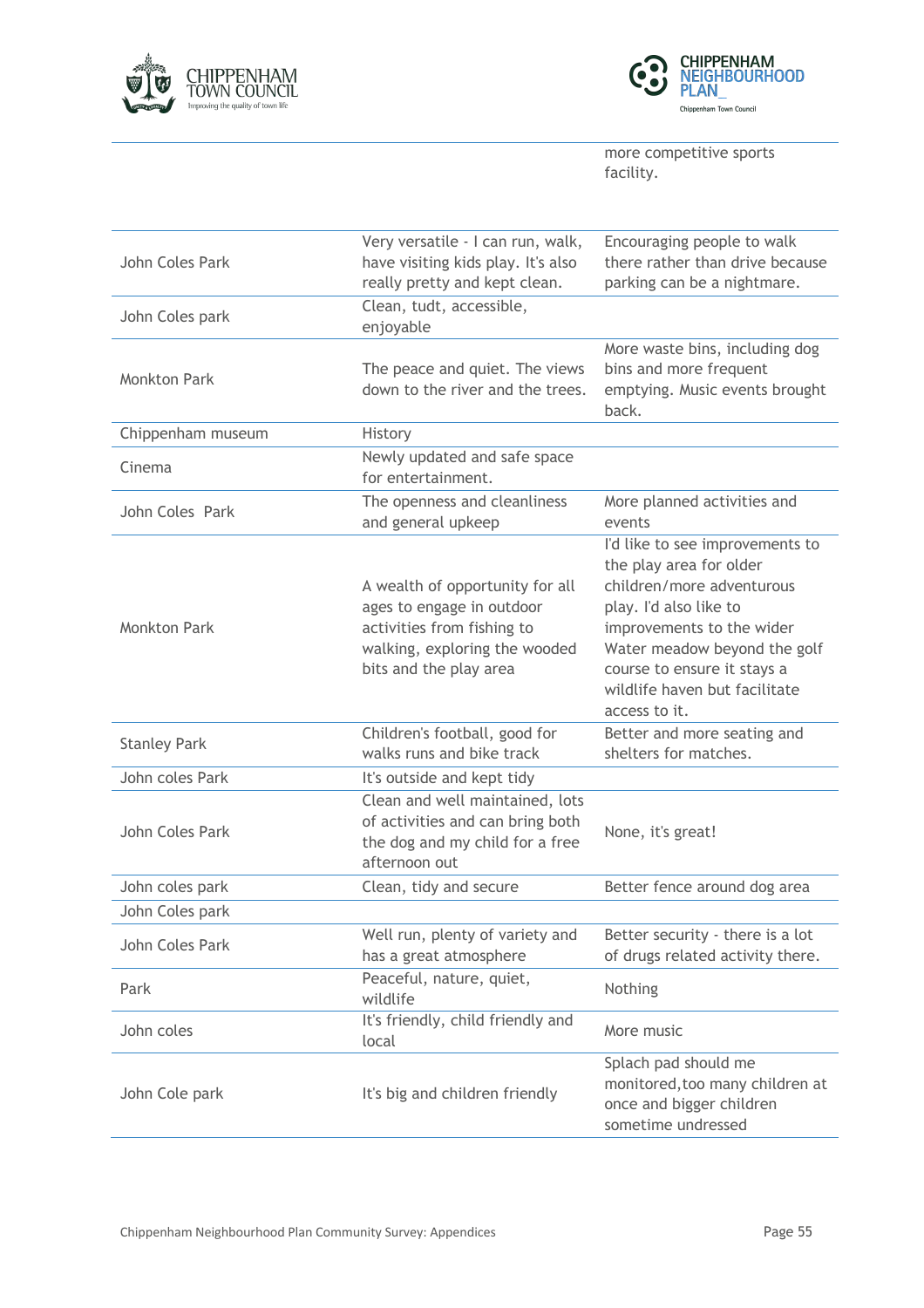



| <b>Monkton Park</b>                                                                                                   | It's open, green, has beautiful<br>views and hosts some great<br>community events, as well as<br>being a lovely location in all<br>weathers                                         |                                                                                                                                                           |
|-----------------------------------------------------------------------------------------------------------------------|-------------------------------------------------------------------------------------------------------------------------------------------------------------------------------------|-----------------------------------------------------------------------------------------------------------------------------------------------------------|
| John Coles park                                                                                                       | Good facilities                                                                                                                                                                     |                                                                                                                                                           |
| John Coles Park                                                                                                       | Well maintained; clean; great<br>facilities; super location                                                                                                                         | Can't think of anything!                                                                                                                                  |
| <b>Monkton Park</b>                                                                                                   | Great for walking, meeting<br>people.                                                                                                                                               | More events                                                                                                                                               |
| <b>History Centre</b>                                                                                                 | Peaceful but there's lots to find<br>out there and lots to do eg.<br>going to talks                                                                                                 | More events at different times<br>of eg. weekends                                                                                                         |
| John Coles Park; the National<br>Cycle Network Path through<br>MonktonPark; St Andrews<br>Church and King Alfred Hall | Historic, well maintained park,<br>good for all ages and easy to<br>get to.                                                                                                         | Better catering - the kiosk sells<br>items that are loaded with<br>sugar. How about better coffee<br>there, and healthier snacks eg<br>popcorn and fruit. |
| John Coles park                                                                                                       | The facilities, the layout, the<br>cafe, the summer bands etclt<br>has a sense of a place of<br>community gathering for all<br>generations that does not<br>involve loads of money. | Continued upkeep.                                                                                                                                         |
| John Coles Park                                                                                                       | It is well kept and good<br>facilities. Sadly on the northern<br>side of Chippenham. Monkton<br>Park has potential now under<br>control of Town Council                             | None                                                                                                                                                      |
| <b>St Andrews Church</b>                                                                                              | Friendly people; welcoming;<br>beautiful ancient building with<br>historic pipe organ                                                                                               | Renovation/rebuild of the organ                                                                                                                           |
| Chippenham Sports Club                                                                                                | Various sports - tennis, cycling,<br>running, bowls, and social<br>activities e.g, skittles.                                                                                        | Double in size to provide<br>additional sporting facilities for<br>the growing population of<br>Chippenham and surrounding<br>villages                    |
| Library                                                                                                               | Books!                                                                                                                                                                              | More variety in new books for<br>teens                                                                                                                    |
| John coles park                                                                                                       | Right end of town                                                                                                                                                                   |                                                                                                                                                           |
| Cafe Nero                                                                                                             |                                                                                                                                                                                     |                                                                                                                                                           |
| Neeld Hall Chippenham                                                                                                 | Helpful staff, information on<br>travel, good range of social<br>activities (groups, plays, dance,<br>talks) for a reasonable fee.<br>Good toilet facilities                        | A cafe for daytime use. Lillies is<br>no longer open. It would be a<br>good daytime meeting place. It<br>could also serve pre-theatre<br>meals            |
| <b>Stanley Park</b>                                                                                                   | <b>Great facilities</b>                                                                                                                                                             | Improved entrance of the A4<br>Improved cafe facilities<br>Another 3G football pitch                                                                      |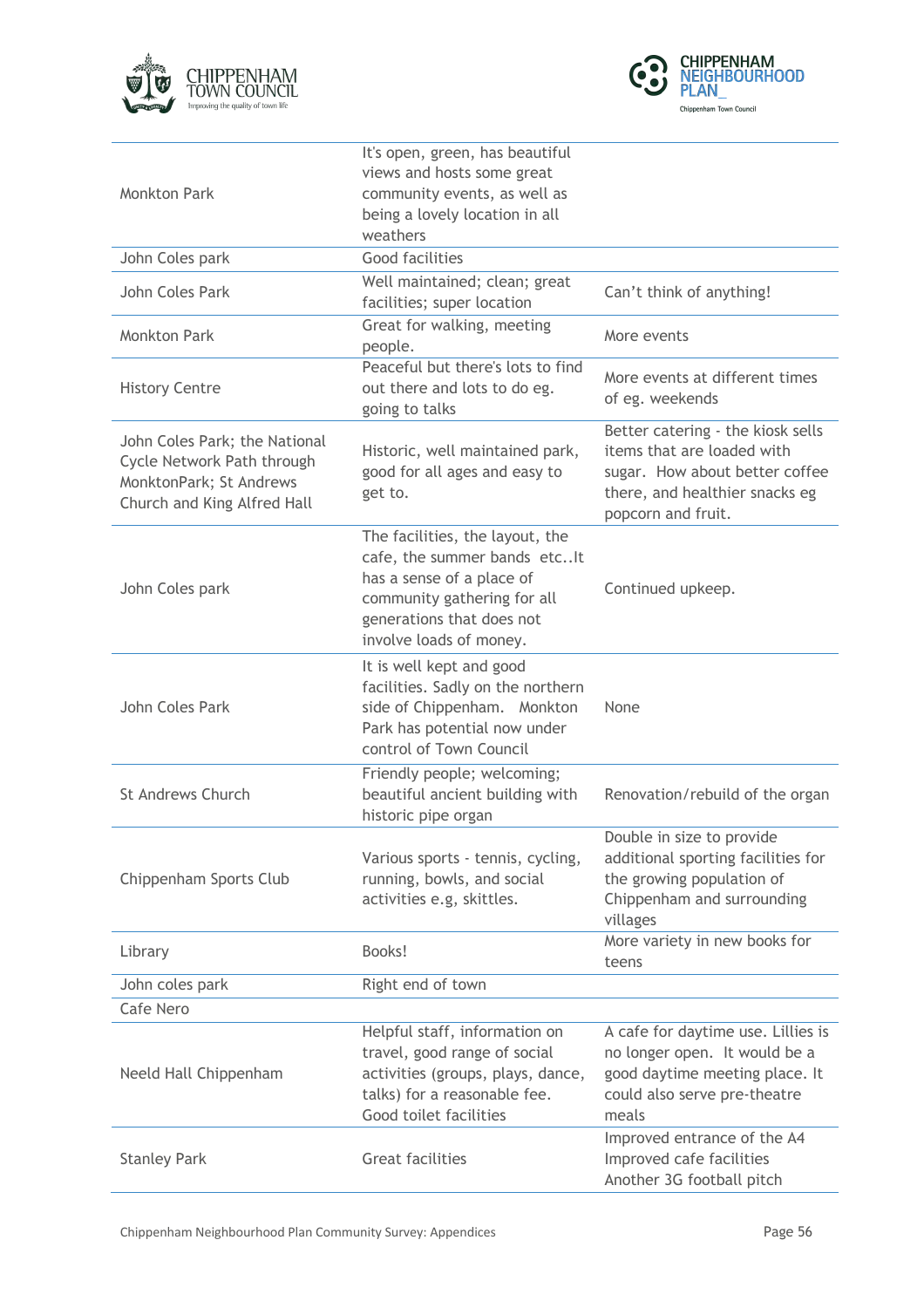



|                          |                                                                                                                                       | A fenced off dog area in<br>pewsham park                                                                                                                                                                                                                                                                                                                                                                                                                                                                                                                                               |
|--------------------------|---------------------------------------------------------------------------------------------------------------------------------------|----------------------------------------------------------------------------------------------------------------------------------------------------------------------------------------------------------------------------------------------------------------------------------------------------------------------------------------------------------------------------------------------------------------------------------------------------------------------------------------------------------------------------------------------------------------------------------------|
| John Coles Park          | Versatile, well kept and close<br>for us                                                                                              | Better information about<br>sporting clubs and facilities like<br>Tennis. Maybe toilet facilities<br>expansion.                                                                                                                                                                                                                                                                                                                                                                                                                                                                        |
| John coles park          | It is well kept, the bandstand<br>gets used, it is a well used<br>amenity                                                             | Better cafe facilities                                                                                                                                                                                                                                                                                                                                                                                                                                                                                                                                                                 |
| John Coles Park          | It is beautifully maintained and<br>a wonderful community space<br>to enjoy with my family.                                           | None                                                                                                                                                                                                                                                                                                                                                                                                                                                                                                                                                                                   |
| John Coles park          | Cafe and open spaces                                                                                                                  | More seating                                                                                                                                                                                                                                                                                                                                                                                                                                                                                                                                                                           |
| John Coles Park          | A lovely well kept green space,<br>a very friendly good value cafe<br>and excellent children's play<br>area.                          |                                                                                                                                                                                                                                                                                                                                                                                                                                                                                                                                                                                        |
| Any green space!         | Fresh air and<br>countryside/nature is very<br>important to me.                                                                       | Paths are generally OK but the<br>ones down by the canal could<br>be better. Many parks in<br>Europe have outdoor gyms.<br>Something like that here would<br>be great. Better lightning would<br>make them more usable for<br>more of the year.                                                                                                                                                                                                                                                                                                                                        |
| John Coles Park          | Well looked after space, with<br>facilities for different age<br>groups.                                                              | Better restrictions on car<br>parking in the vicinity of the<br>park.                                                                                                                                                                                                                                                                                                                                                                                                                                                                                                                  |
| Monkton Park & the River | It's great for walking and<br>cycling through plus it's<br>peaceful and a good place to<br>look and listen and live in the<br>moment. | All of the edges should be<br>seeded with wild meadow<br>flowers and left un-mown to<br>promote insect life and colour.<br>Each of the trees should be<br>labelled with the Common<br>name and the Latin name.<br>Every year, a minimum of 10<br>new saplings should be planted.<br>A notice board should be<br>erected displaying the six<br>graphs detailed in<br>www.climatelevels.org<br>alongside a list of which<br>Chippenham businesses have so<br>far added solar panels to their<br>roof space and the % coverage<br>of each Chippenham ward (and<br>it's councillor's name) |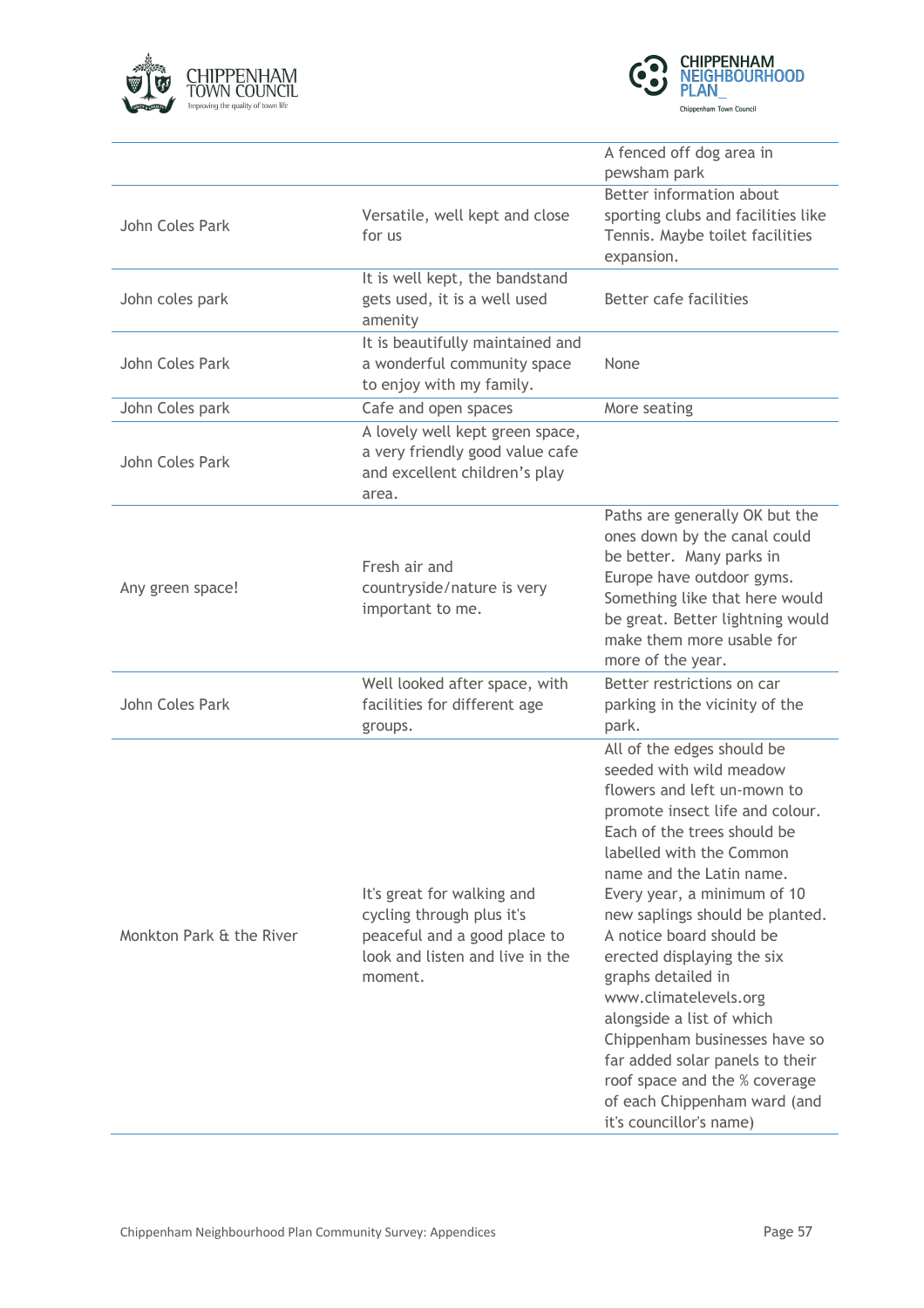



| Neeld                                            | Offers wide variety of shows<br>and events and it's a central<br>location                                                                            | More staff on the bar as<br>sometimes a long queue before<br>event.                                                                                                                                                                                                                                                                                                           |
|--------------------------------------------------|------------------------------------------------------------------------------------------------------------------------------------------------------|-------------------------------------------------------------------------------------------------------------------------------------------------------------------------------------------------------------------------------------------------------------------------------------------------------------------------------------------------------------------------------|
| Town centre cafes                                | Meet friends                                                                                                                                         | Less traffic in town centre -<br>especially on new Road near<br>the town bridge (outside Rivo<br>Lounge and Grounded.                                                                                                                                                                                                                                                         |
| The raj                                          | The best Indian food                                                                                                                                 | None                                                                                                                                                                                                                                                                                                                                                                          |
| River Avon                                       | Wildlife corridor that runs<br>through the centre.                                                                                                   | Encouragement of biodiversity<br>and tree planting. Control of<br>the invasive species, Himalayan<br>Balsam. A plan for the area<br>upriver from the golf course<br>and on the opposite bank from<br>Baydons Meadow.                                                                                                                                                          |
| John Coles park                                  | The park is well maintained<br>with colourful flowers. There is<br>a refreshment hut and a band<br>on a Sunday from May to<br>September.             | There needs to be somewhere<br>to shelter from the rain and<br>cold while having a cup of tea.                                                                                                                                                                                                                                                                                |
| Monkton Park                                     | Its on my doorstep                                                                                                                                   | Empty the litter bins more<br>often                                                                                                                                                                                                                                                                                                                                           |
| The beautiful countryside<br>surrounding Pewsham | Rivers, Trees, Flowers, Family<br>time.                                                                                                              | None                                                                                                                                                                                                                                                                                                                                                                          |
| John coles park                                  | One of the only places for kids<br>entertainment                                                                                                     | N/a                                                                                                                                                                                                                                                                                                                                                                           |
| <b>LIBRARY</b>                                   | They are immensely valuable,<br>free spaces for all age groups.                                                                                      | Modernised. Outside of the<br>building could be improved.<br>Incorporate a cafe like the<br>library at Corsham.                                                                                                                                                                                                                                                               |
| Olympiad                                         | It is an essential and well used<br>facility in the the town - it is<br>easily accessible and provides<br>all round sporting activity<br>facilities. | Improved building, toilets and<br>social space; general<br>improvements to the venue are<br>needed not piece-meal sticking<br>plaster; More focus on<br>Chippenham community and<br>the ability to advertise and<br>encourage participation from<br>locals. Facility is currently an<br>external outfit with no means<br>to advertise or promote itself<br>within Chippenham. |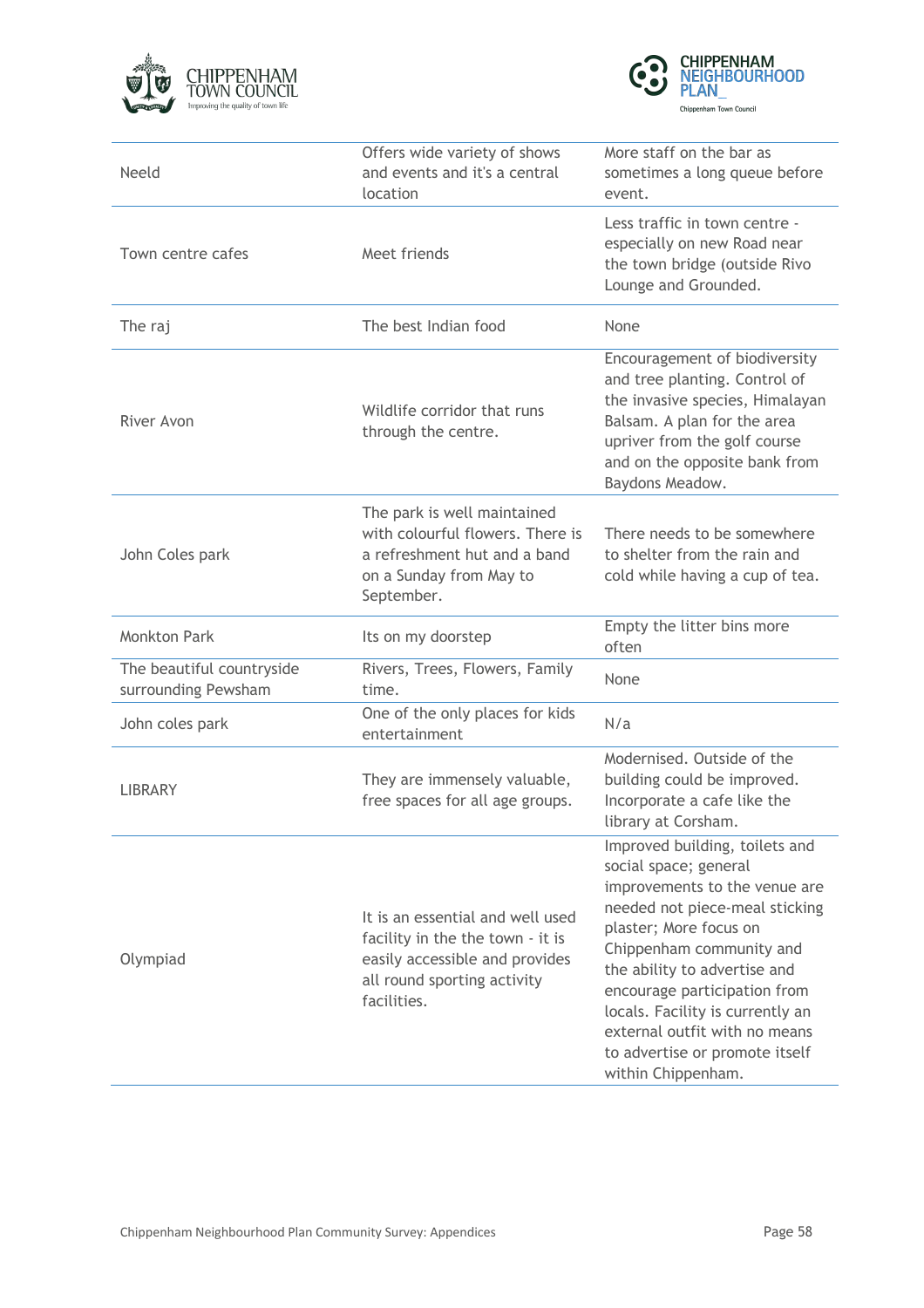



#### Appendix 2

#### Question 18 (open ended responses – 'Other' answer option)

**If you were in charge of community infrastructure in Chippenham and you had £1,000,000 to invest, what would you put the money towards?**

- § A running track at Stanley Lane, Sports club or the Rugby Club.
- § Footpath and cycle path maintenance
- **A makerspace or repair cafe**
- § Youth activties
- **■** Bring the slides back to the Olympiad
- **■** Development of the riverside
- § Youth (teenage) facilities (not sports just meeting)
- Wilts and Berks Canal restoration
- **EXECUTE:** An independantly run Sports Ground
- Children activities but also shops that will be used as there are many shops opening and closing around Chippenham
- More green spaces/ open areas to run around or walk through
- Toulets
- A Mens Shed
- **•** Green spaces and green infrastructure
- § Cycle infrastructure
- § Proper cycling paths so people can commute without fear of traffic
- the Olympiad, needs a new 50m swimming pool
- Mental health, homelessness support
- Designated cycle lanes on highway infrastructure
- More logical connected cycle path network, for instance connecting cycle track alongside A350 from Kingston St Micheal onto Malmesbury Road, currently it is impossible to join this cycle path if heading north
- **Example 5 Family space play park, community** hubs, open space
- § Another 3G pitch at Stanley Park
- Reopen the outdoor swimming pool
- § Stanley park 30% and to be honest I'd not spent all the money cause pot holes are really bad in areas in Chippenham.
- § Chill out hub
- Youth services, outreach, skateparks climbing walls with provision to support
- § Olympiad needs massive improvement
- § Upgrading the Olympiad to make it clean and modern like the sports campus in Corsham!
- § More natural wildlife areas to walk, exercise and spend time in
- Fighting Wiltshire Council over the unneeded Ring Road
- **E** Linking estates to town centre. creating more green and community spaces.
- § Family entertainment venue e.g bowling, ice rink, decent swimming pool, activity center (climbing etc)
- Split it between a new arts centre and green space improvements.
- Car free town cetnre (including New Road) with trees and nice street scene. A pleasant twon cetnre are to come to.
- § Improved cycle routes
- § Improving Olympiad and surrounding sporting/boating/outdoor facilities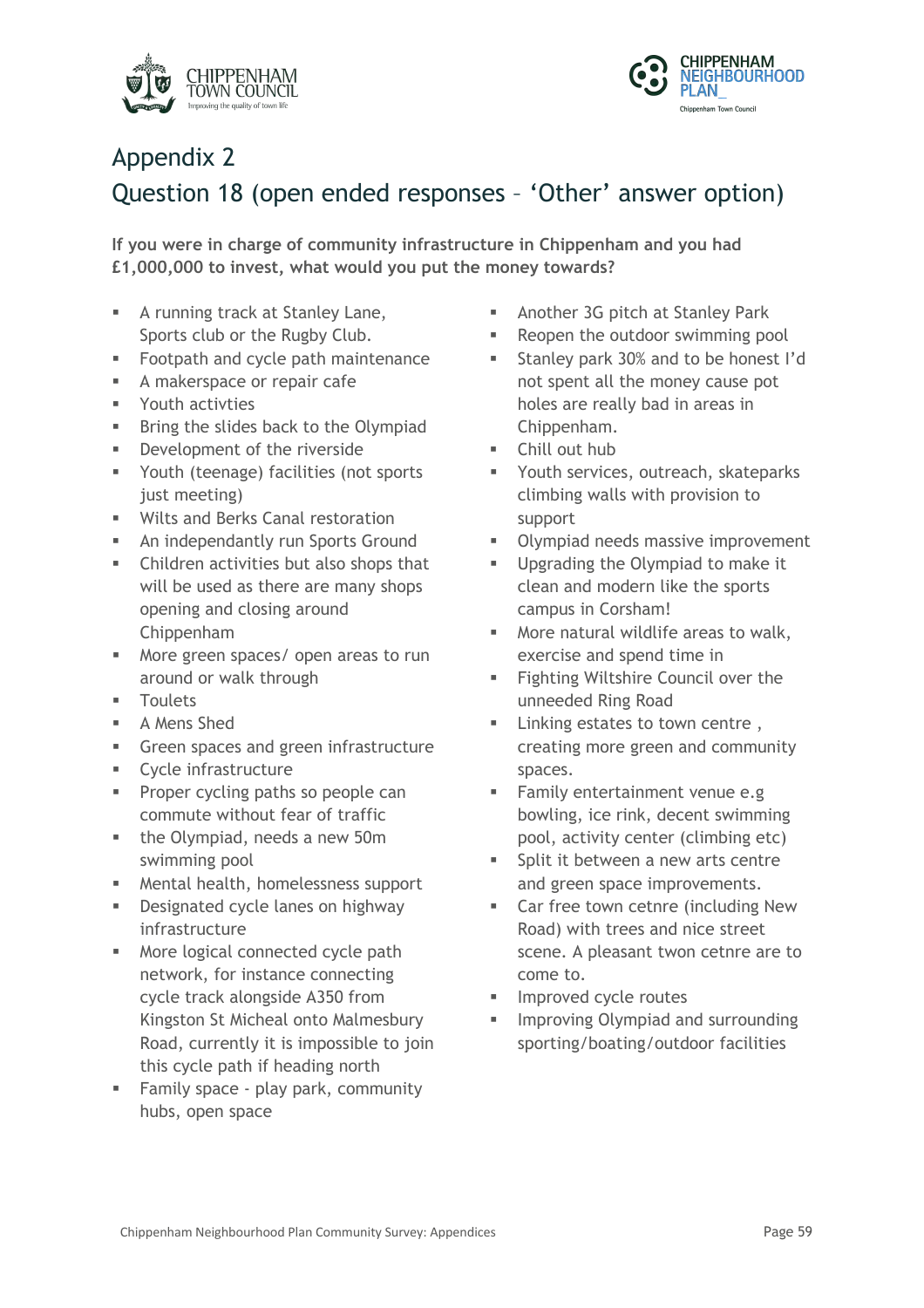



## Appendix 2 Question 19 (open ended responses)

**Is there any community infrastructure that you think is missing in Chippenham?**

- § Community hubs in vacant shops in town; opportunity for 'pop up' events in unused spaces; opportunity to grow food / use all green space
- More sports equipment, areas. A better swimming pool is also definitely required.
- Men shed, repair shop, rowing on river.
- § Off-road cycle paths to enable people (notably families and less confident cyclists) to access community facilities without driving
- Need more emphasis on environment and wlidlife.
- § Yes, more activities for kids
- Decent swimming pool. Velodrome. Better cycle network is long overdue
- § family orientated leisure eg bowling complex with swimming,sports,and entertainment venue
- **■** Just community spirit. I moved here a year ago and still dont feel welcome here. Community events are not well advertised or attended. The focus here seems to be on the very young or the very old. The rest are mostly not catered for. I do think a makerspace could help for the rest. It would up people's skills and teach sharing and mentorship
- § No
- § "Dedicated elite athlete training venue even if it only included Field activities including Pole Vault and a short sprints track. A velodrome. A really large venue capable of hosting large concerts. A continental style fitness trail (Trim Weg) woodland

setting with a marked out course dotted with natural built exercise devices.

- Religion seems to be a root of far too many problems through history and in current times. We are but one species and for goodness sake the environmental issues and current pandemic we currently face can only be addresses properly by joined up effort worldwide."
- I'm not sure what the definition is of 'community infrastructure' - however, Chippenham as a whole needs a rethink. There needs to be more investment in the High Street, traffic system whereby everything has to go round the Bridge centre, more joined up thinking about new developments and their facilities - why is a new primary school being proposed at the Birds Marsh development when Kings Lodge on Pewsham is struggling for numbers.
- § Anything for older children to do, skate park or playground equipment for older kids
- We use the gym in Corsham so a lot of the questions were not applicable
- § Youth
- Skate park for the kids
- § Riverside development
- **Example 1** Litter picking as seen in Calne
- § Areas of shopping are fragmented, a consolidated precinct with adequate parking would be beneficial. High Street could be set aside for arts, craft, leisure, social, cafe outlets and steet entertainment.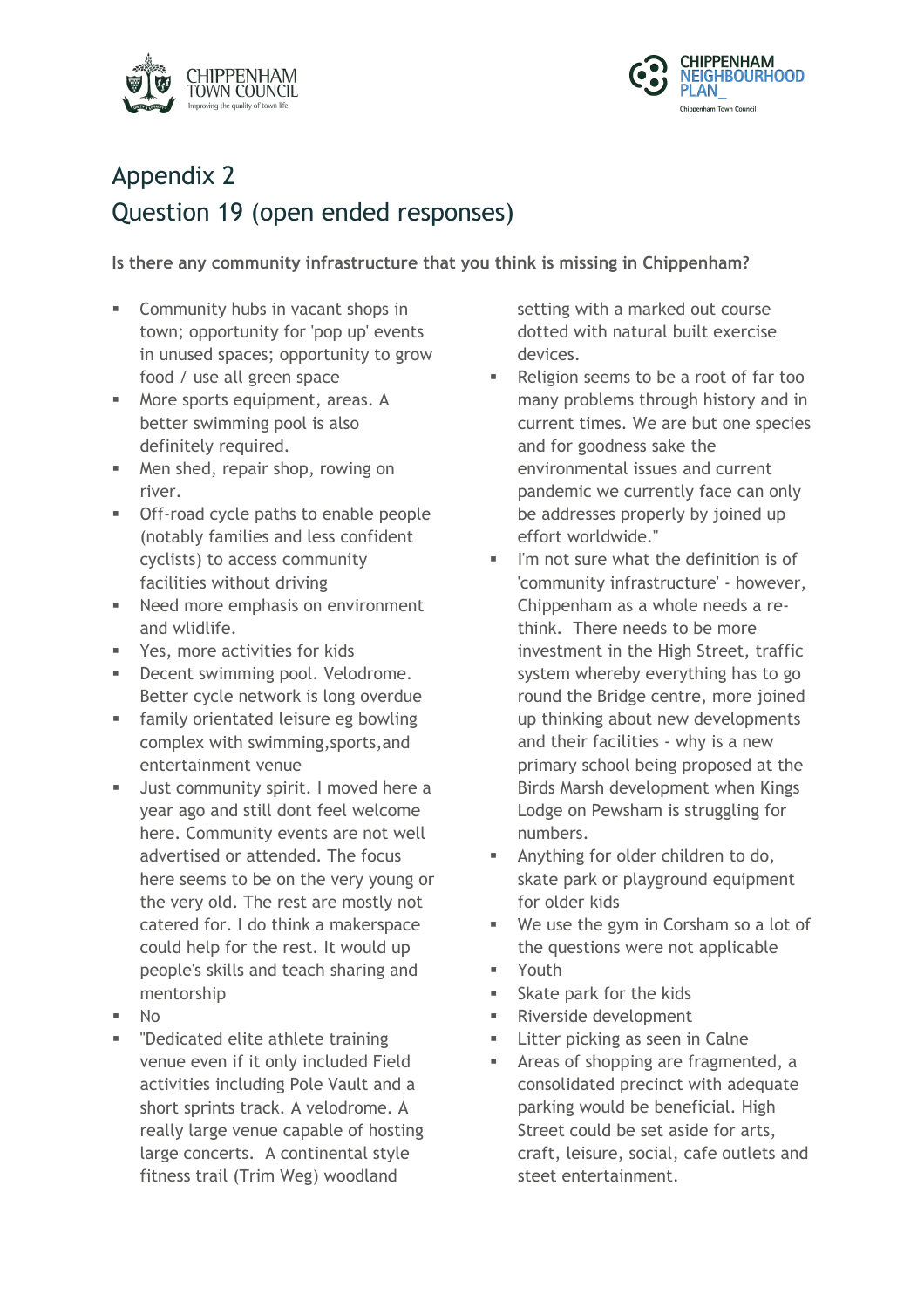



- Don't know
- § A better swimming pool and changing facilities. The current one is terrible. It's not a pleasant place to visit, even though the staff do their best. It needs to be something more like oasis to encourage more to use. Such a shame the olympiad hasn't been maintain or the flumes repaired. Also there are no other in door based activies for kids. No bowling or ice rink, or soft play or trampoline park
- **■** Independent shops in town centre.
- **EXEC** I believe Chippenham has many options for people if they are interested in the community
- § A big youth venue like the Bridge centre
- Better arts centre, for learning and stuff, like the pound in corsham. Neeld hall needs to be better for comedy and music gigs.
- § "Indoor play for young children
- More youth clubs for older/teenage children"
- Better promotion of the spaces and groups that are available in the town is sorely lacking. For example, I hear there was a recent Fringe Festival initiative in the town, but I heard barely anything about the events on offer until it was all over! In this day and age, marketing adn advertising shouldn't be too hard to coordinate and facilitate!!
- $\blacksquare$  NA
- **•** Green infrastructure, healthy food. Too many unhealthy takeaways causing obesity and litter.
- § "Cycle paths that extend out of the town, e.g. towards Lacock.
- **EXEC** A well-cared for leisure centre.
- More involvement of children and families in environmental issues."
- § Chippenham needs better, fit for purpose facilities and improved listing

of what is happening/where and when. It is very hard to find what community groups are in existence.

- Cycle ways
- § "Leisure facilities such as a bowling alley.
- § Additional 3G pitches."
- More arts and entertainment. Performances and involvement opportunities.
- There are no facilities for using the river, and most of the river bank is overgrown or inaccessible.
- Not really
- § Chippenham has been identified as having an under provision of Parks, Open Space and Recreational Grounds in the South West of Chippenham. indeed, most new developments in the SW of Chippenham have not had the improvement in Infrastructure to cope with new development. Simply put, Houses Houses Everywhere, Infrastructure We Don't Care! This has to stop as Chippenham deserves better.
- Cycle paths, solar panels, zero waste shops
- more fitness space refresh and extend the Dome or simliar - always booked out and not enough space or parking for all those who want to use it
- Less Café' as we don't need so many
- Not enough clothing shops, means many of us have to travel to bath or Swindon. A KFC outlet would be nice
- § A more suitable theatre space the Neeld Hall stage is very high and has limited backstage facilities.
- The Monkton Park facility has nothing. No money is being spent on this park it seems. The Olympiad venue needs investment. The gym kit needs updated and also the Health Suite needs sorted.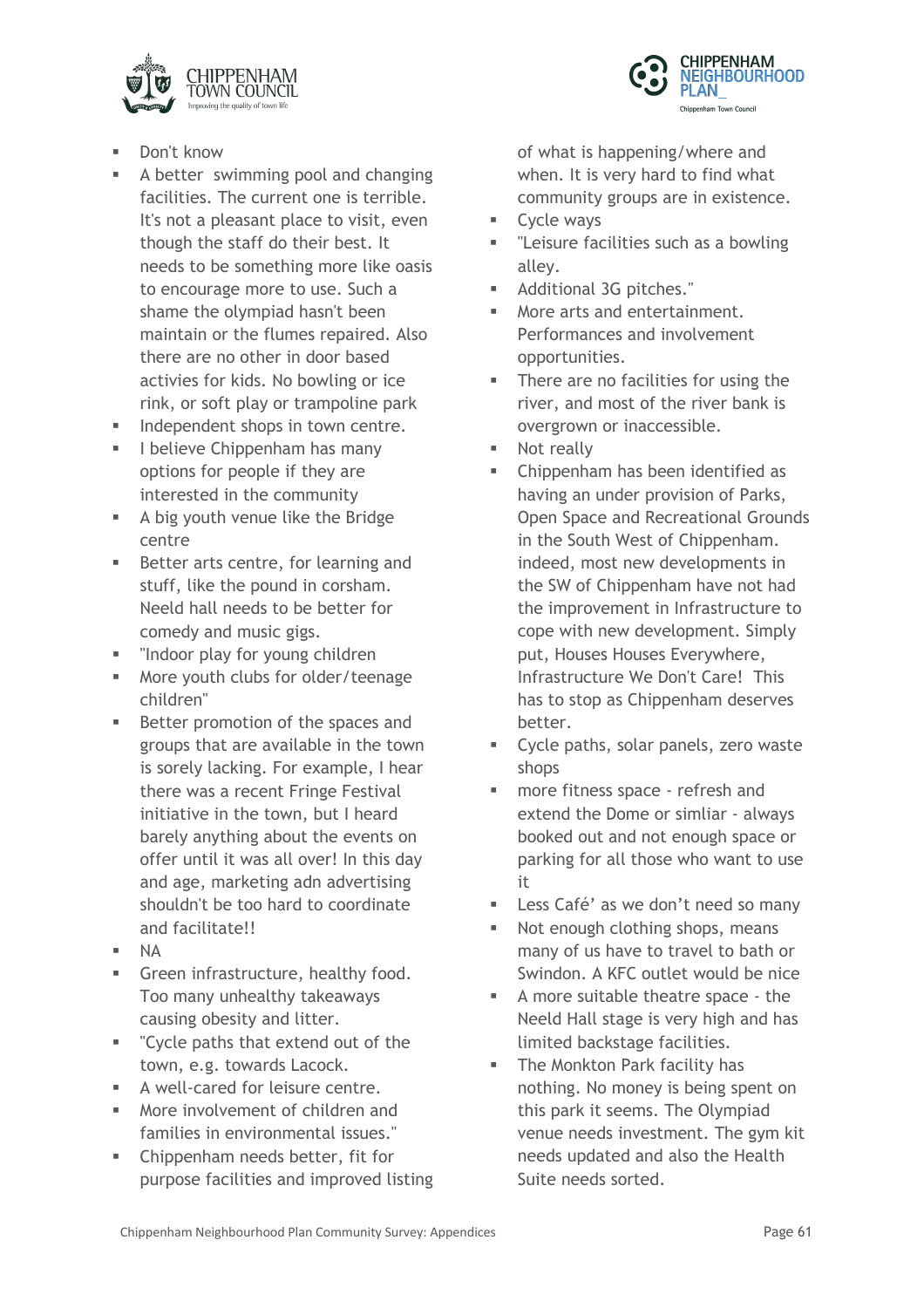

- Outdoor activity centre for older children
- Cycle lanes, cheaper/more frequent buses with more routes, more regulation over dogs off leads in ALL areas (lots if owners seem to ignore guidelines)
- § Sensibly planned outdoor meeting area
- Canal restoration
- The pavements are lethal and in need of urgent repair some of them are very loose and dangerous
- Encourage others to take pride in the town. Prettify bare walls and unloved wastelands.
- § Not sure this counts as infrastructure but much better use of the riverside
- I think it is high time Chippenham High Street was PERMANENTLY pedestrianised. After 6pm at night it's a rat run with Boy Racers whizzing through it. There's no need for this! It should be closed to motor traffic. At the last Council Elections one of the candidates argues it was necessary to keep it open to provide extra road capacity at Peak times. I DISAGREE! The council should be encouraging more environmentally friendly options such as walking, cycling and public transport. I also think it's about time they re-opened the Chippenham to Lacock Cylce Path and safeguarded the future of the Chippenham to Calne Railway Path. At the moment I understand 'they've only renewed the lease fpr 5. It needs to be made PERMANENT!
- Yes not enough provision for teenagers and young adults.
- **■** Improve Neeld Hall offering
- Riverside cafe
- **I** I think a stronger/safer cycling network across the town would help

with many of the points mentioned above.

- § "Skate Park
- § Climbing Centre
- Better cycle infrastructure"
- Poor cycling and walking links near Malmesbury Road
- "1. Not enough Community halls and facilities for people to hire/groups to meet;
- Not enough bike stands in the town and none whatsoever at the Town Hall, which should be leading the way on encouraging people to cycle into the Town Centre - this includes its own staff, councillors and the public. Town Council needs to wake up.
- No running track Chippenham Harriers Youth have to run on the streets for much of the year (breathing in car exhaust fumes and risking traffic). There is no single all weather running track in the whole town, Why not at Stanley Park?
- Not enough meeting rooms or places for community groups to meet (e.g. the Town Council charges for people to meet there, even when the facilities are not being used and most community grouops can't afford to pay £40-50 per hour to meet, so have to meet in noisy cafes instead. The Town Hall is a public building and the council should allow not-for-profit community groups to meet there without these prohibitive levels of fees).
- Not enough EV charging points in the town - why hasn't the Town Council got an electric vehicle charging point at Stanley Park - this would be an ideal venue for one. Needs a fast charger, so people can bring their kids, watch the football match and change while they're waiting. It could

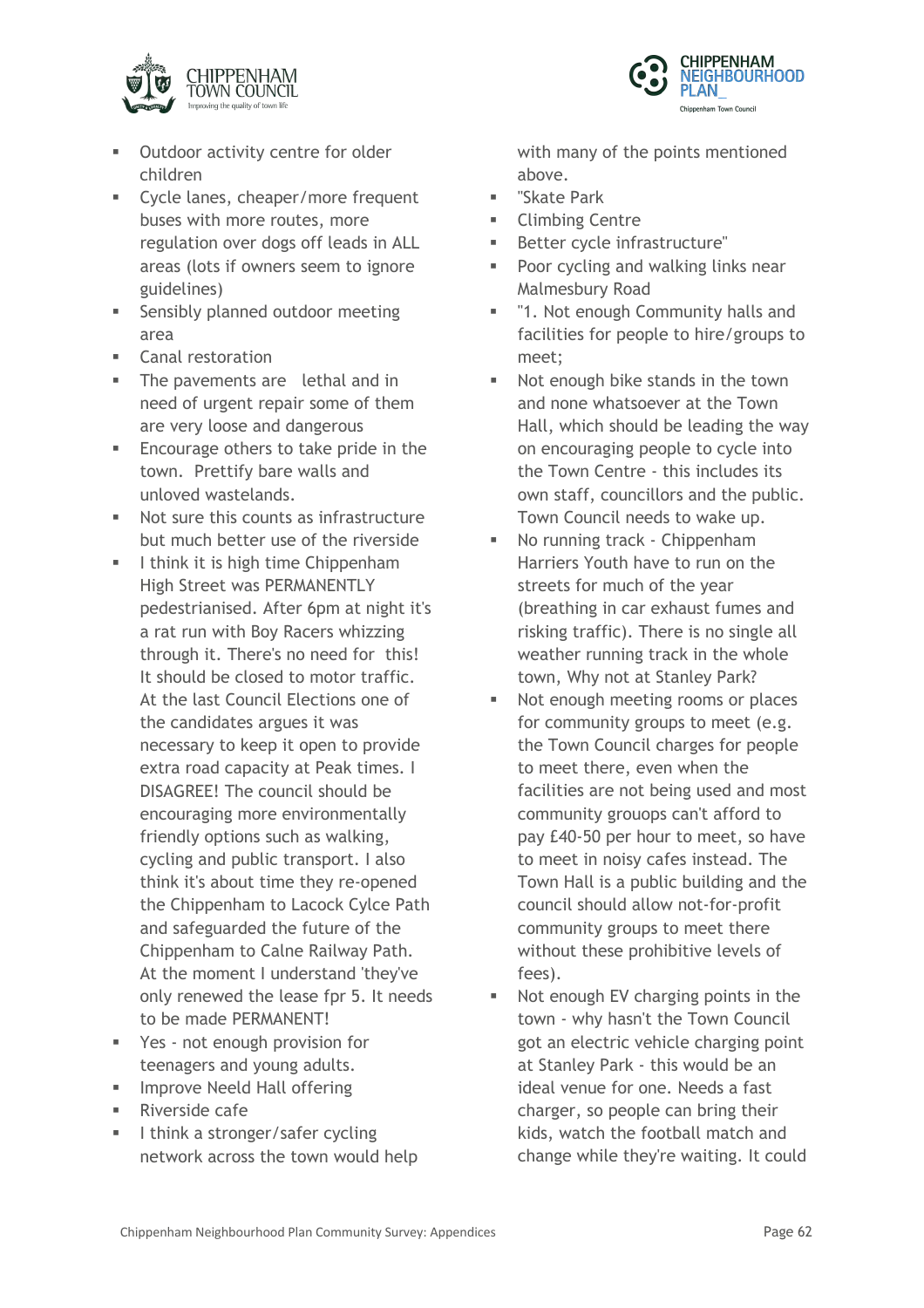



use PV on its roof to generate the electricity.

- § Woodland trees have disappeared over the years and not been replaced. Woods are important community infrastructure. Why doesn't the council plant trees on the land it has taken over from Wiltshire council. Especially around the River Avon, which is floodplain and ideal for trees. W=ould improve people's enjoyment and landscape views. Also good for wildlife. Lots of community support for this but nothing being put forward by the town council.
- Carparks on the perimeter of the town on main bus routes and/ or with bike hire or good direct foot routes into town. Demolish the old carparks in the middle of town that encourage congestion and case pollution in the town centre.
- § Sheltered bike stands to encourage people to cycle into town;
- Bus shelters with real time electronic timetables (to encourage use of public transport);
- § Electric taxi stands (to prioritise electric taxis in and around the town centre."
- § No
- Not enough Drs Surgeries or Dentists
- § A traffic free central plaza. The area outside Revos and Grounded could be pedestrianised.
- Develop the shops and opportunities in the town centre to encourage people to attend and spend their time in town
- § A Men's Shed ( I am a member of the Melksham Men's Shed)
- $\blacksquare$  No
- § "Something in John
- Cole's for older children and adults like outdoor gym equipment"
- Communication of what is out there does not appear to be in any one central place. Each venue or group has its own communication methods. it would be good if there was information more centrally available.
- § Youth activities and a better medium sized venue with a better program than the neild hall
- Electric car charging points and renewable energy schemes
- "A soft play for younger children
- More choice in arts/entertainment (new cinema is great) - better quality musicians/entertainers to visit our venues
- **EXEC** another green space/park for children
- better quality pubs/restaurants outside the town centre (eg- sheldon road area or north side of town)"
- Better cycle lanes
- Decent cycle paths
- Can't think of anything
- Cycle paths around town
- YES! I would love to build or manage a children's activity centre with a soft play (big enough for a range of ages) but also a bowling alley or laser tag for the older children. like a bigger leisure centre where there can be a cafe for meeting new friends and parents can supervise their children in a comfortable happy environment.
- § Children activities for the over 12 years olds
- § Corsham has Springfield Community Centre which seems really good. Something like that, but possibly bigger in Chippenham would be great.
- outdoor swimming pool
- stronger environmental approach to litter and graffiti
- **•** Bring more varied indepentant shops and entertainment into town centre, more plays/drama in Neeld hall
- § A proper swimming pool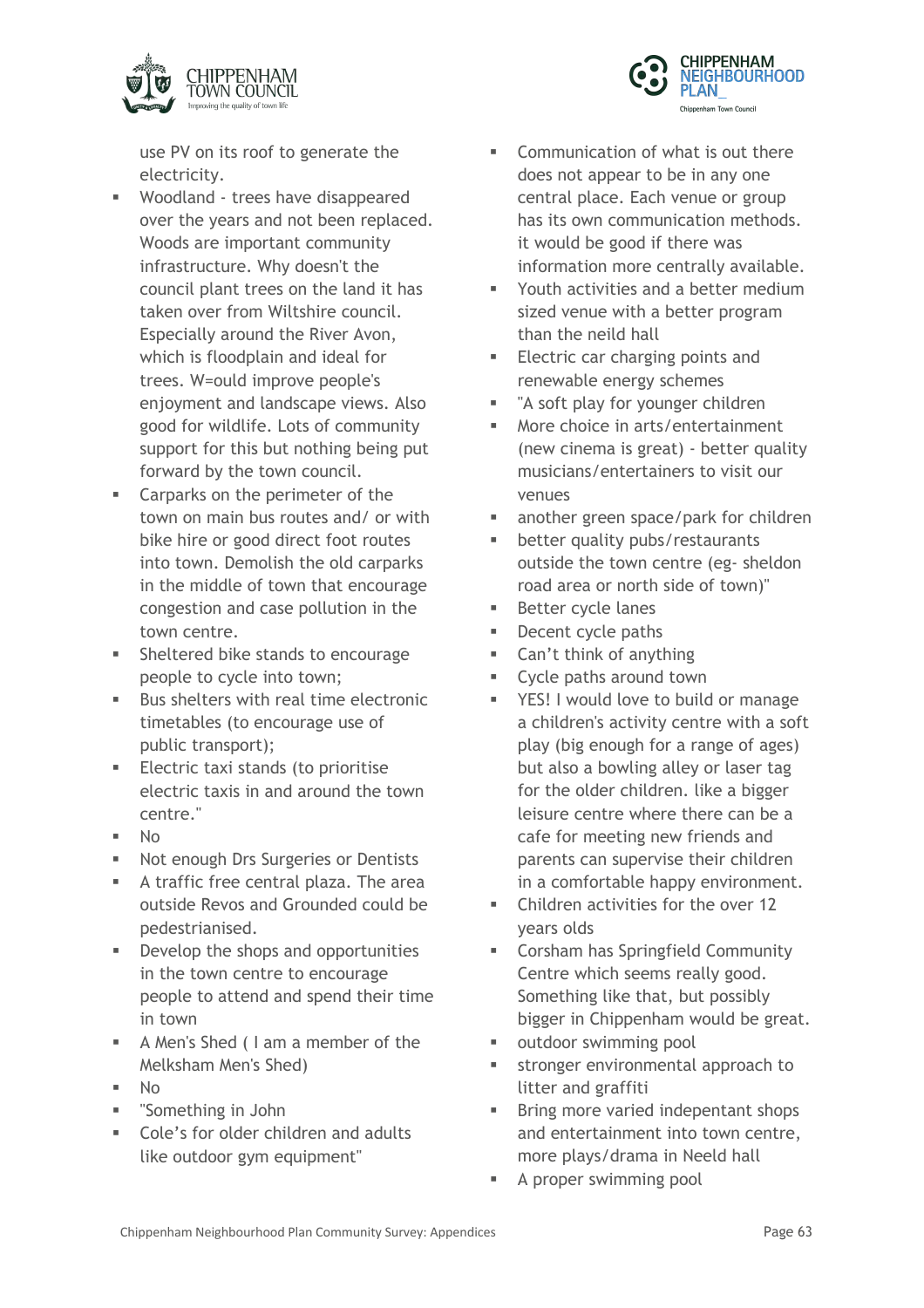



- **E** It'd be nice if we could look at running more events for the community when isolation is over, and it would be great if there was the option at looking towards renewables/environmental improvements that the community could take part in.
- **EXECUTE:** Adequately maintained basketball courts
- § I'd love somewhere to go skateboarding in Chippenham. I have to go to Bath or Devizes for the nearest outdoor and indoor facilities (respectively).
- a better sports / leisure centre
- Not missing, but the Olympiad is past its best
- **The Town Council should consider** buying or taking on the management of Birds Marsh. This valuable habitat is neglected, underused and almost impossiible to visit because of the housing being built. When the housing is complete, Birds Marsh will be on the fringe of a large housing development and will be subject to misuse. It could be formally managed and adopted by the Town as a recreation park.
- § Some kind of joined up community hub
- "Cultural aspects have got better but the causeway should be enhanced it's a beautiful building which needs looking after and using more.
- More cycle routes to encourage safe cycling for all.
- Reduced speed limits in town and near schools
- The pubs are not very nice for family / date nights out"
- § Somewhere for teenagers and young people to meet without being a nuisance to others , this includes the boy racers who meet in the car parks
- Segregated safe cycle routes that are connected throughout the town
- There's no decent soft play?
- § Somewhere for teenagers/young adults
- Decent swimming pool bigger, cleaner and with lots of useable times
- Play cafe for parents with kids (not church based!)
- As above re cycling infrastructure
- A kids' large softplay. Currently everyone has to drive to Calne/Melksham and there are not many indoor activities available everyday. This could be combined with sth for older kids - climbing wall maybe?. There are suitably large disused buildings with ample parking near the train station. This would be great for friends visiting who could come by car or train, keep people (and their money!) in Chippenham, use disused buildings and provide something for families to do on a rainy day. If combined with a climbing centre then it would be gret for adults too. Also people in Chippenham could walk/get the bus/not drive so far.
- **Example 1** Leisure centre could be updated and expanded
- Perhaps a bigger space preserved to explore nature. Community gardens. A Repair cafe is a great idea which is being developed. Perhaps a community fridge or food swap venue.
- "One stop shop type of meeting/group/activity reaching out to older people in the community.
- Held weekly/monthly help and advice on available."
- A network of cycle paths linking every school in the Town
- Central hub with information centre, rooms for small clubs to use (eg knit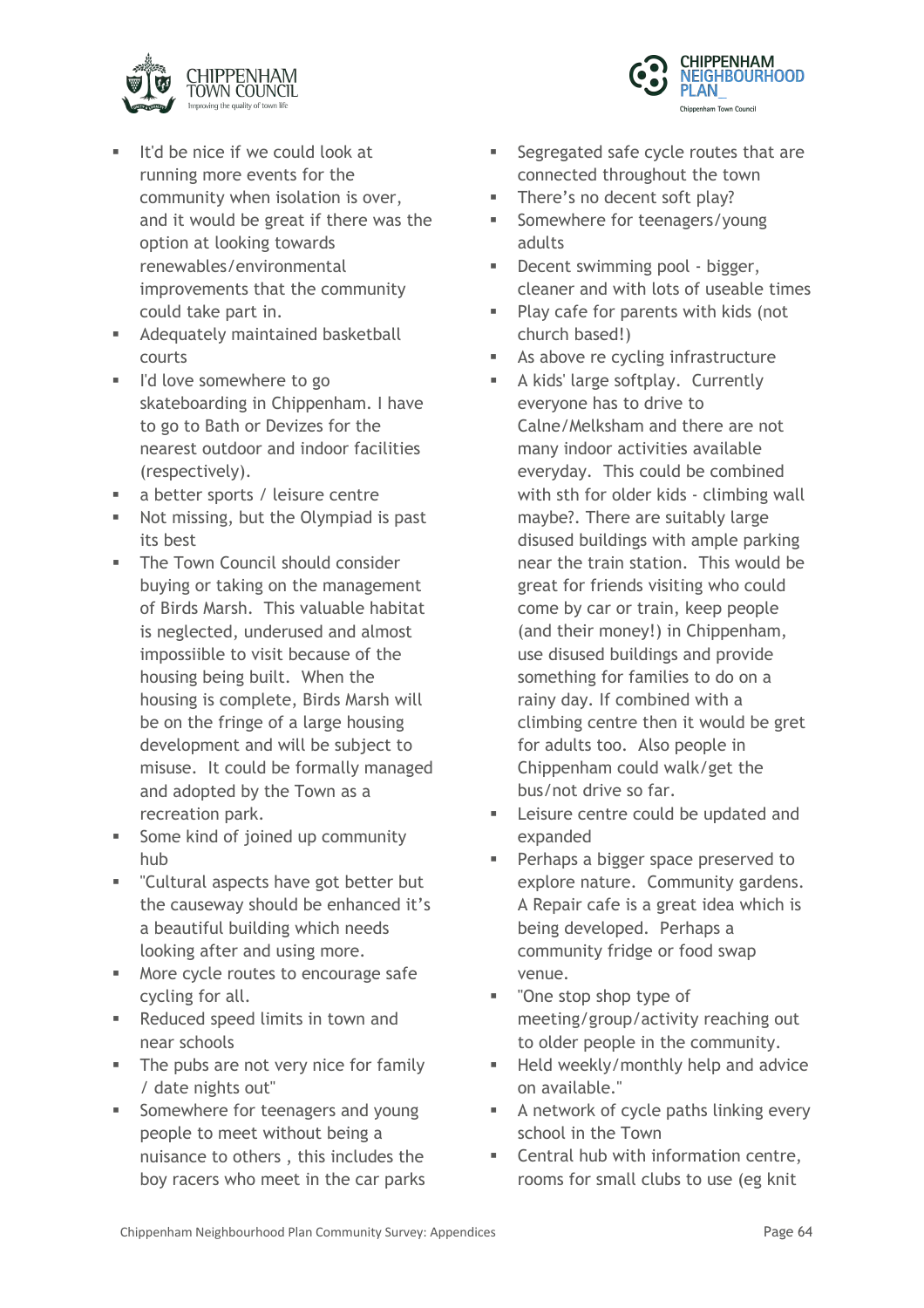

and natter, art groups) , health and lifestyle activities

- More for teenagers to do
- "Pool is too small convert magistrates court to pool / health centre community venue
- **Example 1** Lost big venues upgrade town to mirror as it was more riverside cafes more covered markets"
- Decent shopping and parking
- A community hub on monkton park for the elderly and young families to use as meeting space, club base, hall hire. One space up there could benefit so many different groups of people and allow the community to come together.
- $\blacksquare$  No
- See my comment above.
- **■** Indoor football. Bowling alley
- **■** Things for older children 11-17 year old
- 3g football pitch to the west of chippenham
- § Youth clubs for teenagers. Spent much of my youth in the Bridge centre - much missed
- § "Arts centre
- § Community cafe"
- LGBTQ group, I'm gay so id love to see Wiltshire council set up a group like this in Chippenham which we are lacking.
- § Yes more help for valuable Adult and mental health as there nothing for then only one day a week that mind and riverside I just say it pooling that chippenham dont care
- More (free and cleaned) public toilets.
- Will be the public gatherings that the BiD organised. Hope at least some of these will continue to bring the town communities together - especially after lockdown!
- § More spaces for safe youth activities
- Not enough parkland that's safe for dog walking and bike riding
- § Smaller community led local area events needed more (street parties but welcoming everyone not just the street). Music, stalls etc but local to an area so that it can be volunteer run!
- Bowling center and soft play centre
- § Somewhere for children to do ten pin bowling rock climbing wall internet cafe and soft play and youth club all in one place
- Better local parks near communities in chippenham. Not just one good central one. Alot of localised parks have gone or are rubbish.
- § Community gardens, orchards and farms
- **I I travel to Corsham to visit Calmomile** Cafe, where I can have a cake and coffee while the children can play safely, and I travel to Warminster for a toddler cooking class. If either of these existed in Chippenham I'd happily swap.
- Bowling alley
- § Most. I travel out for almost everything.
- Outdoor gym
- Places for ypung people to go and hang out saftely. Skate park
- § No
- **EXTE:** It lacks a main post office that's easily accessible from the town centre.
- § A dedicated space for the arts would be great!
- Better established and wider variety of arts and culture, particularly art and plays
- Better cycling provision eg safe routes and cycle hire at weekends.
- Expanded market with more local produce and stalls

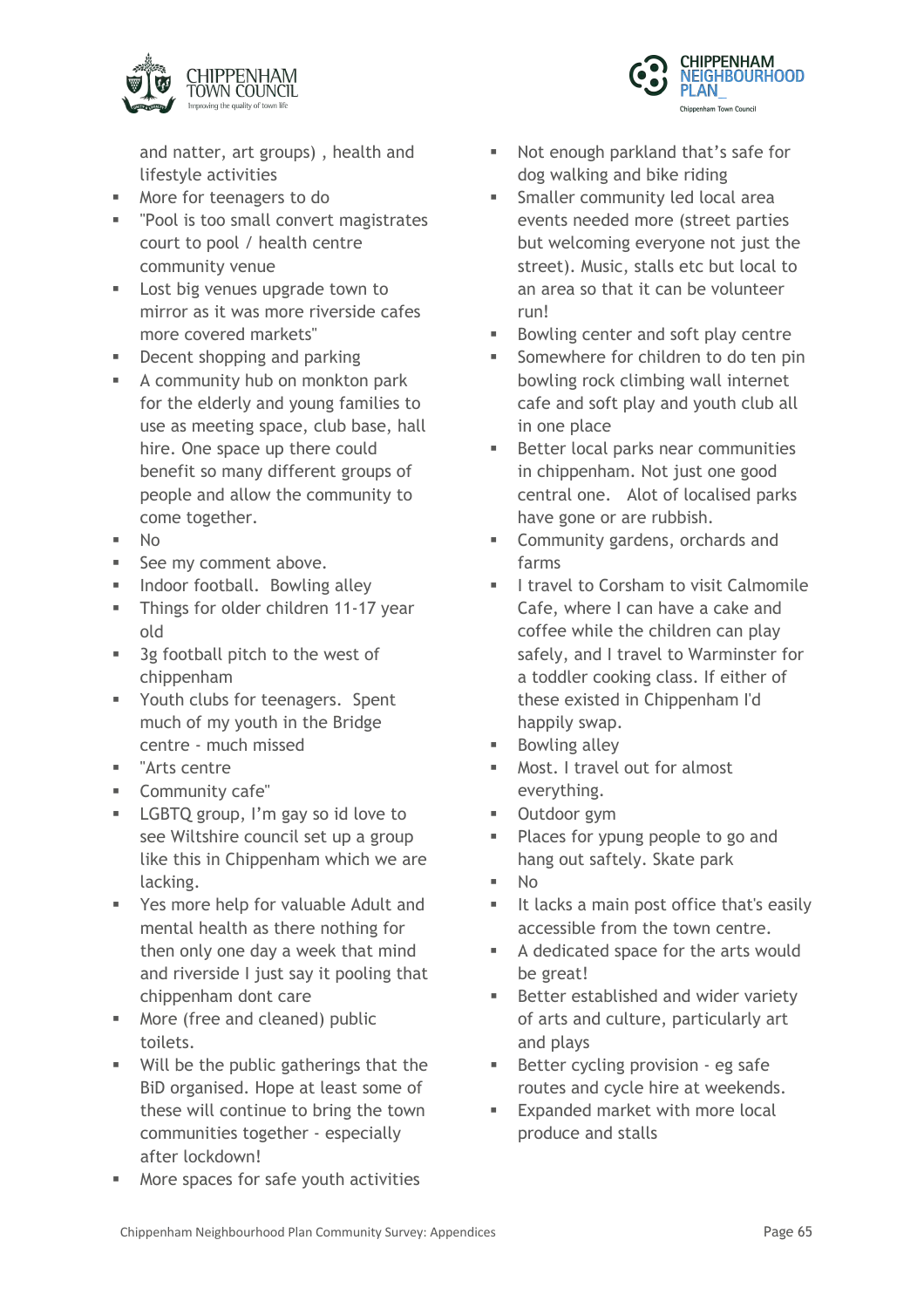



- § A southern linkroad between the A350 and the A4 to relieve through traffic in the town centre.
- It isn't possible to walk / cycle across Chippenham during the whole year. With development to the west public transport is not a option. Differing community facilities depending on what side of Chippenham you live.
- More spaces for youth activities
- **•** The centre of Chippenham needs reinvigorating. Currently too many charity shops and cafes. It has wonderful historic buildings and riverside setting. It could so easily become like Marlborough with interesting shops and restaurants. Parking needs to be easier and cheaper or free to encourage people to come in to the town centre. And we need a lot more cycle ways and safe parking for bicycles.
- Meeting places for uniformed groups with reasonable rent and access to outside spaces. Could also be used for holiday/after school clubs
- § Venue for youths ,bowling youth club
- Cafe in library linked with museum/gallery
- Art cafe for community a place to meet, view art and maybe do arts and crafts activities as adults
- § Unsure
- § Independent shops eg baker, butcher
- **Traffic free cycle lanes (but maybe** that is covered later on?).
- § No, facilities are there, just need more investment. Would like better acts at Neeld Hall.
- "So much ...
- § A cycle lane on each road
- Three 12MW Halide-X wind turbines
- Flowers and trees on every possible spare soil area across the town
- 100% coverage of feasible roof space on all buildings"
- § Yes
- **■** Bowling alley
- Yes no places you can hire for family occasions in Monkton Park. Or to have guises. scouts or other clubs.
- **•** Outdoor excercise equipment.
- $\blacksquare$  No
- **•** Dedicated cycle routes, especially to/from schools
- § "Bowling
- Decent Swimming Pool
- Soft Play
- Proper Theatre"
- § Entertainment venues and stuff for kids. We need bowling, arcade games, soft okay, skate park
- § "Cycle lanes... Linking villages to the town and in the town..
- More EV charging points.
- **■** Clean air infrastructure.
- Solar panels on all available roof space.
- Tree planting on a massive scale.
- § Subsidised business rates for sustainable businesses.."
- § Small arts/alternative theatre, comedy, music venue - in or outdoor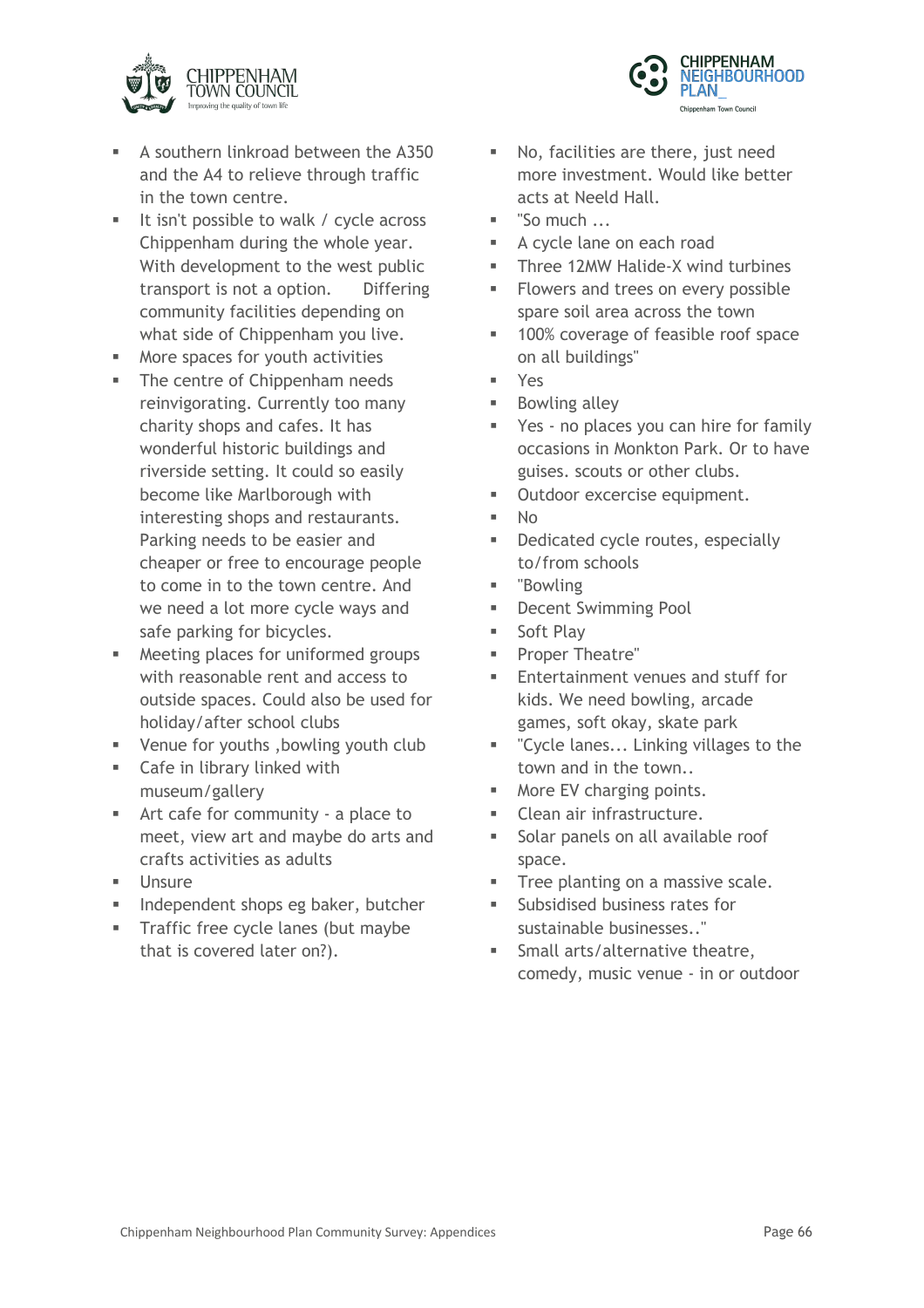



## Appendix 2 Question 23 (open ended responses)

**Name one improvement to Chippenham's 'Green Infrastructure' that you would like to see.**

- protecting and maximising potential of every scrap of green space
- **Example 3** Less building on outlying land when there are plenty of brownfield sites to be used.
- Cycling paths
- § Complete the gaps in the town's cycle network to enable meaningful journeys to be made entirely on offroad or very quiet roads.
- **EXECUTE:** Active promotion of green corridors, protect the river corridor, increase tree planting and other environmental measures.
- Better parking near parks and green areas
- Better cycle network to join the town up. By far one of the most valuabel changes the town could make. Introduce low traffic neighbourhoods policy.
- **EXECUTE:** Improved cycle paths
- more outdoor activities eg wildlife walks
- Cycle lanes for my child to safely ride to school. The roads are busy and no cycle lane does not encourage people to cycle instead of using a car
- More connectivity between spaces.
- It is a massive shame that the Birds Marsh is being built upon - there's a clue in the name Marsh tends to indicate that building on this marshy area will be deemed utter folly in years to come.
- Stop building new houses on our green spaces!
- Stop selling off green areas within the town for houses and concentrate any house building on the outskirts ensure green areas r also kept
- § More disabled access
- More trees and plants wherever possible
- § More bins
- § Not sure what this is. I know that there appears to be lots of building projects/developments taking away the green spaces.
- Better maintaince of rural footpaths & keeping drains clear to prevent surface water on country roads
- **■** "better linking via cycle paths. the traintrack from Chippenham to Calne is excellent. very little other options for off-road cycling for non-confident cyclists like me.
- I cam from West Berkshire, where the cycle paths, and canal towpath gave many options for routes to cycle without having to go on roads"
- Development of green spaces in the Redland area - lots of green space with no community purpose, like play areas, planting, benches etc
- § More outside exercise facilities
- § More tree planting
- I'd like to see it retained, no building on the green space near the river or outskirts near the cycle paths.
- Connections into wider countryside
- § Can't think of any
- Stop building houses in green belt land. Construct more cycle / walk routes away from busy roads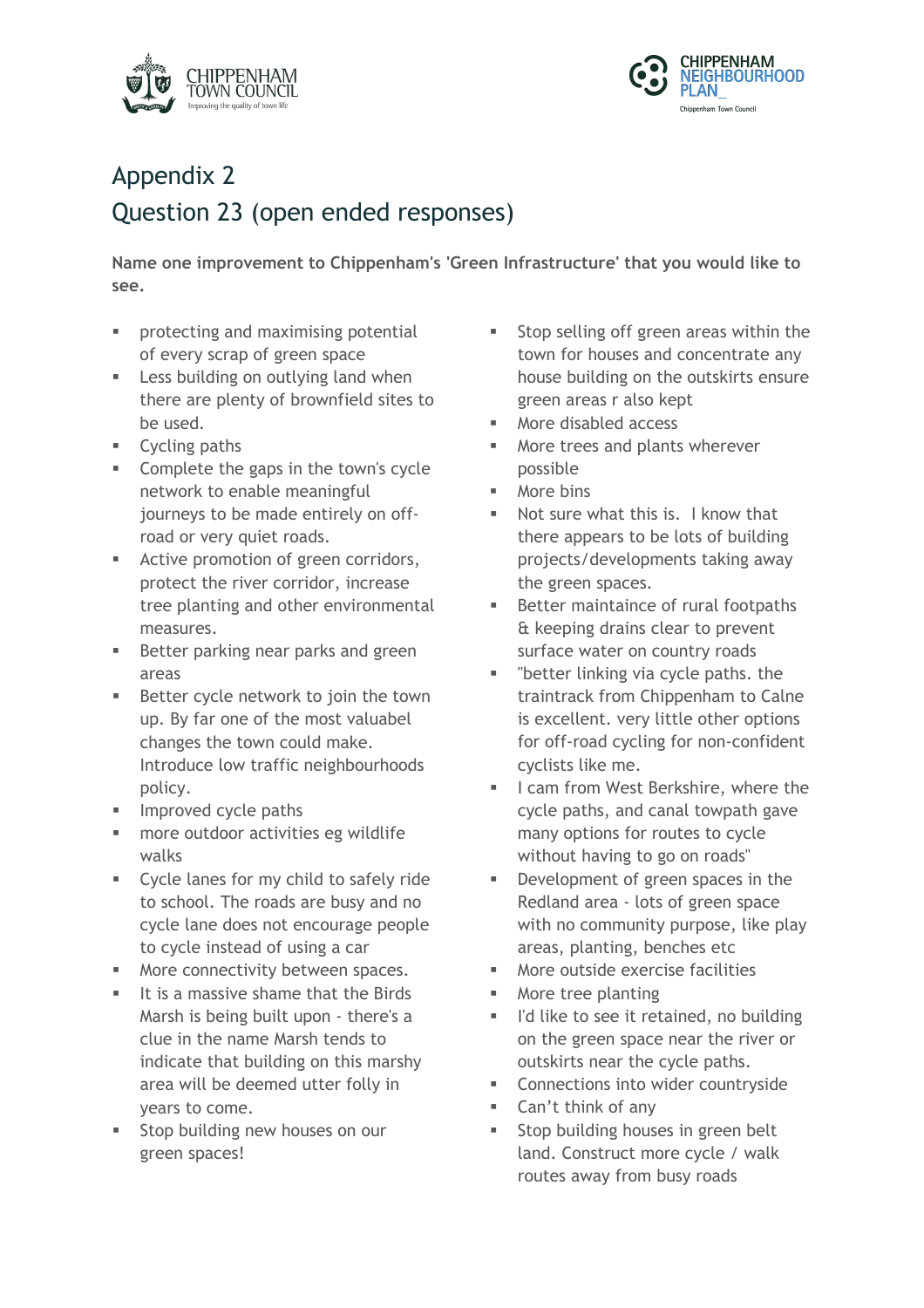



- Less dog mess
- Restoration of the Wilts and Berks Canal
- **Example 3** Less building on the lovely open spaces we have on the edges of town (which is where most of us escape to to get some 'proper' green space!).
- **■** Stop building houses on our green areas
- Canal or riverside walks
- More walking and cycling routes into town to cut down on traffic
- **Extended cycle and footpaths in well**maintained condition
- A clear guide of the green spaces available
- More litter picking groups.
- Several open spaces, especially more informal areas, have suffered from a lack of maintenance, making them less enjoyable. For example, in many places brambles have gotten out of control.
- When a Playing Pitch Strategy indetifies the need to keep a sports ground open or to re-open a sports ground to address the under provision of Parks, Open Space and Recreation Grounds, then please don't ignore this and allow developers to build an estate, providing replacement facilities in an area which is not accessible to most people, unless you want to take your life in your hands to do it with replacement facilities that are "Less Than" previously existed and an estate that leaves Anti-Social Behaviour Areas behind, for others to address at a later point.
- Stop planning approval on agricultural areas close to Chippenham and create and respect a green belt. Build further out and create a proper bypass both east and west of the town with more local shops provision
- Cannot say as everything in my opinion is excellent
- Generation of electricity using the river by the wier.
- § More shared path/cycle ways away from busy roads; improvements to the river frontage on both sides of the river from Monkton Park into the town centre. The high Street side has "turned its back" on the river - what a waste.
- § More open saces
- § Monkton Park is underused and under valued. Also other green spaces are being destroyed by the council selling the space off for House Building.
- § Much more attention to litter through active messages about taking litter home etc
- § More of it, especially over the Sainsburys/ Frogwell side of Chippenham. I have to run 1.5 miles at the moment to get to the nearest large open green space.
- Active community gathering area
- Adult Catering facilities in the parks
- **Fig.** There are so many
- Prevention of flooding routes to Calne and Lacock. Maintained better.
- **■** less house building on sensitive sites
- § More cycleways and footpaths away from roads
- Stop planting inappropriate varieties of trees in floodplain. Maintain the floodplain as wetlands - which are seriously endangered habitat. Plant the trees in more appropriate places. I know they help in flooding management once mature but what has been done in Chippenham is well meant but misguided.
- Improvement in the ugly town centre weir and energy generation
- It's tough to score the above point, all are equally as important in developing a sustainable healthy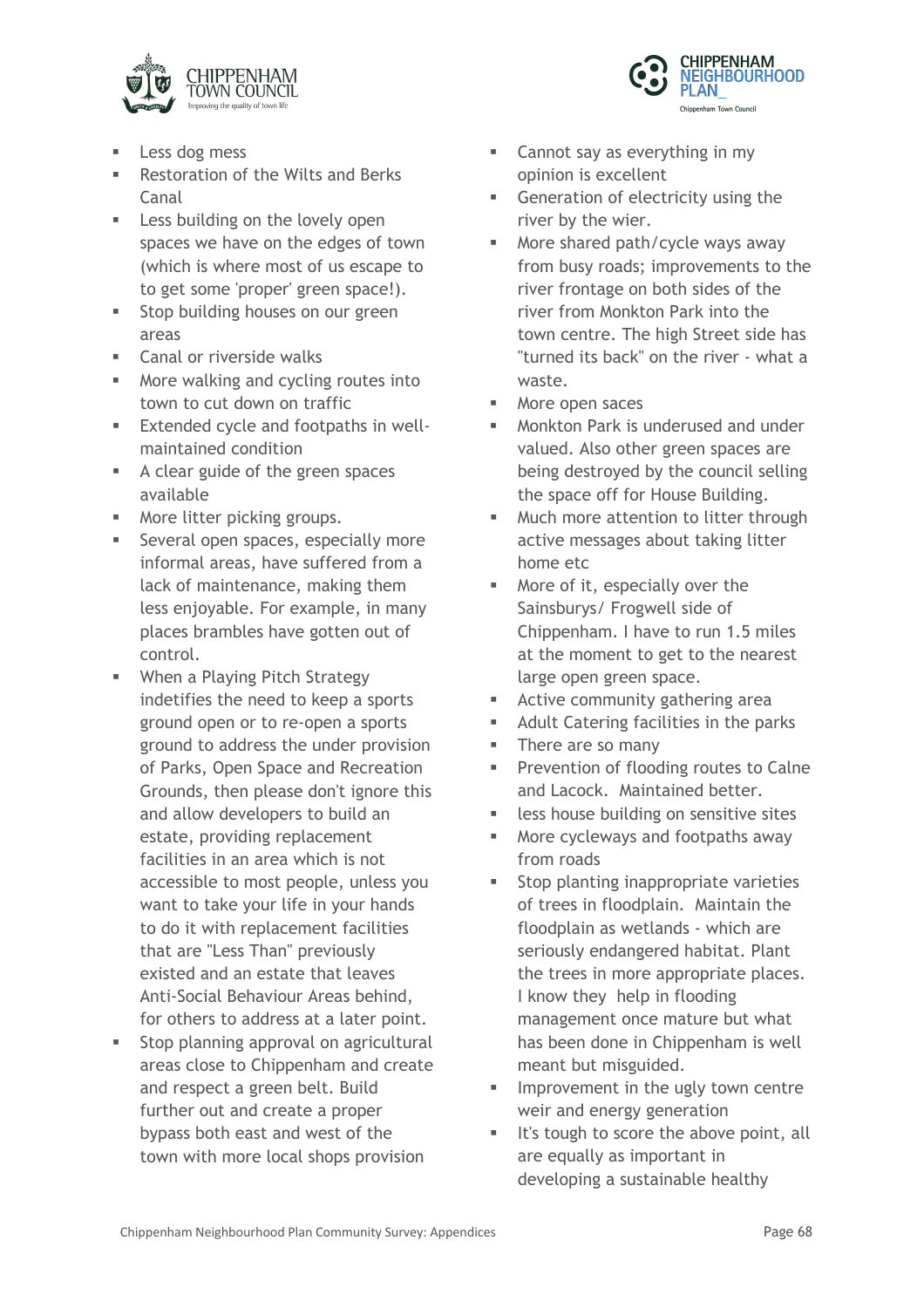

community. I wouldn't prioritise any other the other, simply solutions that help them work in unison.

- **■** Integrated cycling paths, properly maintained, signed and protected from traffic.
- **Stop housing developments which** destroy wildlife habitats and prevent easy access to countryside.
- More woodland, particularly along land close to the river, as this reduces flood risk (downstream in the town also), great for wildlife, great for people's enjoyment, improves landscape/ people's views, helps tackle climate change, provides mutiple beneifts. Chippenham Town Council has a chance to do something here, after year's of Wiltshire Council neglect and missed opportunity but little seems to be happenng, despite community enthusiasm.
- More cycle tracks
- Dealing with down and outs who hang around Monkton Park
- **Example 1** Link them up with traffic free corridors
- Signs and literature to show the connectivity along the river corridor
- Protection of quiet spaces. The new planned housing near to Parsonage Way is a travesty which will remove the sanctity of the view across to Cherhill and the land. The town's road system and infrastructure cannot support the volume of cars that are soon to arrive. It would be nice to consider an improvement to transport and the protection of quiet tracks.
- Better Connectivity of cycle ways to each other and town areas
- Don't know
- Out of town parking with walking distance
- § Improved cycle ways
- § Cycle paths and improvement to pedestrian facilities. Safer places to cross malmesbury rd near John Cole's park, cycle and wheelchair access both sides of the station
- § More open green spaces. Stop building on them!!
- § More dedicated green spaces for wildlife/wild flowers/ mental health and well being - great place to walk and children to run freely and for people to relax
- More public space left to rewild.
- § More benches for just sitting and soaking up the environment
- To have them better kept, grass cutting and more bins, or more parks, obstacle courses to keep children entertained during walks, nature hunts etc.
- More equipment for the over 12 years children
- Reopen the cycle track to Lacock.
- "More green spaces interconnected with good walking/running/cycling paths.
- Biodiversity areas, maybe slightly overgrown and with plants to encourage bees and other insects."
- Bigger park car park
- § Clearer cycle routes
- Use of old, existing buildings rather than building on green land such as Birds Marsh
- § more areas allowed to go wild
- retention of walking/cycling routes
- § A proper cycle track ring road around the town with links to town centre. Off road where possible ie on the farm side of the roadside hedge using compulsory purchase if necessary
- Better playground at monkton park
- More options for community involvement with maintenance/etc if there are volunteer drives being

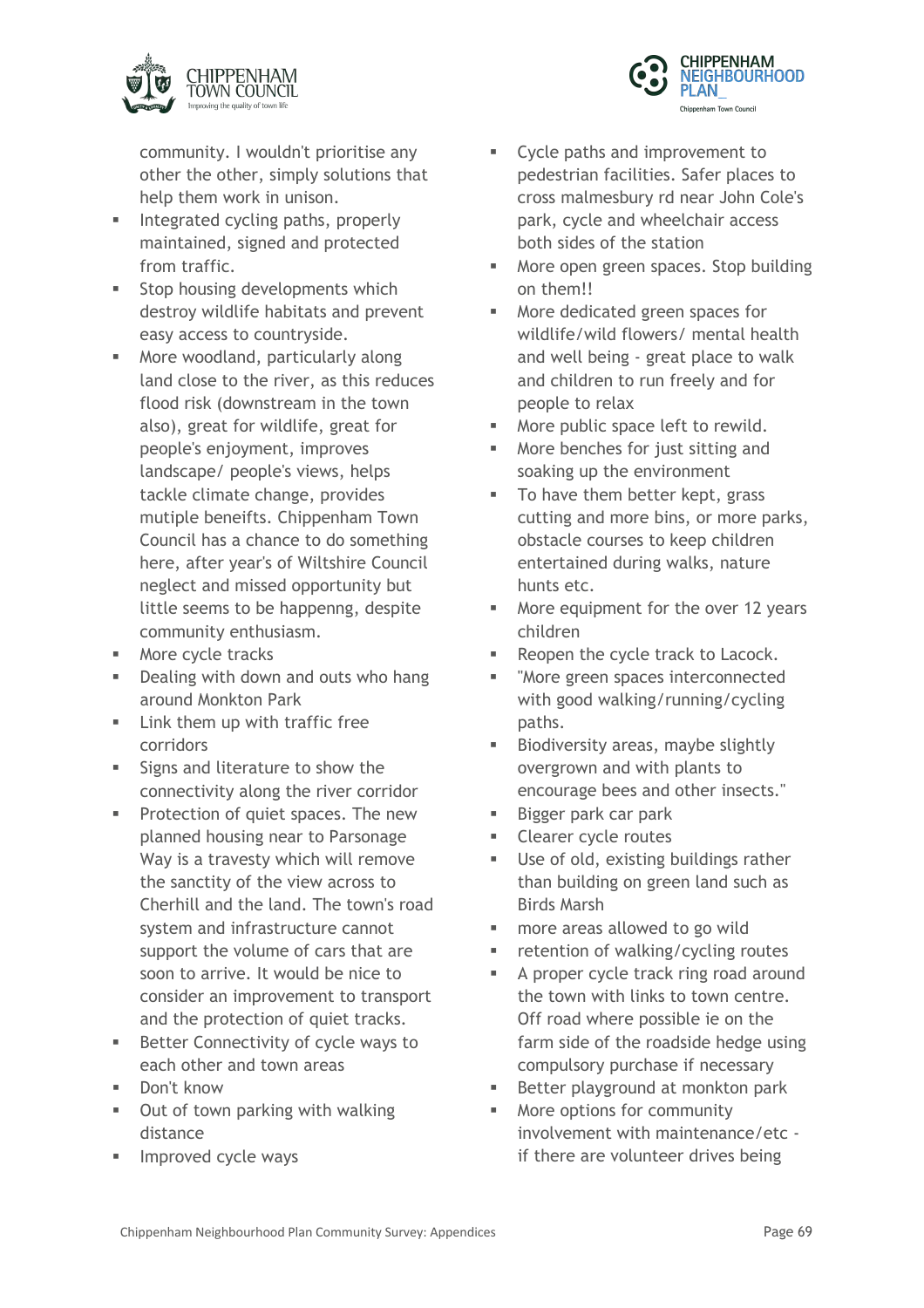

run, etc, they should be provided with more visibility

- Road crossing / access to Avon Valley Walk from Pewsham, also more safe crossings from Frogwell to Allingtins
- Stop the HIF housing development and distributor road.
- cycle routes
- **•** Joining up spaces to create green corridors linking centre of town out through residential areas to countryside
- More tree planting generally to contribute to tackling climate issues, but appropriate, considered planting including specimen trees in town centre green space and parks
- Don't build 7000 houses on the Eastern Side of Chippenham.
- **Example 1** Lighting to Monkton park by leisure centre along the river
- Walking and cycling routes more developed and easy to follow
- § Clean up the river and its banks in the centre of town
- Connections via cycle routes safe for children
- **■** Much better use of the Avon and walks
- § You are building on all the green space. Completely agree we need more housing, wish options like birds marsh hadn't been used.
- Coffee shop in both parks
- Cafe and good quality playground in Moncton Park
- **■** Improved connectivity on cycle pathways
- More opportunities to go on the river
- Update and improve Monkton park
- More rewilding, and preservation of banks, hedgerows, existing trees and natural spaces, not thoughtlessly cutting away or stripping back precious natural habitats and plant life. Embracing a more natural feel

to our public spaces - not manicured, lawn-type grass.

- § "Nicer access to Monkton Park from the town centre.
- Better singage from bus/train station to parks/open spaces."
- More cycle paths
- § More cycle routes and pedestrian links to the countryside
- Better use of area around the river by town centre. Approach to town from New Road end, not very inviting no nice planting in bare concrete areas around the bridge, maybe small independent stall outside the side of Superdrug. Open up the park area with more seating, wildflower areas.
- § Less dog poo
- Improve canals add more trees move cars from town
- More river / canal paved (tarmac) walks
- Lots more use of the river for recreation and education. Classes and clubs based on the river and more engagement along the river. Connecting the river back up with the canal would bring so much money to the town along with jobs and opportunities.
- § None springs to mind
- § A move to preserve , improve and extend what we have already. Nibbling around the edges like the recent Chippenham Football Club car park should not happen. This area was given to the town to benefit all, not just one interest group.
- § Cycle lanes and priority at junctions.
- § 3g football pitch to west side of town
- Make more of the riverscape
- the lacock Chippenham cycle route to be more easily accessed, currently the entrance and that is fine is when you get 75/80% of the way is it obstructive by a lot of over grown.

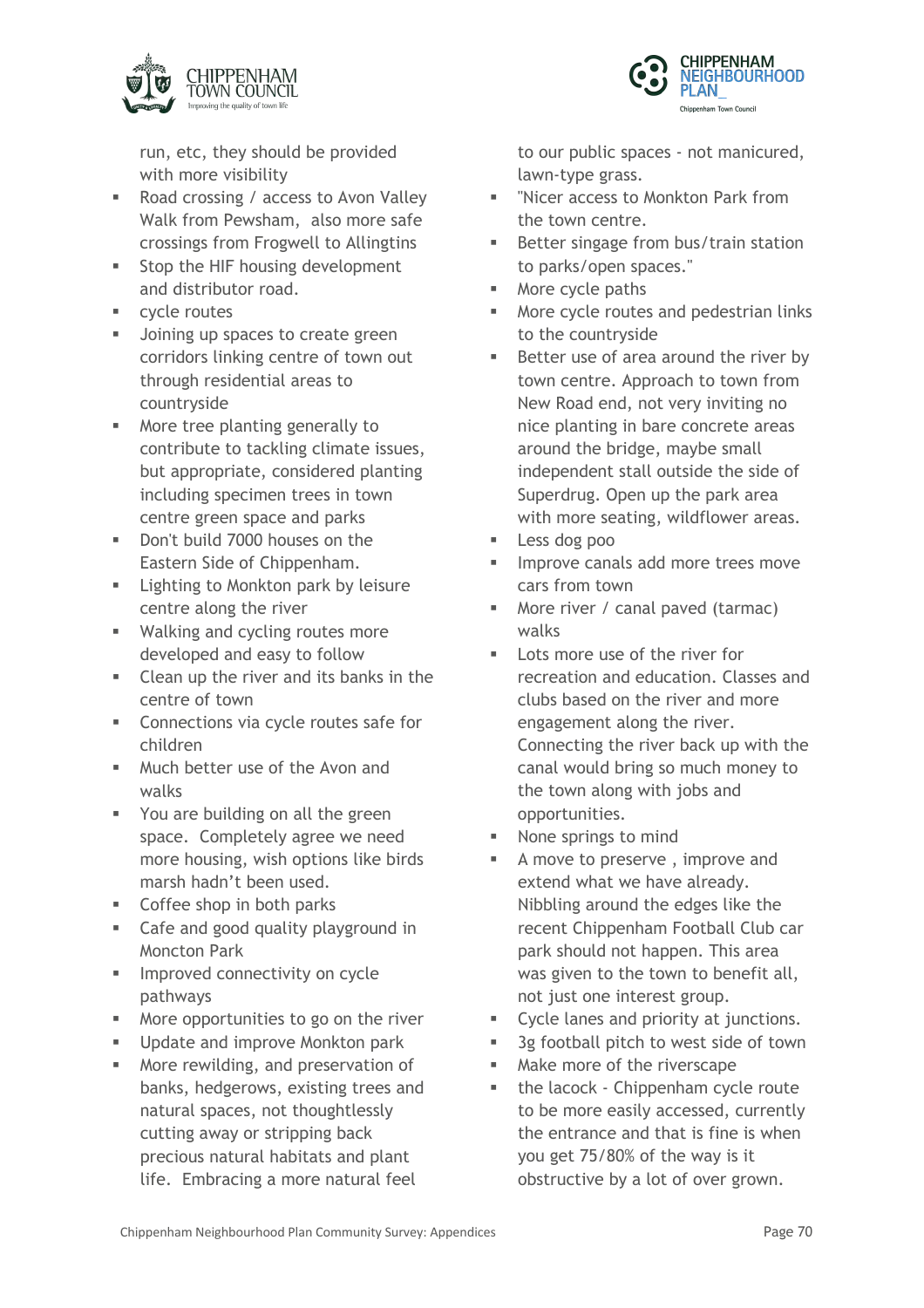

- By the bridge centre needs a good tidy and clean out and river
- Maintenance of rough paths such that they are wide enough for pedestrians and cyclists and without large holes with puddles.
- More areas to be made available
- More off road cycling for families with young children
- More cycle lanes/paths. Free car parking, so people don't drive further away because it's so expensive and less choice of shops in Chippenham
- Verges left unmown and/or planted to support insects and other wildlife
- More dog poo bins on walking routes, regularly emptied
- Better management of donkey fields
- Better management of public footpaths
- More green areas
- Cycle ways
- Provide more. Do not allow building on previous, ecologically important land like, for example, Birds Marsh and its environs
- § Protection of adequate green space for flood prevention with all the housing development that's going on much of which is upstream of the town centre.
- Upgrades to playgrounds in Monkton Park and on Audley Road would be great!
- § Less building
- Can't think of anything, Chippenham has great array of green spaces
- **■** Joined up cycle areas linking through the town, green if possible, but primarily to avoid roads. Make it much easier to cross over the railway track and get from one side of town to the other without having to use busy, polluted and dangerous roads
- Safer cycling routes (ie traffic free). Less dogs mess
- § More green space in new build housing areas
- The Hardens farms preserved for future farmingas they were intended to be.

**CHIPPENHAM** 

Chippenham Town Council

**VEIGHBOURHOOD** 

- Better connections Stanley Park is isolated and lacks shared community space. Lack of connectivity from canal route to the north and west of the Town. No green route towards Hospital from Avenue La Fleche.
- § Slowing/stopping house building on greenfield sites
- More sports facilities and more cycle routes
- Plant some wildflowers to encourage insect life, especially bees which are rapidly dying out.
- § Illuminate John Coles Park so it can stay open later in the Autumn/Winter months. Most of the year I am able to walk through the park on my way home, after end Oct to Jan I have to walk home past stationary cars on the Malmesbury Road waiting for the traffic lights,it would be nice if the park had longer opening hours in the autumn/winter and more people could enjoy it through all the seasons
- $\blacksquare$  More....
- Less building of flats and noncommunal space on the river
- § More clearly defined footpaths and route plans to follow
- § Unsure
- § More spaces and opportunity to engage
- Better paths were these are in poor condition, more/better lightning, allowing areas to become more natural would help wildlife and save money for the council. More seating outside the formal parks.
- Planting of new trees in Monkton Park.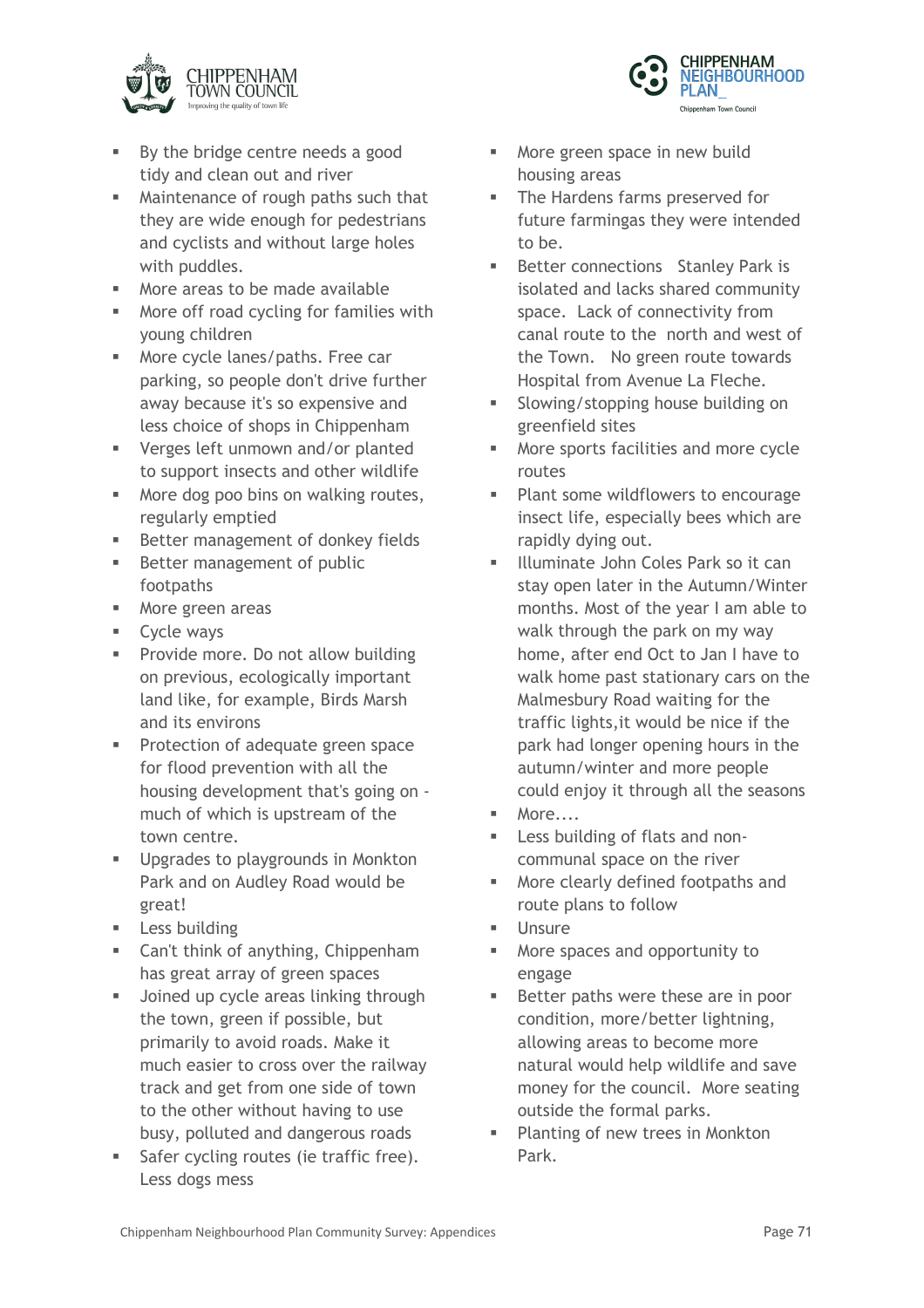



- Every possible piece of soil should be seeded with wild meadow seed and or a tree, to be maintained for the benefit of the flowers/trees, not for the benefit of cars.
- § Green spaces need to be protected for wildlife, biodiversity and future generations
- More space put aside for wildlife and biodiversity
- **■** Trees planted in the flood plain area between the Golf Club and Jubilee Fields (land opposite Baydons Meadow and the Sailing Club). This would

imporve flood water retention, improve the wildlife, absorb carbon dioxide, make a better place for people to enjoy and imporve the landscape.

- More tree planting
- The reopening of the cycleway to Laycock.
- Better cycle routes
- **Earth** Little Cafe in Pewsham Park
- **■** Massive tree planting initiatives..
- **•** protection of current flood plains and surrounding fields to remain so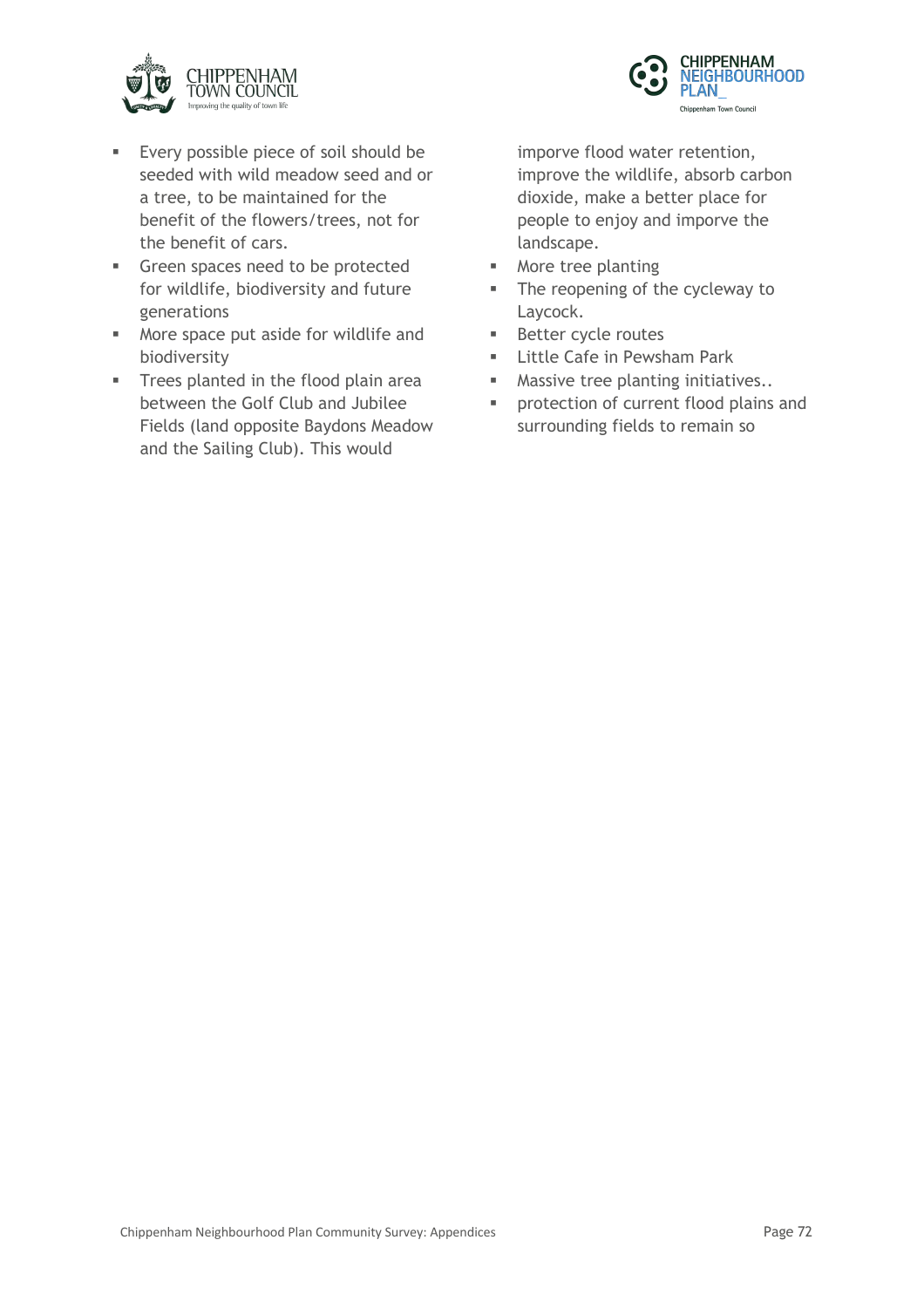



## Appendix 2 Question 25 (open ended 'Other' responses)

**What would encourage you to cycle or walk more frequently into the Town Centre? Tick as many as apply to you.**

- § What would encourage you to cycle or walk more frequently into the Town Centre? Tick as many as apply to you.
- 
- § None
- **■** better shops to walk too
- § Need cycle lanes, especially for children. Would be helpful too to make it illegal to not wear helmets here
- § Enforcement, e.g. high number of numpties who breach speed limits & ignoring Right Turn signs etc.
- I can't I am on oxygen so need my electric wheelchair which is different to a mobility scooter and we have to pass an outdoor test with a qualified occupational therapist
- Always walk
- **■** better pavement
- Not much would deter me
- A Light Rail Transiit System (Trams)
- Current share cycle paths are very poorly signed. We see a lot of cyclist on footpaths and no one enforces this
- Not applicable- always walk
- Too far away to do any of these
- All weather accessible cycle paths that are not covered in mud for five months if the year.
- **■** Town Hall cycle parking
- Nicer, quieter, walk for children. It's noisy, polluted and lots of traffic on our journey in
- **I** live within easy walking distance of the centre
- **EXEC** It's a choice to drive, I would walk if I had to.
- Fewer cars and lorries.
- Maintance of pavements
- Better Cycle priority at the Bridge Centre Roundabout. Cycle routes UP New Road
- **EXECUTE:** Cycle storage in my flat
- Not applicable- disabled driver
- **I** lalready walk
- **EXECONNECTIVITY ON CYCLE WAYS, CUTTENTLY** lots of the cycle ways just petter out, ie around railway arches at the new Rd, Bristol toad area
- § I sometimes cycle from Sutton Benger, but it feels unsafe. Road floods & there are blind bends. Need to make cyclists all round safety a priority. Experience of cycling is an invaluable starting point.
- § Better shops!
- § Doubtful as rarely go to town anymore
- § My health- I can't always walk but always try to.
- § Happy to walk
- § None, difficult with a small child
- **I** lam unable to ride a bike
- § Nothing, I already walk there?
- § No measures required
- Active CCTV at cycle parking places
- I have 1 child who is too big for the buggy but struggles with the walk there and back.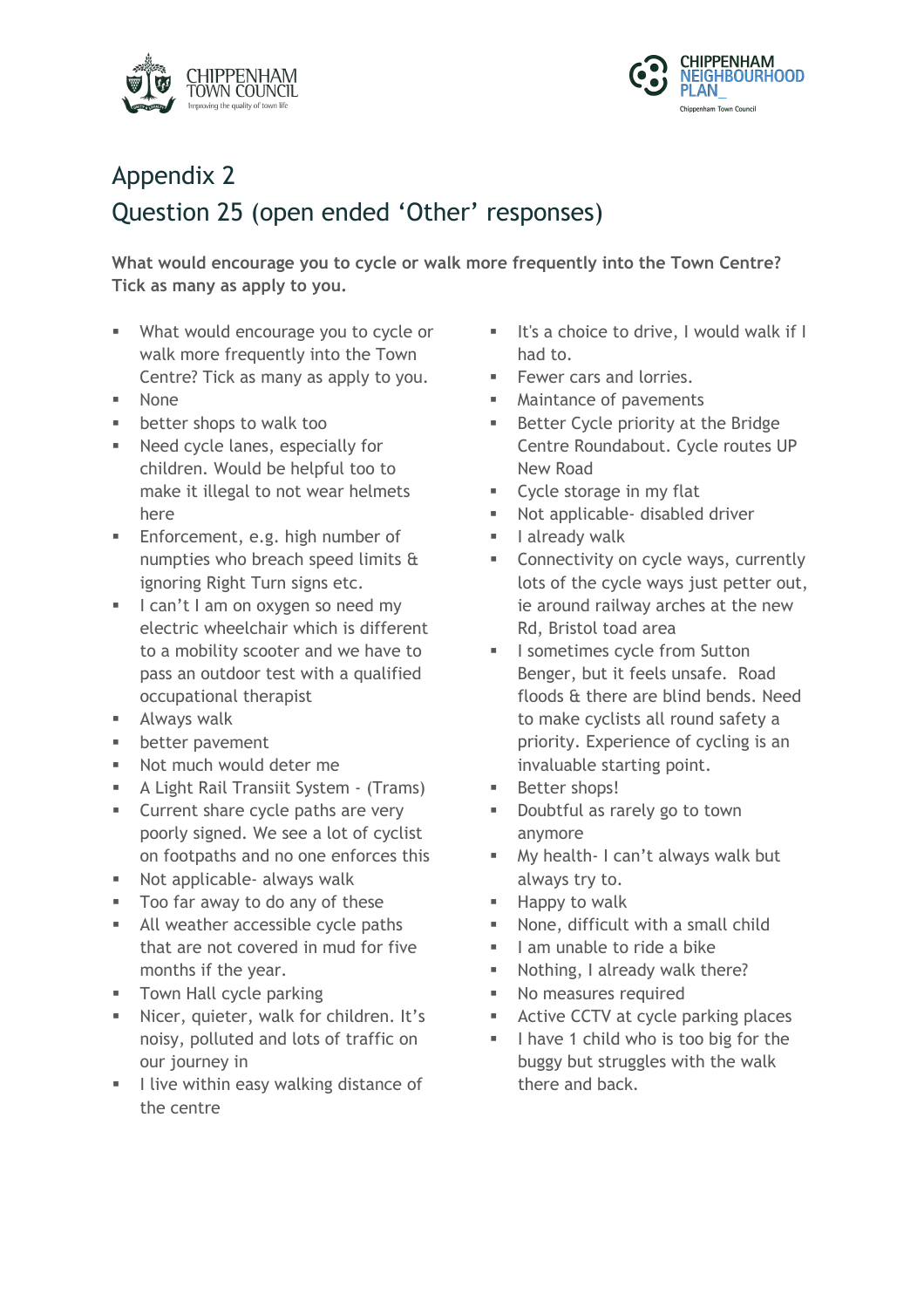



## Appendix 2 Question 26 (open ended 'Other' responses)

**What would encourage you to use buses (or use them more) to get to the Town Centre or to other local destinations? Tick as many as apply to you.**

- **•** being able to receive real time updates on bus arrivals on my phone
- Research shows if you show the times of buses digitally at bus stops more people use them
- **I** luse the bus frequently anyway
- study into the viability of bus routes. bus drive by 1 or 3 passengers on. Not fuel efficient.
- § Nothing I have no immune system so too high risk of germs
- *i* don't use buses.
- Do use buses if relevant to destination and timing
- **■** prefer to walk currently
- § I walk
- § Cheaper. A return is £3, driving and parking is the same and at my convenience
- The buses are excellent
- § None
- None as I walk
- Better route information at bus station. I do not know Chippenham well and there is no one to ask at the bus station of which bus to catch to a particular area. Also
- **I** ljust never have, nothing specific puts me of
- § None
- Bus services are pretty good
- Reliable connections with trains.
- § Nothing
- Access to the bus, I have small children and use a pushchair
- § None
- **I** live around greenways Lane, I know we have a bus, but there is no induction of where the bus stops are
- countywide pass schemes
- **E** Haven't used a bus locally
- n/a I'm close enough to walk
- Happy to walk
- **EXECOSE COMANGE 250 Wouldn't use**
- With the new routes, just more of a variety to smaller villages in the area
- None too close to justify the expense
- Sunday buses to take you lacock and white hall
- § Nothing, Chippenham is too small to bother with public transport.
- **I** live on Hardenhuish Lane, no public bus routes on this road, have to walk to the Malmesbury Road for a bus
- Environmental benefits
- None as live close enough to walk
- Too close to town to need a bus but being able to get to/from Bath and Bristol by bus/train, especially later in the evening, would be helpful.
- § Electric/Hydrogen engines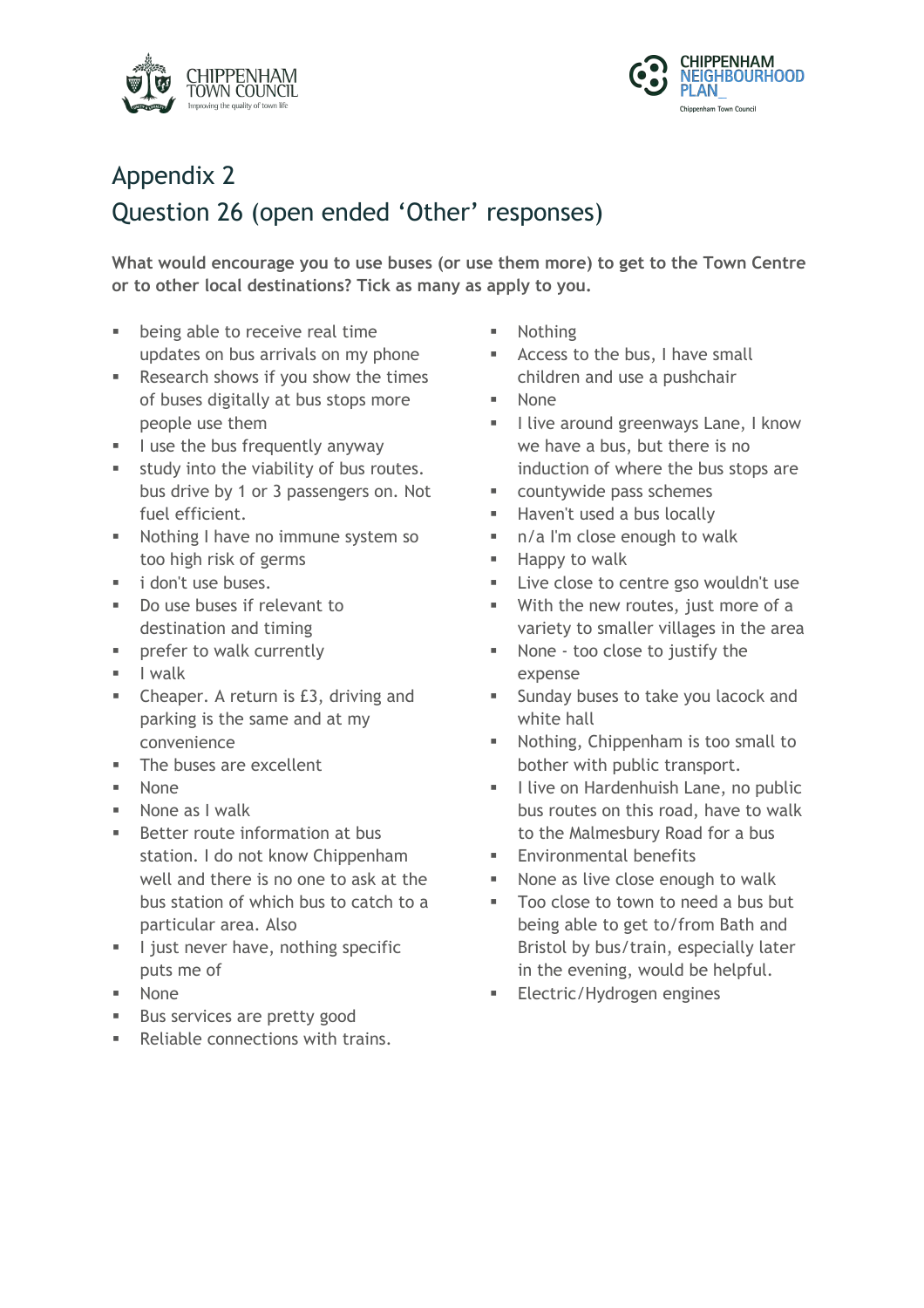



# Appendix 2 Question 27 (open ended 'Other' responses)

**What forms of transport do you use most frequently to access your main place of work? Tick as many as apply.**

I'm retired

I am a volunteer at museum

Retired

None

Retired

retired

retired

I'm in college and travel in holidays so I apply what I would do then to give you an example of a teen

Shared lift

Van

Car share scheme at work.

I am retired and not working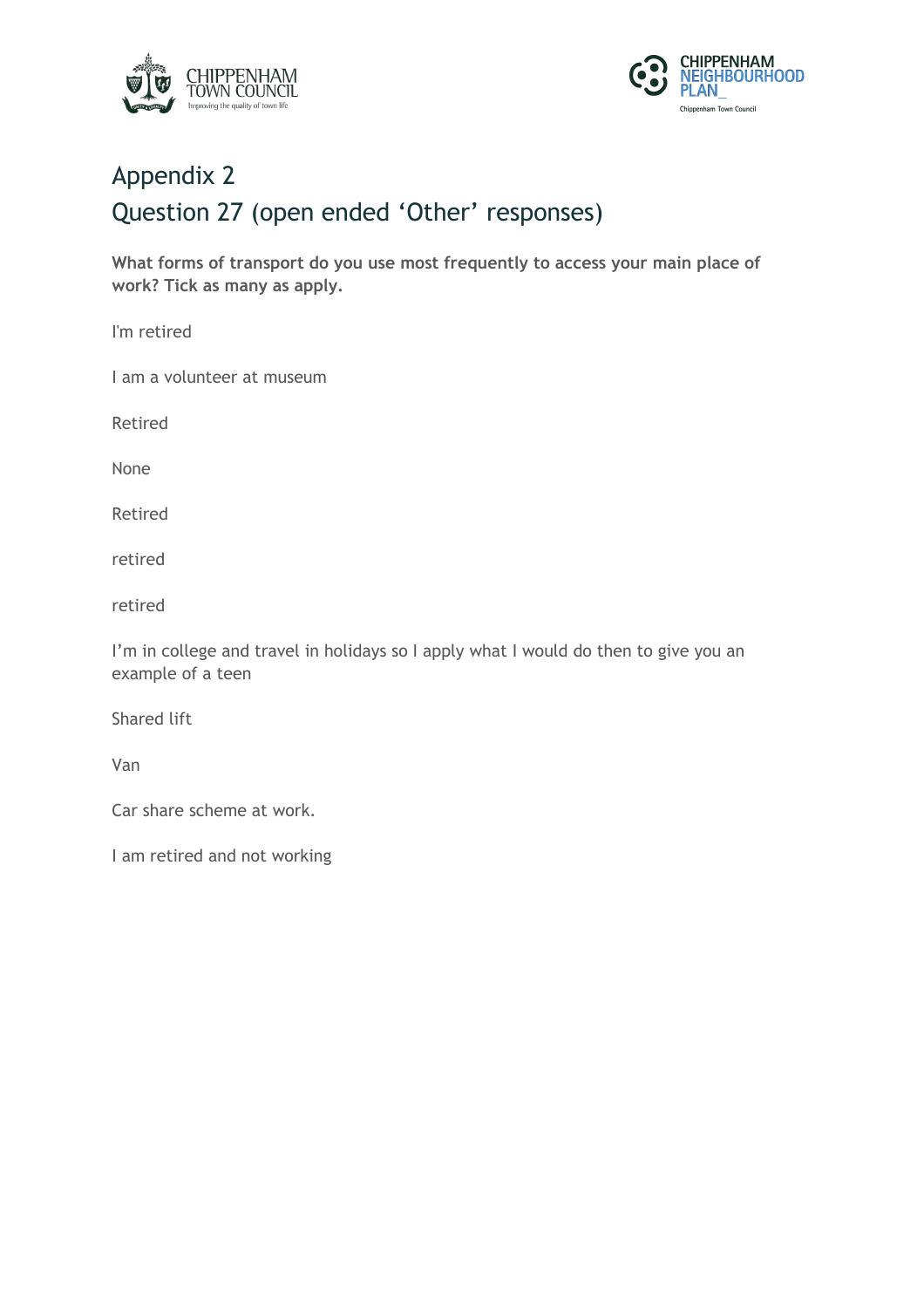



### Appendix 2 Question 31 (open ended 'Other' responses)

**If you answered 'yes' or 'maybe' to the previous questions, why does your household need a new home?**

Would like larger garden.

My mum - currently staying with me as her husband just died, but looking for an accessible, safe home for herself.

Better quality of home

Need bigger garden

Currently renting but want to buy own property

I'm 17 and by the time I'm 23, I'd want to be at least a stable rent of a home/ maybe looking for a mortgage

Children can't live in the same house all their lives

Want a bigger house

Move to village, less busy

Sheltered housing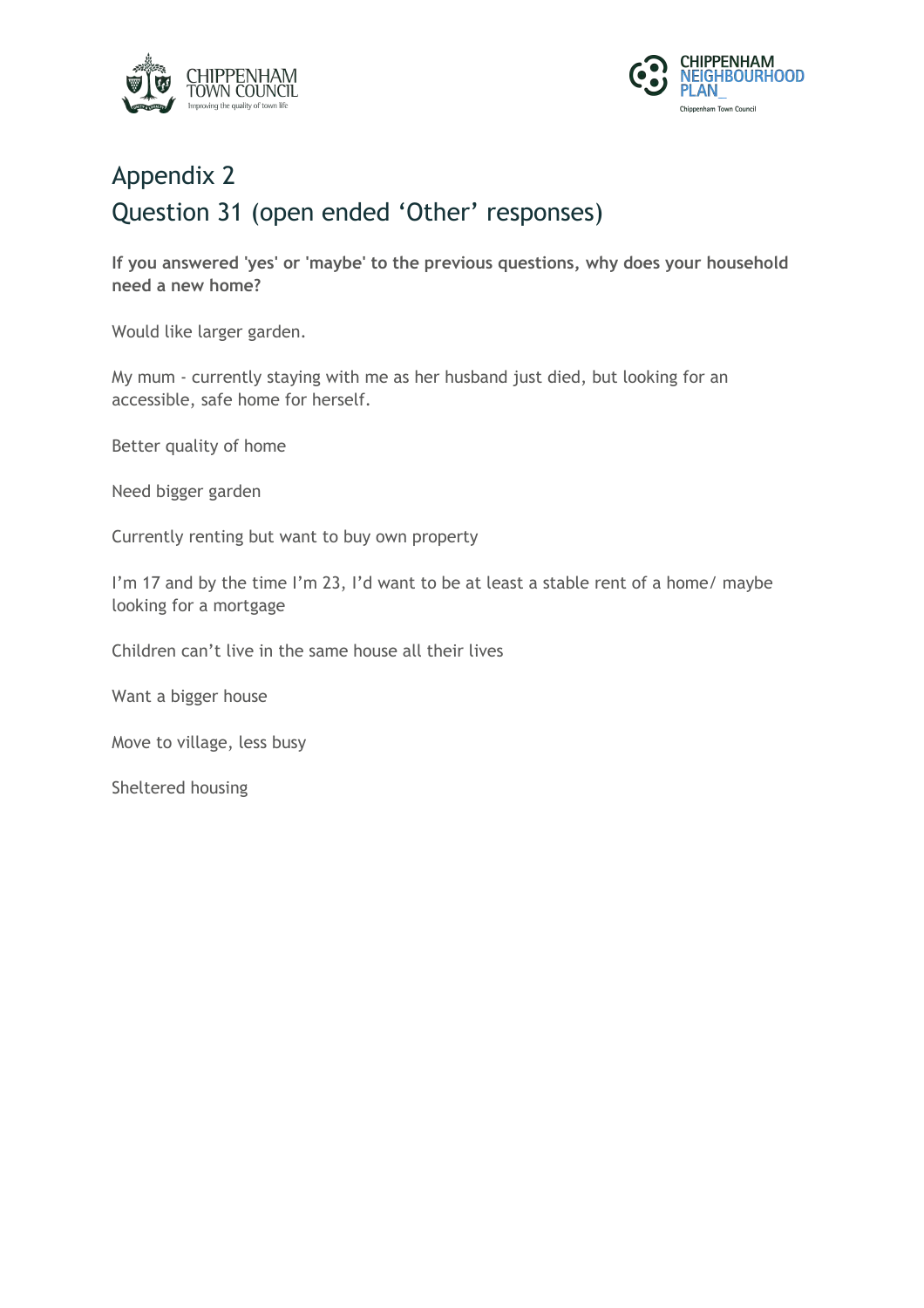



### Appendix 2 Question 48 (open ended responses)

**Do you have any comments on the above question?**

- I think this is the most important challenge for our time and to not be doing everything we can to address it is being reckless, criminal even.
- Need to have eststes which are not concrete wastelands.
- $\blacksquare$  No
- No new housing development should be permitted without net zero requirement. It should also be policed. Would also include special traffic measures to discourage car use and encourage bike, bus and walking over cars.
- Excellent questions thanks.
- **If** I suppose there's a balance to be had in providing energy efficient housing but which is affordable esp for first time buyers. chippenham has a lot of young people trying to get on the housing ladder.
- More important to ensure quality layouts and features then specific building requirements. Building regs will require ever increasing home standards so concentrate on better internal design of development.
- Recent New Developments have been described by a Town Planner as "Encouraging Anti-Social Behaviour". Chippenham has to stop building such developments and learn from recent mistakes.
- § No
- lagree with green roofs/walls but unfortunately the examples at Great Mead on Monkton Park have not been maintained and look terrible and are not doing the job.
- They should be architecturally attractive
- It goes without saying the where possible everything should be viewed from a sustainable point of view. However, there is a very fine balance when taking financial the implications into consideration.
- The government should make all new buildings conform to net carbon neutral standards not just housing.
- § 100% have to do this if we are to meet the Govt's carbon reduction targets.
- **•** Parking is a concern as new developments are packed too closely together with no garages or garages in people's gardens. More green space should be preserved. Look at 1940/50 style housing. Please BAN these new estates which are quickly thrown up and made of materials that cannot support storage in their roof space or hold up pictures on their walls due to the poor quality of modern housing.
- New developments should be built on existing or new bus routes. For major greenfield developments segregated busways should be the primary transport infrastructure with housing and facilities grouped near stops. This would provide better connectivity to the town centre and avoid land takes up by car parking in the town centre.
- I can't see anybody disagreeing with questions above. Except a cheapskate developer.
- If net neutral isn't possible, then at minimum a new building should reach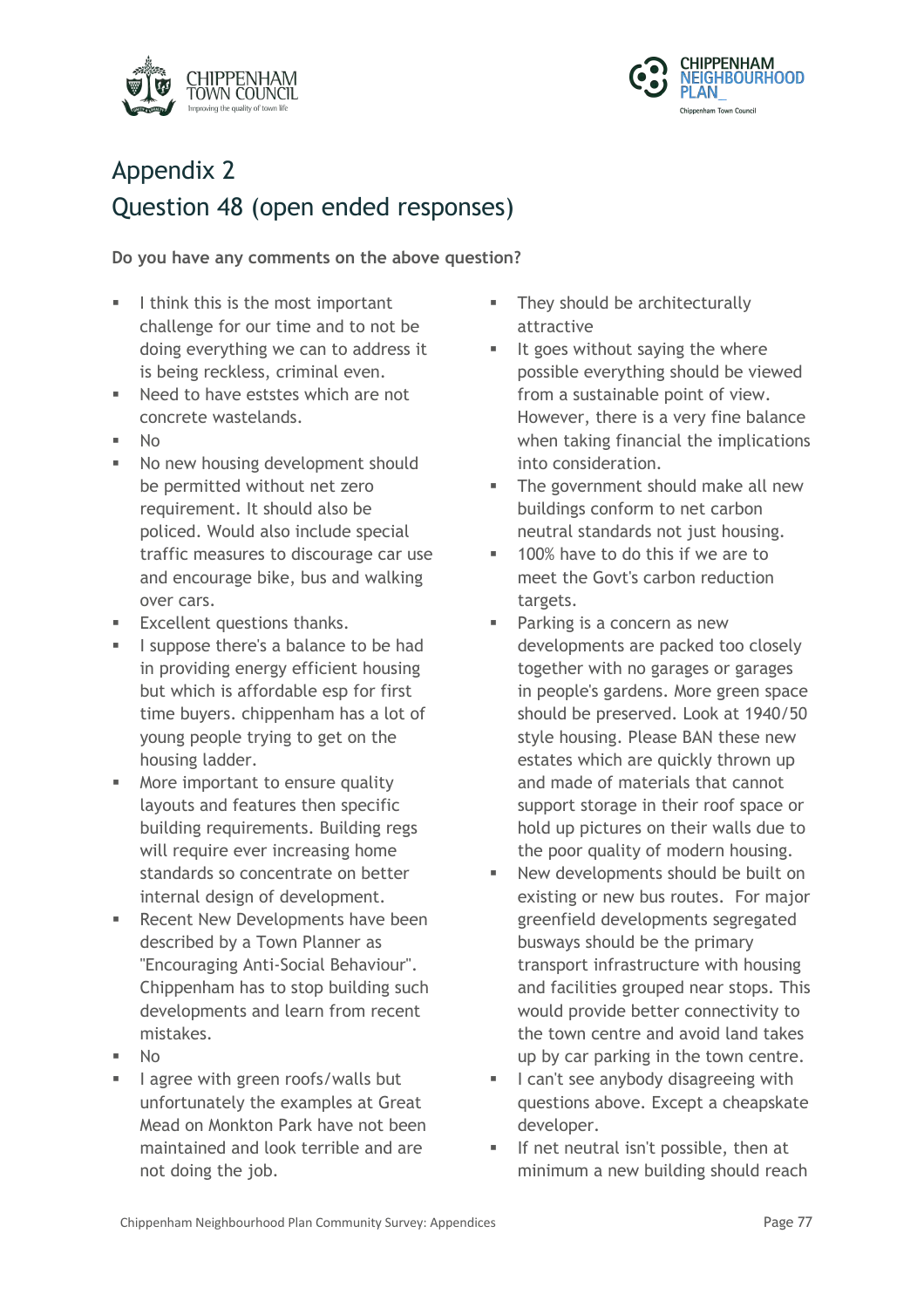

a low carbon figure set by the council after discussion with those who are aware of what's needed climate-wise.

- Need to consider carbon impact holistically; that is the entire construction and associated infrastructure should be at least carbon neutral or carbon negative to compensate for other parts of the town that are not.
- **■** New housing should last for 100 years, so now is the chance to impact on climate long term
- **I** l would like to know more about climate change groups in Chippenham
- **Example 1** Larger gardens are needed for environment and wildlife. Also for children and exercise
- **Stop building on, or very near to,** flood plains and marshes!
- It should align with current science & aim to exceed government targets
- § Who bears the cost of fixing the energy generating equipment if it breaks? Is it inefficient for each development to have it's own energy generating system?
- § Knowing what we know about the risks we face from the Climate and Ecologicial Emergency, it is a moral responsibility, as well as an economic and health imperative, to mitigate it's effects immediately and in any way we know we can. We should put this over and above any other sensibilities about the way we live, and embrace these changes positively, as they will benefit us and safeguard future generations as much as is now possible.
- Stop building houses in Chippenham and most of above solved
- New houses and developments that are in particular taking over green/ open spaces should seek to make as small a footprint as possible. What

they take out must be recovered ie green walkways, green roofs, hedges not fences, ponds and wide life habitats so as to displace as little as possible

- This should apply to both commercial and residential premises. Also consider how green infrastructure could be introduced elsewhere e.g. Green roofs on bus shelters
- We should be designing new housing following no regrets principles to future proof the stock
- § I'm young and if it's possible to use these thing to benefit the wildlife/ecosystem do it now before it's too late we are on the brink now so in my future every little moment to make sure a small rain drop isn't causing flood it's all great news for us e.g. we slowing down climate change.
- The issue will be cost
- Not sufficiently qualified to comment.
- New builds should be targeted as minimum the existing housing stock needs investment and incentives to improve it. a tax on sale of inefficient houses might work.
- It should be mandatory for all new buildings to be carbon neutral. It should also be mandatory for all new development to maximise sustainability features including those listed above unless there is a technical reason (excluding cost) to prevent this.
- § Very skwewered questions, bit of a wishlist really...development has include compromise. And what about existing buildings?
- Overcoming car dependency is a vital issue when looking at new housing developments
- All new development should meet sustainability and best practice